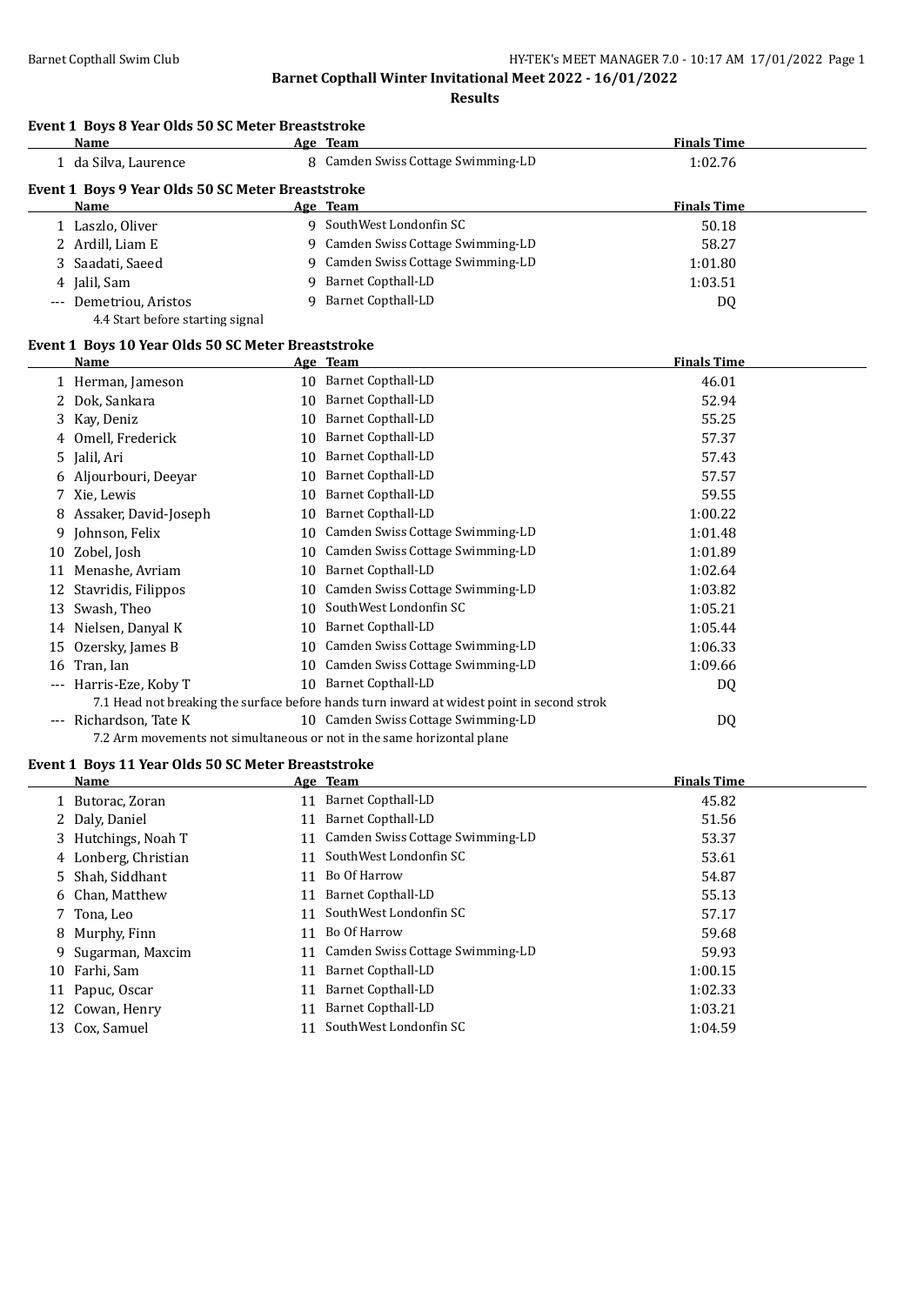**Results**

#### **Event 1 Boys 12 Year Olds 50 SC Meter Breaststroke**

|       | Name                     |                 | Age Team                                                                                   | <b>Finals Time</b> |
|-------|--------------------------|-----------------|--------------------------------------------------------------------------------------------|--------------------|
|       | 1 Ukeje, Ikenna          | 12              | SouthWest Londonfin SC                                                                     | 39.66              |
|       | 2 Weerasinghe, Seth      | 12              | <b>Barnet Copthall-LD</b>                                                                  | 45.16              |
| 3.    | Epstein-Richmond, Curtis | 12              | <b>Barnet Copthall-LD</b>                                                                  | 47.03              |
|       | 4 Sharp, Marlee          | 12              | <b>Staines Swimming Club-SE</b>                                                            | 50.45              |
|       | 5 Kay, Alp               | 12              | <b>Barnet Copthall-LD</b>                                                                  | 50.52              |
| 6     | Buzsik, Zente            | 12              | <b>Barnet Copthall-LD</b>                                                                  | 52.43              |
|       | Sufaj, Keiden            | 12              | <b>Barnet Copthall-LD</b>                                                                  | 52.44              |
| 8     | Richardson, Drew T       | 12              | Camden Swiss Cottage Swimming-LD                                                           | 52.65              |
| 9     | Yamaoku, Soichiro        | 12              | Camden Swiss Cottage Swimming-LD                                                           | 53.01              |
| 10    | Borisov, Philip N        | 12              | Camden Swiss Cottage Swimming-LD                                                           | 54.35              |
| 11    | Niotakis, Alex A         |                 | 12 Camden Swiss Cottage Swimming-LD                                                        | 1:00.66            |
| $---$ | Luis. Ben A              | 12 <sup>1</sup> | Camden Swiss Cottage Swimming-LD                                                           | DQ                 |
|       |                          |                 | 7.6 Did not touch at turn or finish with both hands, or touch not simultaneous or hands no |                    |
| $---$ | McMiken, James C         |                 | 12 Staines Swimming Club-SE                                                                | DQ                 |
|       |                          |                 | 7.6 Did not touch at turn or finish with both hands, or touch not simultaneous or hands no |                    |

#### **Event 1 Boys 13 Year Olds 50 SC Meter Breaststroke**

|          | Name                        |    | Age Team                         | <b>Finals Time</b> |
|----------|-----------------------------|----|----------------------------------|--------------------|
|          | 1 Carreiras-Rebelo, Gabriel | 13 | Barnet Copthall-LD               | 40.35              |
|          | 2 Ukeje, Elendu             | 13 | SouthWest Londonfin SC           | 41.27              |
|          | 3 Danilet, Victor Vasile    | 13 | Barnet Copthall-LD               | 41.95              |
|          | 4 Alvarado, Sam             | 13 | Camden Swiss Cottage Swimming-LD | 41.99              |
|          | 5 Rottke, Felix K           | 13 | Camden Swiss Cottage Swimming-LD | 45.40              |
|          | 6 Bhudia, Krish             | 13 | Bo Of Harrow                     | 46.11              |
|          | 7 Cox, Jasper               | 13 | SouthWest Londonfin SC           | 46.22              |
|          | 8 Takemoto, Yuto            | 13 | Barnet Copthall-LD               | 46.35              |
|          | 9 Alfano, Filippo           | 13 | Camden Swiss Cottage Swimming-LD | 50.86              |
|          | 10 Ferera, Ravanel J        | 13 | Camden Swiss Cottage Swimming-LD | 51.45              |
|          | Kanok, Adam                 | 13 | Barnet Copthall-LD               | 58.02              |
| $\cdots$ | Mohamed Anise, Ashfaq       | 13 | Bo Of Harrow                     | DQ                 |
|          |                             |    |                                  |                    |

7.6 Did not touch at turn or finish with both hands, or touch not simultaneous or hands no

#### **Event 1 Boys 14 Year Olds 50 SC Meter Breaststroke**

49.69 1:47.02

| Name                                            |    | Age Team                            | <b>Finals Time</b> |  |
|-------------------------------------------------|----|-------------------------------------|--------------------|--|
| 1 Vardy, Zaki F                                 |    | 14 Camden Swiss Cottage Swimming-LD | 41.22              |  |
| 2 Pritam, Sushant S                             |    | 14 Camden Swiss Cottage Swimming-LD | 45.26              |  |
| 3 Belhadi, Ali                                  |    | 14 Bo Of Harrow                     | 50.43              |  |
| Event 1 Boys 15 & Over 50 SC Meter Breaststroke |    |                                     |                    |  |
| Name                                            |    | Age Team                            | <b>Finals Time</b> |  |
| 1 Quiddington, Harvey                           | 18 | Barnet Copthall-LD                  | 31.85              |  |
| 2 Abdulahi, Khalid                              | 15 | Camden Swiss Cottage Swimming-LD    | 41.00              |  |
| 3 Bilyashevych, Markian                         | 16 | <b>Barnet Copthall-LD</b>           | 42.61              |  |
| 4 Perjuci, Dion                                 | 15 | Camden Swiss Cottage Swimming-LD    | 42.98              |  |
| 5 Assaker, Brayan                               | 16 | Barnet Copthall-LD                  | 43.29              |  |
| 6 Agache, Gabriel                               | 15 | Bo Of Harrow                        | 44.39              |  |
| 7 Kapadia, Armaan                               | 15 | Bo Of Harrow                        | 47.50              |  |
| Event 2 Girls 9 Year Olds 100 SC Meter IM       |    |                                     |                    |  |
| <b>Name</b>                                     |    | Age Team                            | <b>Finals Time</b> |  |
| 1 Hedger, Isabelle                              | q  | Barnet Copthall-LD                  | 1:47.02            |  |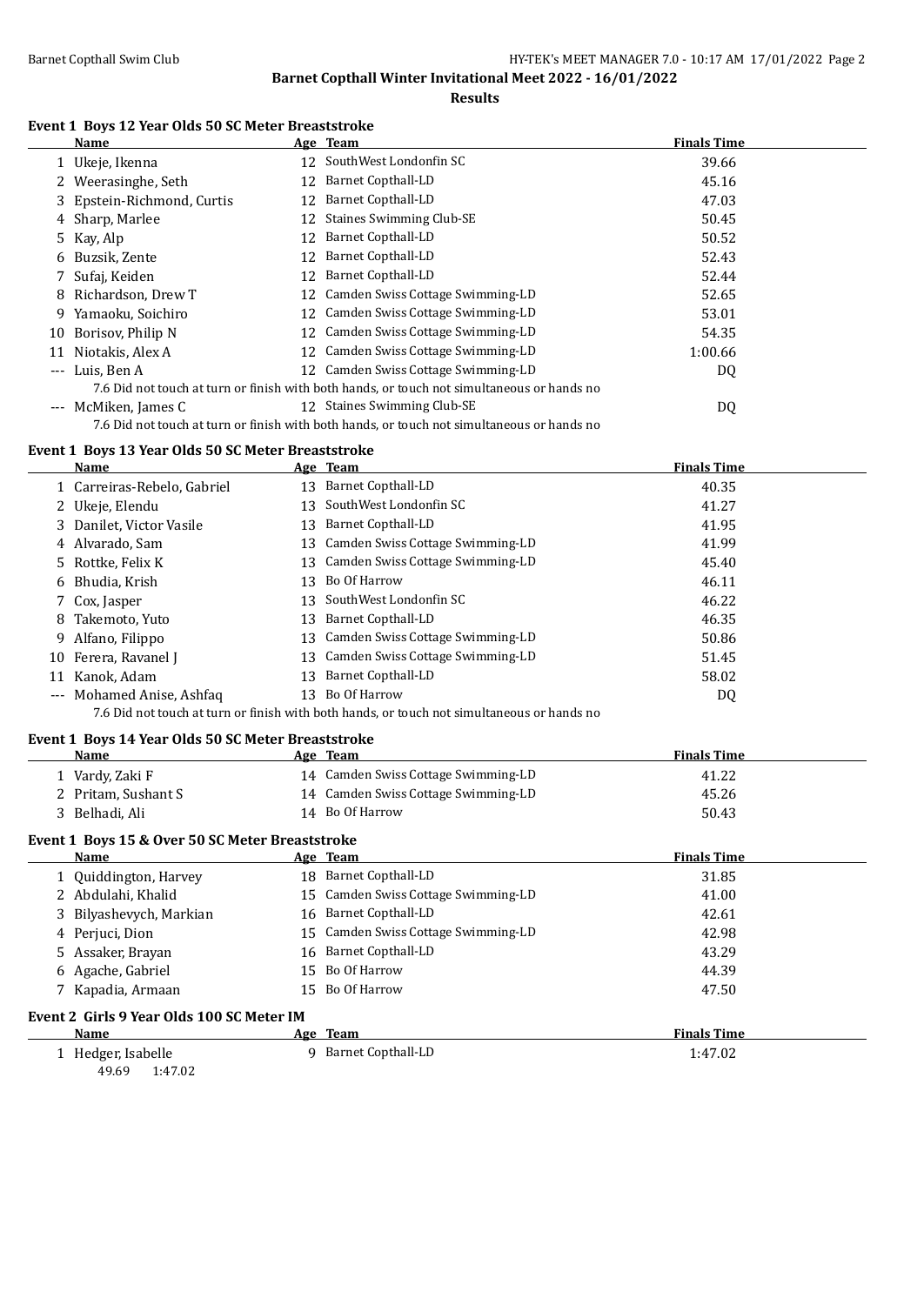**Results**

#### **(Event 2 Girls 9 Year Olds 100 SC Meter IM)**

| Name                                 | Age Team           | <b>Finals Time</b> |
|--------------------------------------|--------------------|--------------------|
| 2 Adomaite, Mila                     | Barnet Copthall-LD | 2:09.08            |
| 2:09.08<br>1:06.67                   |                    |                    |
| --- Koufi, Camilla                   | Barnet Copthall-LD | DQ                 |
| 6.5 Not on the back at finish - back |                    |                    |

#### **Event 2 Girls 10 Year Olds 100 SC Meter IM**

1:09.25 DQ

| <b>Name</b>                                                                 | Age Team                                                                                                                          | <b>Finals Time</b> |
|-----------------------------------------------------------------------------|-----------------------------------------------------------------------------------------------------------------------------------|--------------------|
| 1 Mirza, Amelie<br>39.79<br>1:29.41                                         | 10 Barnet Copthall-LD                                                                                                             | 1:29.41            |
| 2 Donnelly, Amelia<br>44.87<br>1:32.29                                      | 10 Camden Swiss Cottage Swimming-LD                                                                                               | 1:32.29            |
| 3 Osele, Isabella<br>48.03<br>1:39.41                                       | 10 Barnet Copthall-LD                                                                                                             | 1:39.41            |
| 4 Peet, Indigo<br>47.97<br>1:42.87                                          | 10 Barnet Copthall-LD                                                                                                             | 1:42.87            |
| 5 Onobrauche, Sara<br>47.08<br>1:45.58                                      | 10 Barnet Copthall-LD                                                                                                             | 1:45.58            |
| 6 Takemoto, Kanon<br>48.76<br>1:47.94                                       | 10 Barnet Copthall-LD                                                                                                             | 1:47.94            |
| 7 Cara, Amelia G<br>53.19<br>1:52.55                                        | 10 Camden Swiss Cottage Swimming-LD                                                                                               | 1:52.55            |
| 8 Cohen, Tianna<br>1:53.09<br>51.48                                         | 10 Barnet Copthall-LD                                                                                                             | 1:53.09            |
| 9 Freville Lom Lom, Olivia<br>56.19<br>1:55.62                              | 10 SouthWest Londonfin SC                                                                                                         | 1:55.62            |
| 10 Kotak, Aarya<br>54.41<br>1:56.45                                         | 10 Barnet Copthall-LD                                                                                                             | 1:56.45            |
| 11 Kennedy, Effie<br>59.79<br>2:04.84                                       | 10 Camden Swiss Cottage Swimming-LD                                                                                               | 2:04.84            |
| 12 Chandrashekar, Mahika<br>58.68<br>2:07.70                                | 10 Bo Of Harrow                                                                                                                   | 2:07.70            |
| 13 Kole, Simi<br>1:06.65<br>2:22.68                                         | 10 Barnet Copthall-LD                                                                                                             | 2:22.68            |
| --- Niotakis, Zoe<br>53.04<br><b>DQ</b>                                     | 10 Camden Swiss Cottage Swimming-LD<br>7.6 Did not touch at turn or finish with both hands, or touch not simultaneous or hands no | DQ                 |
| --- Menashe, Racheli<br>6.5 Not on the back at finish - back<br>55.71<br>DQ | 10 Barnet Copthall-LD                                                                                                             | DQ                 |
| --- Patel, Miraya<br>6.5 Not on the back at finish - back<br>1:03.95<br>DQ  | 10 Bo Of Harrow                                                                                                                   | DQ                 |

#### **Event 2 Girls 11 Year Olds 100 SC Meter IM**

| Name                                    | Age Team                         | <b>Finals Time</b> |
|-----------------------------------------|----------------------------------|--------------------|
| 1 Hayakawa, Jui<br>40.98<br>1:30.87     | 11 Barnet Copthall-LD            | 1:30.87            |
| 2 Chamorro, Eva S<br>44.90<br>1:32.33   | Camden Swiss Cottage Swimming-LD | 1:32.33            |
| 3 Pak, Esme<br>45.25<br>1:32.40         | Camden Swiss Cottage Swimming-LD | 1:32.40            |
| 4 Baraibar, Martina<br>1:34.41<br>40.94 | Camden Swiss Cottage Swimming-LD | 1:34.41            |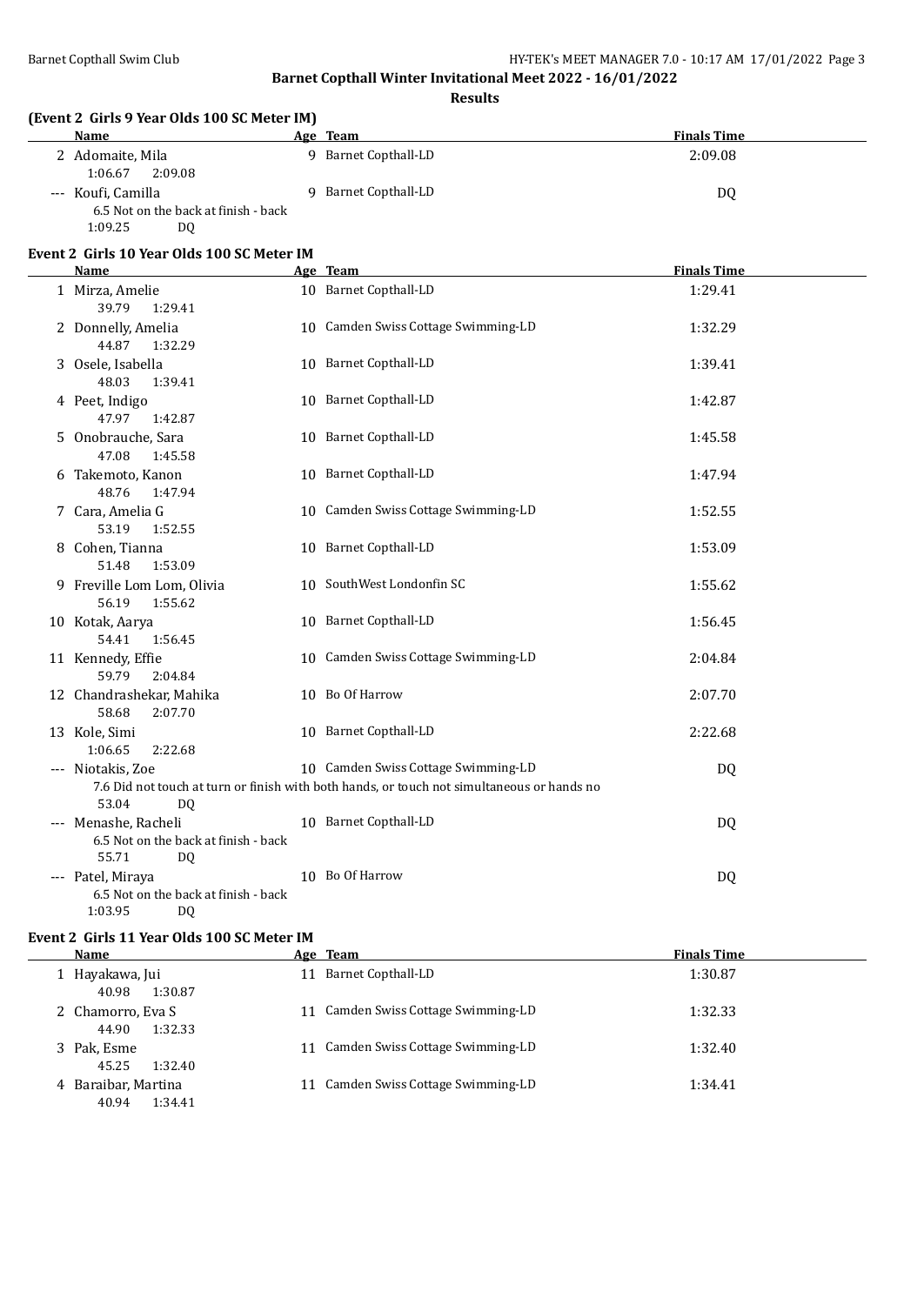#### **Results**

#### **(Event 2 Girls 11 Year Olds 100 SC Meter IM)**

| <b>Name</b>                                                                                                          | Age Team                                                                                                            | <b>Finals Time</b>            |
|----------------------------------------------------------------------------------------------------------------------|---------------------------------------------------------------------------------------------------------------------|-------------------------------|
| 5 Anyanwu, Greatwin<br>43.82<br>1:35.76                                                                              | 11 Barnet Copthall-LD                                                                                               | 1:35.76                       |
| 6 Chiang, Isabella<br>46.45<br>1:37.56                                                                               | 11 Camden Swiss Cottage Swimming-LD                                                                                 | 1:37.56                       |
| 7 Harris, Amy<br>45.49<br>1:37.61                                                                                    | 11 Barnet Copthall-LD                                                                                               | 1:37.61                       |
| 8 Demetriou, Sofia<br>46.50<br>1:37.79                                                                               | 11 Barnet Copthall-LD                                                                                               | 1:37.79                       |
| 9 Williams, Ania E<br>48.29<br>1:39.37                                                                               | 11 Camden Swiss Cottage Swimming-LD                                                                                 | 1:39.37                       |
| 10 Trunkfield, Lara<br>47.50<br>1:41.36                                                                              | 11 Camden Swiss Cottage Swimming-LD                                                                                 | 1:41.36                       |
| 11 Nastiuc Blanar, Roberta<br>47.65<br>1:43.12                                                                       | 11 Barnet Copthall-LD                                                                                               | 1:43.12                       |
| 12 Ramessur, Rhea<br>49.84<br>1:48.01                                                                                | 11 Bo Of Harrow                                                                                                     | 1:48.01                       |
| 13 Kaye, Ava<br>1:49.40<br>51.66                                                                                     | 11 Barnet Copthall-LD                                                                                               | 1:49.40                       |
| 14 Mytych, Victoria<br>52.60<br>1:50.05                                                                              | 11 Staines Swimming Club-SE                                                                                         | 1:50.05                       |
| 15 Weclewska, Natalia<br>53.43<br>1:53.33                                                                            | 11 London Bourough OF Hounslow SC                                                                                   | 1:53.33                       |
| 16 Kazazi, Roniya<br>55.79<br>1:54.03                                                                                | 11 Barnet Copthall-LD                                                                                               | 1:54.03                       |
| 17 Shah, Alina<br>57.35<br>1:55.20                                                                                   | 11 Bo Of Harrow                                                                                                     | 1:55.20                       |
| --- Makhammadieva, Sophie<br>4.4 Start before starting signal - misc                                                 | 11 Barnet Copthall-LD                                                                                               | DQ                            |
| --- Grenier, Auriane<br>6.5 Not on the back at finish - back<br>51.70<br>DQ                                          | 11 Camden Swiss Cottage Swimming-LD                                                                                 | DQ                            |
| --- Livina, Elize<br>6.5 Not on the back at finish - back<br>48.13<br>DQ                                             | 11 SouthWest Londonfin SC                                                                                           | DQ                            |
| --- Fuzesi, Zara<br>6.5 Not on the back at finish - back<br>53.46<br>DQ                                              | 11 Camden Swiss Cottage Swimming-LD                                                                                 | DQ                            |
| --- Shah, Alisa<br>6.5 Not on the back at finish - back<br>1:01.62<br><b>DQ</b>                                      | 11 Bo Of Harrow                                                                                                     | DQ                            |
| --- Lazarevic, Sofia<br>49.11<br><b>DQ</b>                                                                           | 11 Barnet Copthall-LD                                                                                               | DQ                            |
| --- Jooste-Cernovsky, Bella<br>6.2 Left position on the back (other than to initiate a turn) - back<br>1:04.81<br>DQ | 11 Camden Swiss Cottage Swimming-LD                                                                                 | DQ                            |
| --- Jelbaoui, Leyla<br>37.51<br>DQ                                                                                   | 11 Barnet Copthall-LD<br>8.4 Did not touch at turn or finish with both hands or touch not simultaneous or hands sep | DQ                            |
| Event 2 Girls 12 Year Olds 100 SC Meter IM                                                                           |                                                                                                                     |                               |
| Name<br>1 Olszewska, Nadia                                                                                           | Age Team<br>12 Barnet Copthall-LD                                                                                   | <b>Finals Time</b><br>1:22.01 |
|                                                                                                                      |                                                                                                                     |                               |

36.28 1:22.01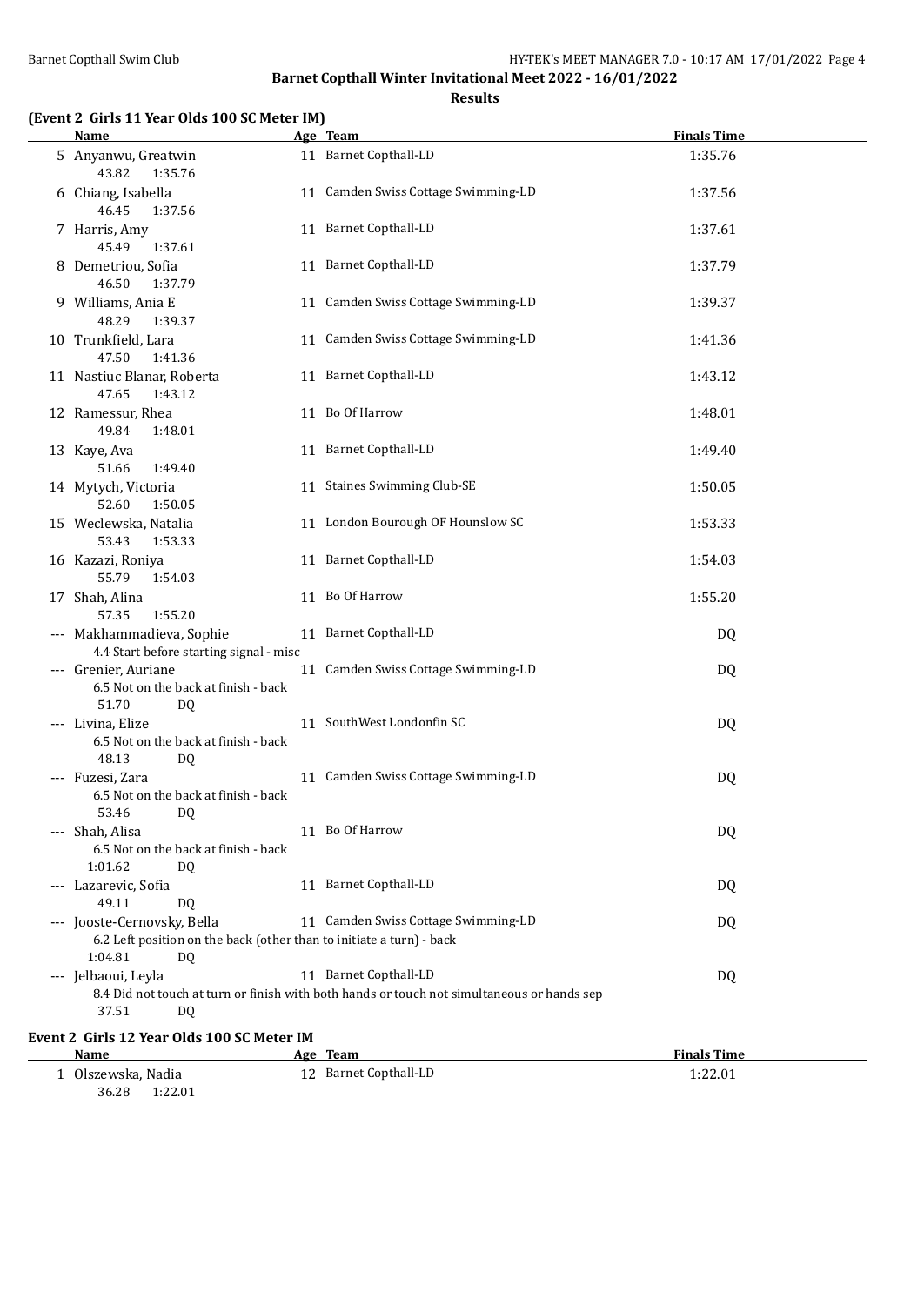**Results**

#### **(Event 2 Girls 12 Year Olds 100 SC Meter IM)**

| <b>Name</b>                                                                   | Age Team                            | <b>Finals Time</b> |
|-------------------------------------------------------------------------------|-------------------------------------|--------------------|
| 2 Meges, Olivia<br>41.88<br>1:26.39                                           | 12 Barnet Copthall-LD               | 1:26.39            |
| 3 Alden, Amelia<br>39.78<br>1:27.38                                           | 12 Barnet Copthall-LD               | 1:27.38            |
| 4 Fuzesi, Eva<br>40.81<br>1:28.65                                             | 12 Camden Swiss Cottage Swimming-LD | 1:28.65            |
| 5 Tran, Evie A<br>42.13<br>1:31.75                                            | 12 Camden Swiss Cottage Swimming-LD | 1:31.75            |
| 6 Jonsson Goh, Maya<br>44.64<br>1:32.29                                       | 12 Camden Swiss Cottage Swimming-LD | 1:32.29            |
| 7 Blumel, Maggie C<br>45.61<br>1:32.84                                        | 12 Camden Swiss Cottage Swimming-LD | 1:32.84            |
| 8 Van't Hoogerhuijs, Tallulah<br>42.21<br>1:34.13                             | 12 Staines Swimming Club-SE         | 1:34.13            |
| 9 Reindorf Asamoah Dan, Victoria-l<br>44.84<br>1:34.92                        | 12 Barnet Copthall-LD               | 1:34.92            |
| 10 Huynh, Grace I<br>46.70<br>1:35.24                                         | 12 Camden Swiss Cottage Swimming-LD | 1:35.24            |
| 11 Koelsch, Nina<br>45.89<br>1:35.55                                          | 12 Camden Swiss Cottage Swimming-LD | 1:35.55            |
| 12 Lefevre, Giulia<br>48.02<br>1:38.23                                        | 12 Camden Swiss Cottage Swimming-LD | 1:38.23            |
| 13 Veingard, Amelia<br>45.32<br>1:38.82                                       | 12 Barnet Copthall-LD               | 1:38.82            |
| 14 Oh, Julie<br>1:38.88<br>47.98                                              | 12 Camden Swiss Cottage Swimming-LD | 1:38.88            |
| 15 Fanari Gibbons, Marina<br>48.50<br>1:40.77                                 | 12 Camden Swiss Cottage Swimming-LD | 1:40.77            |
| 16 Georgieva, Reneta<br>49.46<br>1:42.77                                      | 12 Barnet Copthall-LD               | 1:42.77            |
| 17 Dharmaraja, Aanya<br>52.88<br>1:45.05                                      | 12 Bo Of Harrow                     | 1:45.05            |
| 18 Perex-Badalbit, Claudia<br>49.77<br>1:45.33                                | 12 SouthWest Londonfin SC           | 1:45.33            |
| 19 Cara, Isabella D<br>53.19<br>1:47.55                                       | 12 Camden Swiss Cottage Swimming-LD | 1:47.55            |
| 20 Shah, Ishani<br>53.78<br>1:53.77                                           | 12 Bo Of Harrow                     | 1:53.77            |
| 21 Patel, Anaiya<br>58.73<br>2:00.29                                          | 12 Bo Of Harrow                     | 2:00.29            |
| 22 Shah, Jhanvi<br>56.98<br>2:02.23                                           | 12 Bo Of Harrow                     | 2:02.23            |
| --- Morrison, Nessie N<br>6.5 Not on the back at finish - back<br>44.96<br>DQ | 12 Camden Swiss Cottage Swimming-LD | DQ                 |

#### **Event 2 Girls 13 Year Olds 100 SC Meter IM**

| Name                                 | Age Team                            | <b>Finals Time</b> |  |
|--------------------------------------|-------------------------------------|--------------------|--|
| Livina, Luize                        | 13 SouthWest Londonfin SC           | 1:20.35            |  |
| 37.87<br>1:20.35                     |                                     |                    |  |
| 2 Cucu, Olivia                       | Barnet Copthall-LD<br>13            | 1:21.70            |  |
| 1:21.70<br>37.86                     |                                     |                    |  |
| 3 Byass, Molly M<br>38.71<br>1:22.78 | 13 Camden Swiss Cottage Swimming-LD | 1:22.78            |  |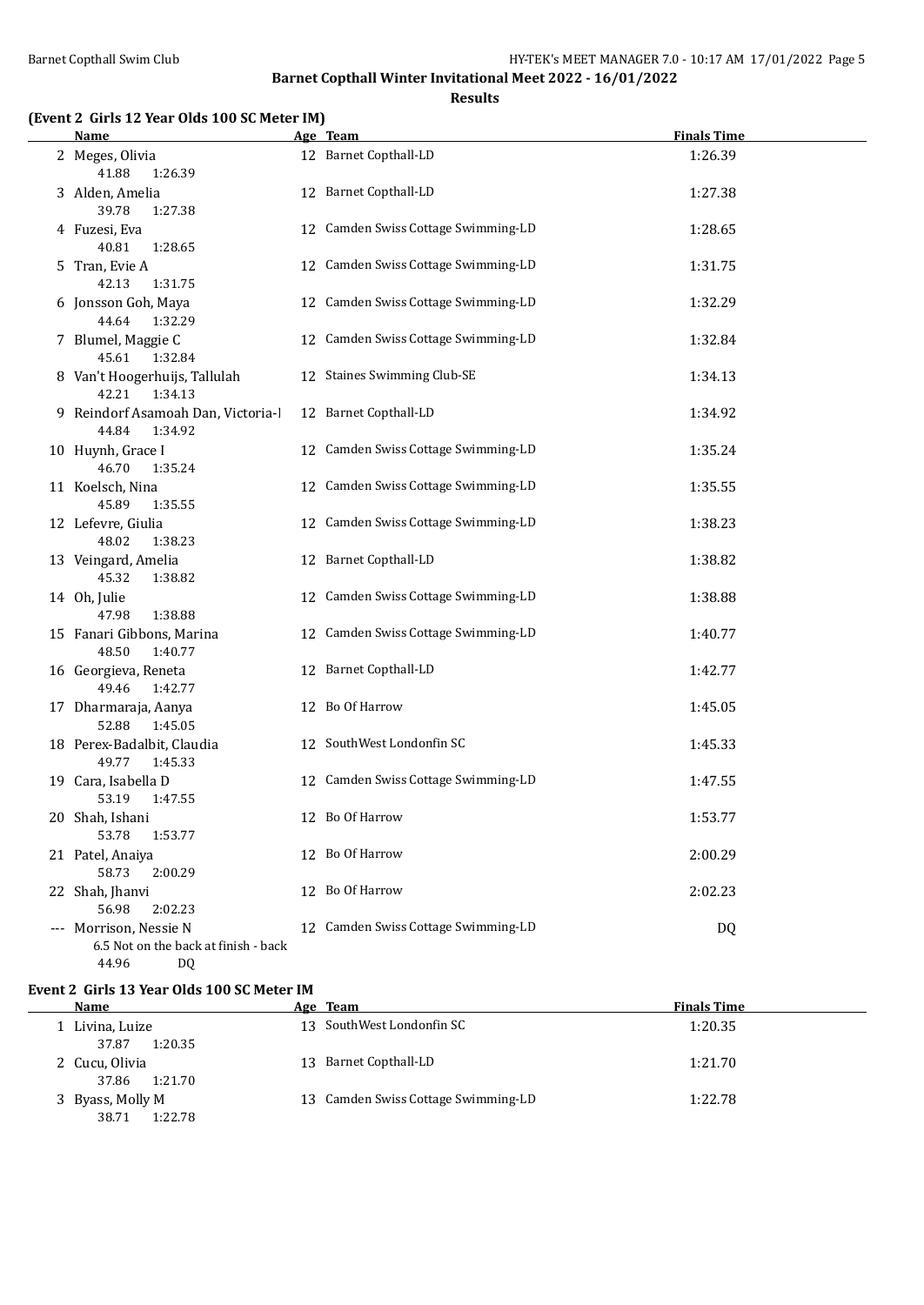**Results**

#### **(Event 2 Girls 13 Year Olds 100 SC Meter IM)**

|    | Name                                  | Age Team                            | <b>Finals Time</b> |
|----|---------------------------------------|-------------------------------------|--------------------|
|    | 4 Bavishi, Shreya<br>38.97<br>1:23.44 | 13 Barnet Copthall-LD               | 1:23.44            |
|    | 5 Elias, Antonia<br>39.15<br>1:23.68  | 13 Barnet Copthall-LD               | 1:23.68            |
|    | 6 Musto, Emi<br>1:26.35<br>39.94      | 13 Camden Swiss Cottage Swimming-LD | 1:26.35            |
|    | 7 wun, Katy W<br>1:27.07<br>40.78     | 13 Camden Swiss Cottage Swimming-LD | 1:27.07            |
|    | 8 McEver, Kaylen<br>42.10<br>1:27.63  | 13 Camden Swiss Cottage Swimming-LD | 1:27.63            |
|    | 9 Gudka, Yana<br>1:34.57<br>46.49     | 13 Bo Of Harrow                     | 1:34.57            |
| 10 | Chamorro, Zara I<br>44.93<br>1:36.98  | 13 Camden Swiss Cottage Swimming-LD | 1:36.98            |
| 11 | Kerai, Divya<br>1:41.80<br>48.64      | 13 Bo Of Harrow                     | 1:41.80            |

#### **Event 2 Girls 14 Year Olds 100 SC Meter IM**

| Name                                      | Age Team                            | <b>Finals Time</b> |
|-------------------------------------------|-------------------------------------|--------------------|
| 1 Karagianni, Anisa<br>1:18.02<br>36.04   | 14 London Bourough OF Hounslow SC   | 1:18.02            |
| 2 Makici, Ornea<br>1:20.64<br>36.15       | 14 Camden Swiss Cottage Swimming-LD | 1:20.64            |
| 3 Wayamuno, Chantelle<br>38.26<br>1:21.94 | 14 London Bourough OF Hounslow SC   | 1:21.94            |
| 4 Manlegro, Gianna<br>42.36<br>1:29.32    | 14 Barnet Copthall-LD               | 1:29.32            |
| 5 Weclewska, Olivia<br>1:29.88<br>39.67   | 14 London Bourough OF Hounslow SC   | 1:29.88            |
| 6 Salloum, Sofia A<br>41.58<br>1:30.58    | 14 Camden Swiss Cottage Swimming-LD | 1:30.58            |
| 7 Painvin, Candice<br>1:48.15<br>51.18    | 14 Camden Swiss Cottage Swimming-LD | 1:48.15            |

#### **Event 2 Girls 15 & Over 100 SC Meter IM**

| Name                                           | Age Team                            | <b>Finals Time</b> |
|------------------------------------------------|-------------------------------------|--------------------|
| 1 Ukeje, Leah<br>36.20<br>1:18.60              | 15 SouthWest Londonfin SC           | 1:18.60            |
| 2 Presland, Lauren                             | 15 Bo Of Harrow                     | 1:21.72            |
| 1:21.72<br>36.52<br>3 Shah, Mahi               | Bo Of Harrow<br>15                  | 1:22.71            |
| 1:22.71<br>36.91<br>4 Owens, Poppy             | 15 London Bourough OF Hounslow SC   | 1:23.36            |
| 1:23.36<br>38.16                               |                                     |                    |
| 5 Whittaker, Martha<br>1:23.98<br>36.58        | 15 London Bourough OF Hounslow SC   | 1:23.98            |
| 6 Gillam, Matilda G<br>1:25.92<br>40.10        | 15 Camden Swiss Cottage Swimming-LD | 1:25.92            |
| Event 3 Boys 8 Year Olds 50 SC Meter Freestyle |                                     |                    |

# **Event 3 Boys 6 Year Olds 50 SC Meter Freestyle**<br>Mame Age Team

| <b>Name</b>        | Team<br>Age                        | <b>Finals Time</b> |
|--------------------|------------------------------------|--------------------|
| da Silva. Laurence | 8 Camden Swiss Cottage Swimming-LD | 46.59              |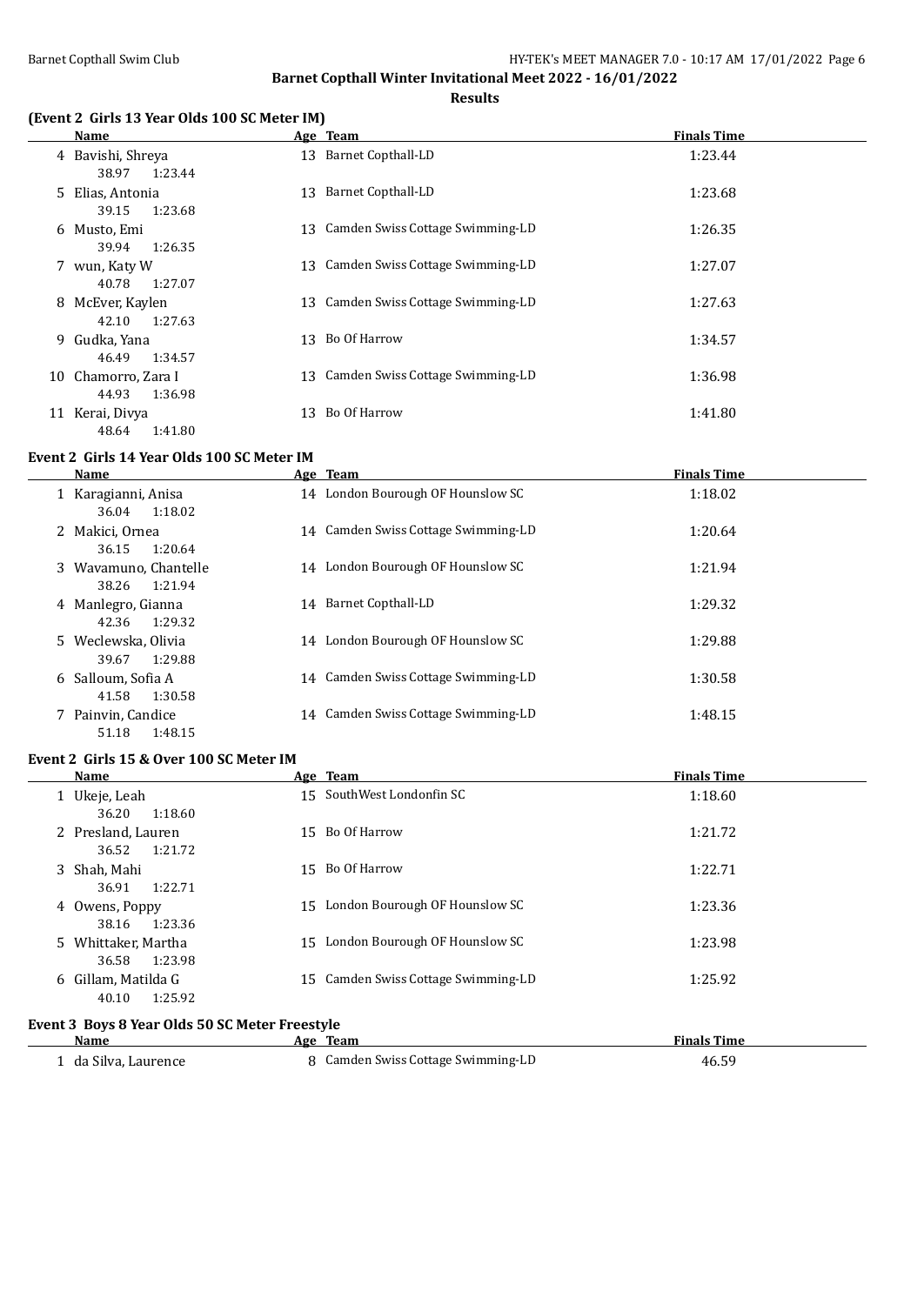**Results**

### **Event 3 Boys 9 Year Olds 50 SC Meter Freestyle**

| <b>Name</b>          | Age Team                           | <b>Finals Time</b> |
|----------------------|------------------------------------|--------------------|
| 1 Laszlo, Oliver     | 9 SouthWest Londonfin SC           | 39.25              |
| 2 Ardill, Liam E     | 9 Camden Swiss Cottage Swimming-LD | 40.61              |
| 3 Demetriou, Aristos | 9 Barnet Copthall-LD               | 46.51              |
| 4 White, Asher       | 9 Camden Swiss Cottage Swimming-LD | 46.73              |
| 5 Jalil, Sam         | 9 Barnet Copthall-LD               | 48.18              |
| 6 Saadati, Saeed     | 9 Camden Swiss Cottage Swimming-LD | 52.67              |

#### **Event 3 Boys 10 Year Olds 50 SC Meter Freestyle**

|          | <b>Name</b>           |    | Age Team                         | <b>Finals Time</b> |
|----------|-----------------------|----|----------------------------------|--------------------|
|          | Dok, Sankara          | 10 | <b>Barnet Copthall-LD</b>        | 35.34              |
|          | Herman, Jameson       | 10 | Barnet Copthall-LD               | 36.19              |
| 3        | Flori, Raffi          | 10 | Barnet Copthall-LD               | 37.13              |
| 4        | Zietal, Frankie       | 10 | Barnet Copthall-LD               | 37.72              |
| 5.       | Pasheli, Aviv         | 10 | Camden Swiss Cottage Swimming-LD | 41.91              |
| 6        | Omell, Frederick      | 10 | Barnet Copthall-LD               | 41.97              |
|          | Aljourbouri, Deeyar   | 10 | Barnet Copthall-LD               | 41.98              |
| 8        | Assaker, David-Joseph | 10 | Barnet Copthall-LD               | 43.67              |
| 9        | Harris-Eze, Koby T    | 10 | <b>Barnet Copthall-LD</b>        | 43.71              |
| 10       | Swash, Theo           | 10 | SouthWest Londonfin SC           | 44.02              |
| 11       | Jalil, Ari            | 10 | Barnet Copthall-LD               | 44.76              |
| 12       | Ozersky, James B      | 10 | Camden Swiss Cottage Swimming-LD | 45.90              |
| 13       | Stavridis, Filippos   | 10 | Camden Swiss Cottage Swimming-LD | 46.24              |
| 14       | Kay, Deniz            | 10 | Barnet Copthall-LD               | 49.59              |
| 15       | Tran, Ian             | 10 | Camden Swiss Cottage Swimming-LD | 49.85              |
| 16       | Zobel, Josh           | 10 | Camden Swiss Cottage Swimming-LD | 52.79              |
| 17       | Nielsen, Danyal K     | 10 | Barnet Copthall-LD               | 53.47              |
| 18       | Menashe, Avriam       | 10 | <b>Barnet Copthall-LD</b>        | 54.00              |
| 19       | Xie, Lewis            | 10 | Barnet Copthall-LD               | 54.12              |
| 20       | Richardson, Tate K    | 10 | Camden Swiss Cottage Swimming-LD | 56.52              |
| 21       | Patel-Davis, Riyan    | 10 | Bo Of Harrow                     | 1:00.54            |
| $\cdots$ | Johnson, Felix        | 10 | Camden Swiss Cottage Swimming-LD | DQ                 |

4.4 Start before starting signal

#### **Event 3 Boys 11 Year Olds 50 SC Meter Freestyle**

|    | Name                 |    | Age Team                         | <b>Finals Time</b> |
|----|----------------------|----|----------------------------------|--------------------|
|    | 1 Iojan, Ioan        | 11 | <b>Barnet Copthall-LD</b>        | 33.45              |
|    | 2 Daly, Daniel       | 11 | <b>Barnet Copthall-LD</b>        | 35.21              |
|    | 3 Butorac, Zoran     | 11 | <b>Barnet Copthall-LD</b>        | 36.01              |
|    | 4 Eden, Anthony      | 11 | Barnet Copthall-LD               | 38.35              |
|    | 5 Chan, Matthew      | 11 | Barnet Copthall-LD               | 38.82              |
| 6  | Hutchings, Noah T    | 11 | Camden Swiss Cottage Swimming-LD | 39.77              |
|    | 7 Tona, Leo          | 11 | SouthWest Londonfin SC           | 40.29              |
|    | 8 Lonberg, Christian | 11 | SouthWest Londonfin SC           | 43.41              |
|    | 9 Farhi, Sam         | 11 | Barnet Copthall-LD               | 43.68              |
| 10 | Innes, Noah          | 11 | <b>Barnet Copthall-LD</b>        | 45.02              |
| 11 | Sugarman, Maxcim     | 11 | Camden Swiss Cottage Swimming-LD | 45.39              |
| 12 | Murphy, Finn         | 11 | Bo Of Harrow                     | 46.94              |
| 13 | Cox, Samuel          | 11 | SouthWest Londonfin SC           | 48.59              |
|    | 14 Papuc, Oscar      | 11 | Barnet Copthall-LD               | 49.55              |
| 15 | Shah, Siddhant       | 11 | Bo Of Harrow                     | 51.57              |
|    | 16 Cowan, Henry      | 11 | Barnet Copthall-LD               | 54.44              |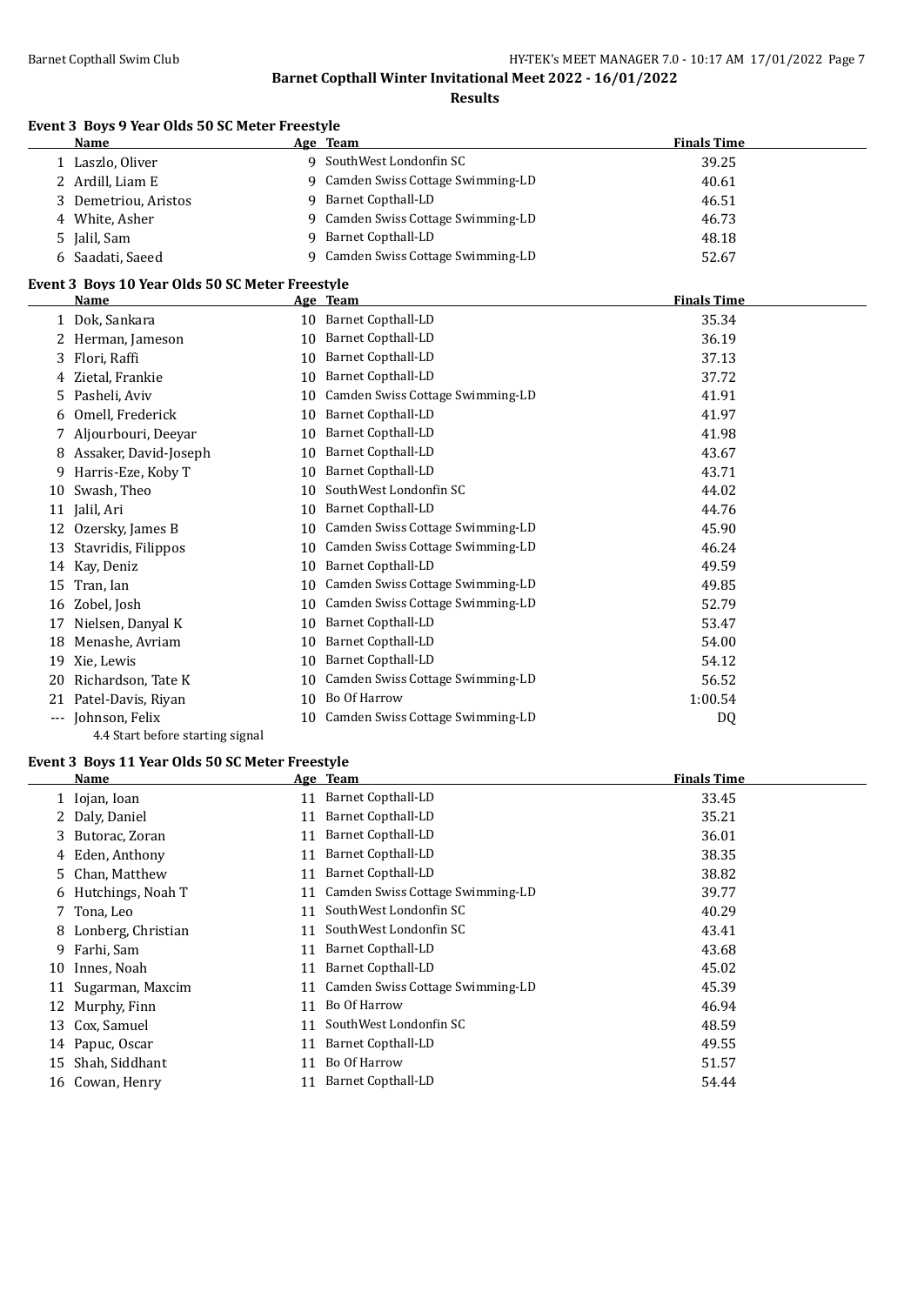**Results**

#### **(Event 3 Boys 11 Year Olds 50 SC Meter Freestyle)**

|    | Name                                            |    | Age Team                         | <b>Finals Time</b> |
|----|-------------------------------------------------|----|----------------------------------|--------------------|
|    | 17 Li, Andy                                     | 11 | <b>Barnet Copthall-LD</b>        | 57.07              |
|    | Event 3 Boys 12 Year Olds 50 SC Meter Freestyle |    |                                  |                    |
|    | Name                                            |    | Age Team                         | <b>Finals Time</b> |
|    | Ukeje, Ikenna                                   | 12 | SouthWest Londonfin SC           | 31.57              |
|    | Redford, Jack P                                 | 12 | Camden Swiss Cottage Swimming-LD | 32.03              |
| 3  | Weerasinghe, Seth                               | 12 | <b>Barnet Copthall-LD</b>        | 32.84              |
|    | Shamshuddin Cortes, Alejandr                    | 12 | Barnet Copthall-LD               | 34.60              |
| 5  | Wun, Vincent R                                  | 12 | Camden Swiss Cottage Swimming-LD | 34.80              |
| 6  | Kay, Alp                                        | 12 | Barnet Copthall-LD               | 35.04              |
|    | Epstein-Richmond, Curtis                        | 12 | <b>Barnet Copthall-LD</b>        | 35.14              |
| 8  | Sharp, Marlee                                   | 12 | <b>Staines Swimming Club-SE</b>  | 36.02              |
| 9  | Sufaj, Keiden                                   | 12 | <b>Barnet Copthall-LD</b>        | 37.85              |
| 10 | Buzsik, Zente                                   | 12 | Barnet Copthall-LD               | 38.25              |
| 11 | Huynh, Matthew                                  | 12 | Camden Swiss Cottage Swimming-LD | 38.33              |
| 12 | Luis, Ben A                                     | 12 | Camden Swiss Cottage Swimming-LD | 38.62              |
| 13 | Yamaoku, Soichiro                               | 12 | Camden Swiss Cottage Swimming-LD | 40.33              |
| 14 | Richardson, Drew T                              | 12 | Camden Swiss Cottage Swimming-LD | 43.73              |
| 15 | McMiken, James C                                | 12 | <b>Staines Swimming Club-SE</b>  | 45.03              |
| 16 | Diney, Boris                                    | 12 | London Bourough OF Hounslow SC   | 46.35              |
| 17 | Niotakis, Alex A                                | 12 | Camden Swiss Cottage Swimming-LD | 47.74              |
|    |                                                 |    |                                  |                    |

#### **Event 3 Boys 13 Year Olds 50 SC Meter Freestyle**

|    | Name                     |    | Age Team                         | <b>Finals Time</b> |  |
|----|--------------------------|----|----------------------------------|--------------------|--|
|    | 1 Ukeje, Elendu          | 13 | SouthWest Londonfin SC           | 30.34              |  |
|    | 2 Croke, Tom             | 13 | <b>Barnet Copthall-LD</b>        | 30.66              |  |
|    | 3 Danilet, Victor Vasile | 13 | <b>Barnet Copthall-LD</b>        | 32.06              |  |
|    | 4 Cinquegrana, Ciaran    | 13 | <b>Staines Swimming Club-SE</b>  | 32.16              |  |
|    | 5 Ionel-Asauleac, Andrew | 13 | <b>Barnet Copthall-LD</b>        | 32.49              |  |
|    | 6 Kaye, Joe              | 13 | <b>Barnet Copthall-LD</b>        | 32.91              |  |
|    | 7 Rottke, Felix K        | 13 | Camden Swiss Cottage Swimming-LD | 33.04              |  |
| 8  | Taboada, Sander          | 13 | Camden Swiss Cottage Swimming-LD | 33.93              |  |
| 9. | Alvarado, Sam            | 13 | Camden Swiss Cottage Swimming-LD | 33.98              |  |
| 10 | Takemoto, Yuto           | 13 | Barnet Copthall-LD               | 34.55              |  |
| 11 | Bhudia, Krish            | 13 | Bo Of Harrow                     | 34.69              |  |
| 12 | Cox, Jasper              | 13 | SouthWest Londonfin SC           | 35.97              |  |
| 13 | Ferera, Ravanel J        | 13 | Camden Swiss Cottage Swimming-LD | 36.68              |  |
| 14 | Alfano, Filippo          | 13 | Camden Swiss Cottage Swimming-LD | 36.92              |  |
| 15 | Kanok, Adam              | 13 | Barnet Copthall-LD               | 38.87              |  |
| 16 | Mohamed Anise, Ashfaq    | 13 | Bo Of Harrow                     | 40.39              |  |
| 17 | Moloney, Thomas A        | 13 | Camden Swiss Cottage Swimming-LD | 51.25              |  |
|    |                          |    |                                  |                    |  |

#### **Event 3 Boys 14 Year Olds 50 SC Meter Freestyle**

| <b>Name</b>                                  |    | Age Team                            | <b>Finals Time</b> |
|----------------------------------------------|----|-------------------------------------|--------------------|
| 1 Jelbaoui, Amir                             |    | 14 Barnet Copthall-LD               | 28.03              |
| 2 Vardy, Zaki F                              |    | 14 Camden Swiss Cottage Swimming-LD | 31.32              |
| 3 Hiotis-Sclavenitis, Romanos                |    | 14 Barnet Copthall-LD               | 31.85              |
| 4 Pritam, Sushant S                          |    | 14 Camden Swiss Cottage Swimming-LD | 32.31              |
| 5 Belhadi, Ali                               |    | 14 Bo Of Harrow                     | 35.81              |
| Event 3 Boys 15 & Over 50 SC Meter Freestyle |    |                                     |                    |
| Name                                         |    | Age Team                            | <b>Finals Time</b> |
| 1 Ouiddington, Harvey                        | 18 | Barnet Copthall-LD                  | 26.93              |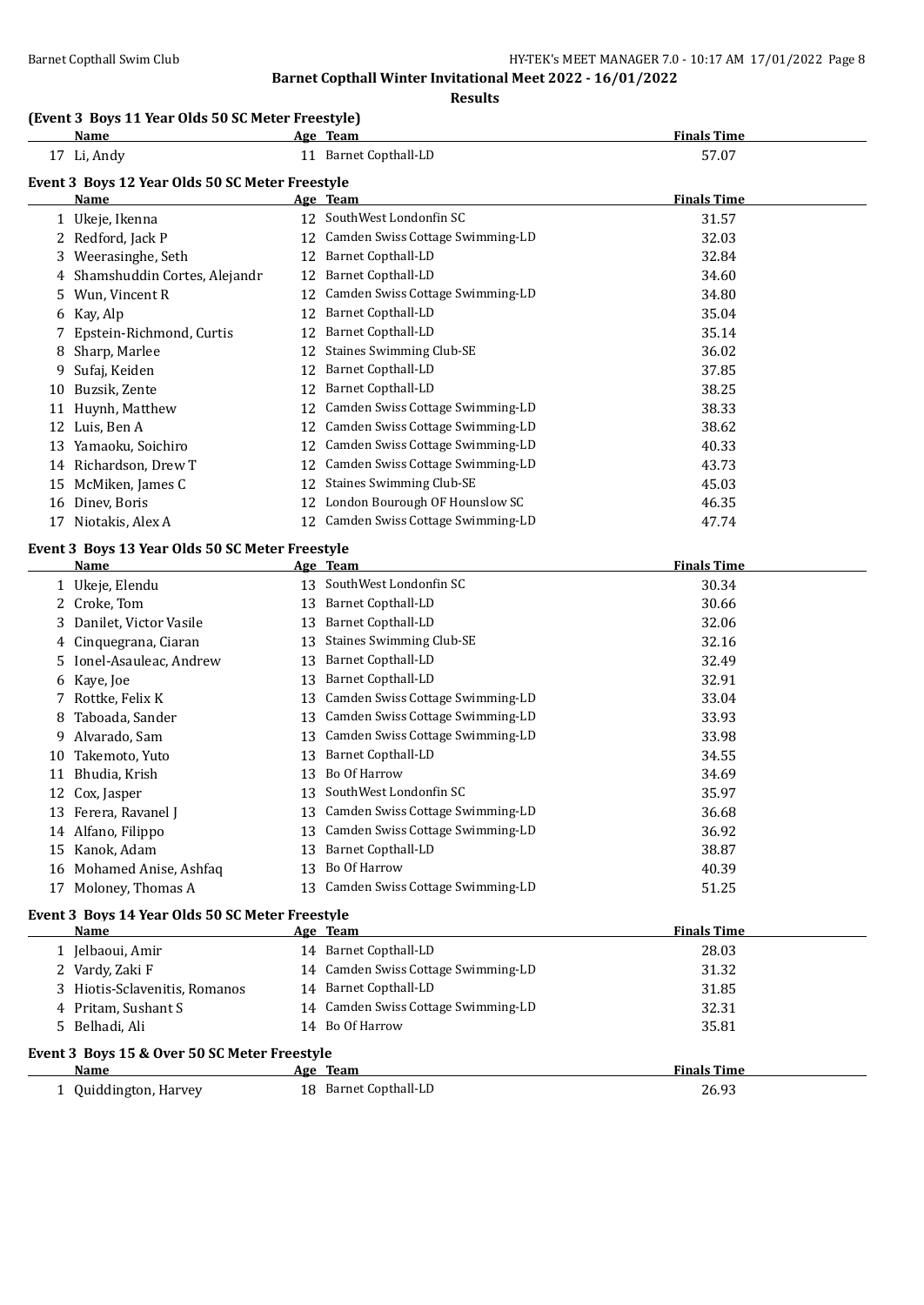**Results**

#### **(Event 3 Boys 15 & Over 50 SC Meter Freestyle)**

|     | Name                                             |    | Age Team                            | <b>Finals Time</b> |
|-----|--------------------------------------------------|----|-------------------------------------|--------------------|
|     | 2 Sinnott, Dante                                 |    | 15 Barnet Copthall-LD               | 27.30              |
| 3   | Wavamuno, Dylan                                  |    | 16 London Bourough OF Hounslow SC   | 28.48              |
|     | 4 Mitidieri, Nico A                              | 16 | Camden Swiss Cottage Swimming-LD    | 28.95              |
|     | 5 Assaker, Brayan                                | 16 | <b>Barnet Copthall-LD</b>           | 29.08              |
|     | 6 Abdulahi, Khalid                               | 15 | Camden Swiss Cottage Swimming-LD    | 29.44              |
| 7   | Shah, Darsh                                      | 15 | Bo Of Harrow                        | 31.20              |
|     | 8 Bilyashevych, Markian                          | 16 | <b>Barnet Copthall-LD</b>           | 32.98              |
|     | 9 Perjuci, Dion                                  | 15 | Camden Swiss Cottage Swimming-LD    | 34.05              |
|     | 10 Kapadia, Armaan                               | 15 | Bo Of Harrow                        | 34.92              |
| 11  | Agache, Gabriel                                  | 15 | Bo Of Harrow                        | 36.12              |
|     | 12 Gil Venegas, Sebastian A                      |    | 17 Camden Swiss Cottage Swimming-LD | 36.39              |
|     | Event 4 Girls 8 Year Olds 50 SC Meter Freestyle  |    |                                     |                    |
|     | Name                                             |    | Age Team                            | <b>Finals Time</b> |
|     | 1 Gordienko, Anna                                |    | 8 Camden Swiss Cottage Swimming-LD  | 55.90              |
|     | 2 Johnson, Isabelle                              |    | 8 Camden Swiss Cottage Swimming-LD  | 1:10.79            |
|     | Event 4 Girls 9 Year Olds 50 SC Meter Freestyle  |    |                                     |                    |
|     | Name                                             |    | Age Team                            | <b>Finals Time</b> |
|     | 1 Hedger, Isabelle                               |    | 9 Barnet Copthall-LD                | 43.68              |
|     | 2 Koufi, Camilla                                 | 9  | <b>Barnet Copthall-LD</b>           | 52.78              |
|     | 3 Thomson, Arabella                              |    | 9 Staines Swimming Club-SE          | 1:06.63            |
|     |                                                  |    |                                     |                    |
|     | Event 4 Girls 10 Year Olds 50 SC Meter Freestyle |    |                                     |                    |
|     | Name                                             |    | <u>Age Team</u>                     | <b>Finals Time</b> |
|     | 1 Mirza, Amelie                                  |    | 10 Barnet Copthall-LD               | 35.50              |
|     | 2 Donnelly, Amelia                               |    | 10 Camden Swiss Cottage Swimming-LD | 37.52              |
|     | 3 Onobrauche, Sara                               |    | 10 Barnet Copthall-LD               | 38.58              |
| 4   | Osele, Isabella                                  |    | 10 Barnet Copthall-LD               | 40.57              |
| 5.  | Chan, Charlie                                    |    | 10 Camden Swiss Cottage Swimming-LD | 41.17              |
|     | 6 Cara, Amelia G                                 |    | 10 Camden Swiss Cottage Swimming-LD | 42.05              |
| 7   | Sriram, Ananya                                   | 10 | <b>Staines Swimming Club-SE</b>     | 42.19              |
|     | 8 Peet, Indigo                                   | 10 | <b>Barnet Copthall-LD</b>           | 42.29              |
| 9   | Takemoto, Kanon                                  | 10 | <b>Barnet Copthall-LD</b>           | 44.95              |
|     | 10 Kennedy, Effie                                | 10 | Camden Swiss Cottage Swimming-LD    | 46.09              |
|     | 11 Freville Lom Lom, Olivia                      |    | 10 SouthWest Londonfin SC           | 46.18              |
|     | 12 Menashe, Racheli                              | 10 | <b>Barnet Copthall-LD</b>           | 46.75              |
|     | 13 Macnab, Belinda                               |    | 10 SouthWest Londonfin SC           | 47.13              |
|     | 14 McEVOY, Rio                                   |    | 10 London Bourough OF Hounslow SC   | 47.23              |
|     | 15 Chandrashekar, Mahika                         | 10 | Bo Of Harrow                        | 49.56              |
|     | 16 Gudka, Leya                                   | 10 | Bo Of Harrow                        | 52.04              |
|     | 17 Huynh, Abigail                                | 10 | Camden Swiss Cottage Swimming-LD    | 53.13              |
|     | 18 Smith, Holly A                                | 10 | <b>Staines Swimming Club-SE</b>     | 53.26              |
| 19  | Kole, Simi                                       | 10 | <b>Barnet Copthall-LD</b>           | 59.42              |
| --- | Niotakis, Zoe                                    | 10 | Camden Swiss Cottage Swimming-LD    | DQ                 |
|     | 4.4 Start before starting signal                 |    |                                     |                    |

#### **Event 4 Girls 11 Year Olds 50 SC Meter Freestyle**

| Name                | Age Team                         | <b>Finals Time</b> |
|---------------------|----------------------------------|--------------------|
| 1 Jelbaoui, Leyla   | 11 Barnet Copthall-LD            | 34.07              |
| 2 Harris, Amy       | 11 Barnet Copthall-LD            | 35.71              |
| 3 Anyanwu, Greatwin | 11 Barnet Copthall-LD            | 36.33              |
| 4 Baraibar, Martina | Camden Swiss Cottage Swimming-LD | 36.62              |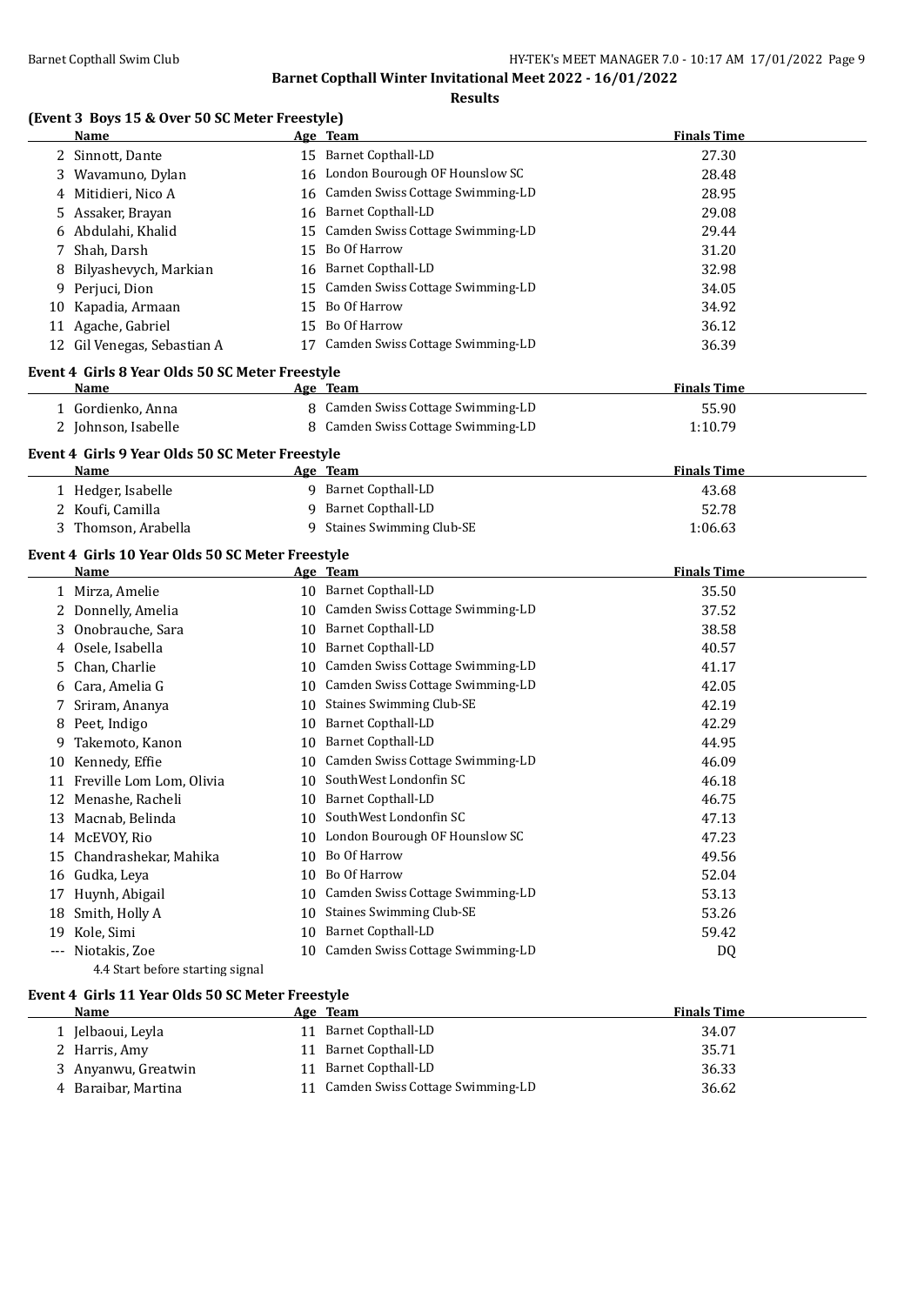#### **Results**

#### **(Event 4 Girls 11 Year Olds 50 SC Meter Freestyle)**

|       | <b>Name</b>                 |    | Age Team                            | <b>Finals Time</b> |
|-------|-----------------------------|----|-------------------------------------|--------------------|
| 5     | Chamorro, Eva S             |    | 11 Camden Swiss Cottage Swimming-LD | 36.95              |
| 6     | Hayakawa, Jui               | 11 | <b>Barnet Copthall-LD</b>           | 37.20              |
|       | Williams, Ania E            | 11 | Camden Swiss Cottage Swimming-LD    | 37.72              |
| 8     | Demetriou, Sofia            | 11 | Barnet Copthall-LD                  | 37.75              |
| 9     | Trunkfield, Lara            | 11 | Camden Swiss Cottage Swimming-LD    | 37.93              |
| 10    | Lazarevic, Sofia            | 11 | Barnet Copthall-LD                  | 38.34              |
| 11    | Livina, Elize               | 11 | SouthWest Londonfin SC              | 38.86              |
| 12    | Mytych, Victoria            | 11 | <b>Staines Swimming Club-SE</b>     | 38.90              |
| $*13$ | Nastiuc Blanar, Roberta     | 11 | <b>Barnet Copthall-LD</b>           | 38.97              |
| $*13$ | Chiang, Isabella            | 11 | Camden Swiss Cottage Swimming-LD    | 38.97              |
| 15    | Nurse, Jessica A            | 11 | <b>Staines Swimming Club-SE</b>     | 39.66              |
| 16    | Oyekanmi, Olivia            | 11 | <b>Barnet Copthall-LD</b>           | 39.70              |
| 17    | Grenier, Auriane            | 11 | Camden Swiss Cottage Swimming-LD    | 41.12              |
| 18    | Kaye, Ava                   | 11 | Barnet Copthall-LD                  | 42.00              |
| 19    | Ramessur, Rhea              | 11 | Bo Of Harrow                        | 43.77              |
| 20    | Jennings-Mace, Lola         | 11 | London Bourough OF Hounslow SC      | 44.25              |
| 21    | Fuzesi, Zara                | 11 | Camden Swiss Cottage Swimming-LD    | 44.89              |
| 22    | Combarros. Eva              | 11 | SouthWest Londonfin SC              | 45.29              |
| 23    | Shah, Alina                 | 11 | Bo Of Harrow                        | 45.54              |
|       | 24 Dinisoara, Anna Bella    | 11 | <b>Barnet Copthall-LD</b>           | 45.68              |
|       | 25 Weclewska, Natalia       | 11 | London Bourough OF Hounslow SC      | 46.10              |
|       | *26 Jooste-Cernovsky, Bella | 11 | Camden Swiss Cottage Swimming-LD    | 48.30              |
|       | *26 Kent, Isla              | 11 | <b>Barnet Copthall-LD</b>           | 48.30              |
| 28    | Kazazi, Roniya              | 11 | <b>Barnet Copthall-LD</b>           | 49.07              |
| 29    | Shah, Alisa                 | 11 | Bo Of Harrow                        | 51.05              |
| 30    | Makhammadieva, Sophie       | 11 | <b>Barnet Copthall-LD</b>           | 51.25              |
| 31    | Kent, Amelie                | 11 | <b>Barnet Copthall-LD</b>           | 52.17              |
| 32    | Retureau, Jeanne            | 11 | SouthWest Londonfin SC              | 52.38              |
| 33    | Lekach, Shahar              | 11 | <b>Barnet Copthall-LD</b>           | 58.01              |

# **Event 4 Girls 12 Year Olds 50 SC Meter Freestyle**

|    | <b>Name</b>                     |    | Age Team                         | <b>Finals Time</b> |
|----|---------------------------------|----|----------------------------------|--------------------|
|    | 1 Olszewska, Nadia              | 12 | <b>Barnet Copthall-LD</b>        | 32.60              |
|    | 2 Zobel, Ellie                  | 12 | Camden Swiss Cottage Swimming-LD | 34.33              |
| 3  | Van't Hoogerhuijs, Tallulah     | 12 | <b>Staines Swimming Club-SE</b>  | 35.70              |
|    | 4 Koelsch, Nina                 | 12 | Camden Swiss Cottage Swimming-LD | 35.91              |
| 5. | Tran, Evie A                    | 12 | Camden Swiss Cottage Swimming-LD | 36.19              |
| 6  | Zietal, Sophie                  | 12 | Barnet Copthall-LD               | 36.25              |
| *7 | Morrison, Nessie N              | 12 | Camden Swiss Cottage Swimming-LD | 36.39              |
| *7 | Huynh, Grace I                  | 12 | Camden Swiss Cottage Swimming-LD | 36.39              |
| 9. | Jonsson Goh, Maya               | 12 | Camden Swiss Cottage Swimming-LD | 36.42              |
| 10 | Alden, Amelia                   | 12 | Barnet Copthall-LD               | 36.43              |
| 11 | Veingard, Amelia                | 12 | <b>Barnet Copthall-LD</b>        | 36.65              |
| 12 | Reindorf Asamoah Dan, Victoria- | 12 | <b>Barnet Copthall-LD</b>        | 36.98              |
| 13 | Samarth, Ayana                  | 12 | Bo Of Harrow                     | 37.23              |
| 14 | Barnard, Charlotte M            | 12 | Camden Swiss Cottage Swimming-LD | 37.86              |
| 15 | Fanari Gibbons, Marina          | 12 | Camden Swiss Cottage Swimming-LD | 38.02              |
| 16 | Guyver, Gracie                  | 12 | Camden Swiss Cottage Swimming-LD | 38.09              |
| 17 | Lefevre, Giulia                 | 12 | Camden Swiss Cottage Swimming-LD | 39.05              |
| 18 | Oh, Julie                       | 12 | Camden Swiss Cottage Swimming-LD | 39.98              |
| 19 | Georgieva, Reneta               | 12 | Barnet Copthall-LD               | 40.47              |
| 20 | Shah, Ishani                    | 12 | Bo Of Harrow                     | 43.02              |
|    |                                 |    |                                  |                    |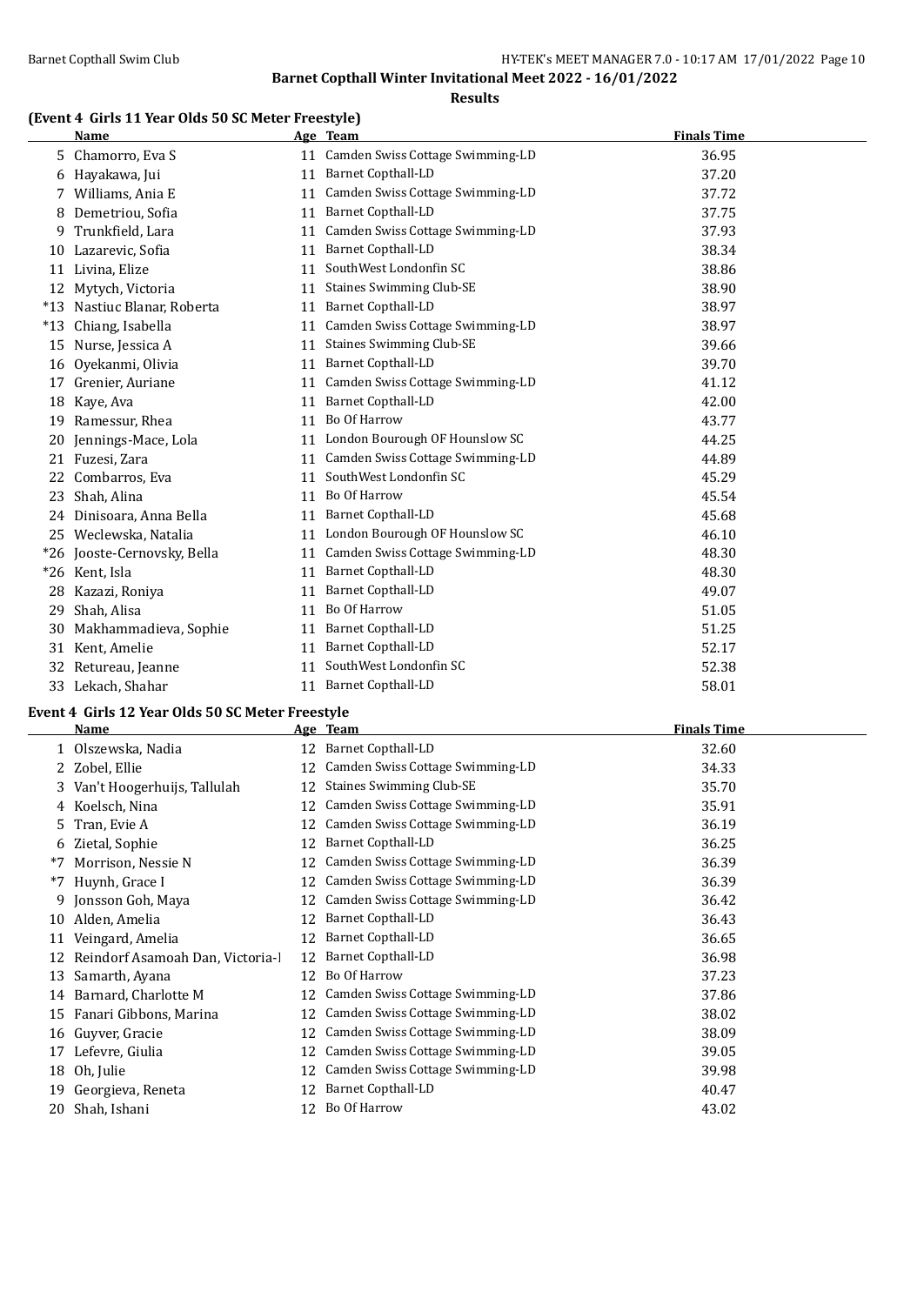**Results**

#### **(Event 4 Girls 12 Year Olds 50 SC Meter Freestyle)**

| Name                       | Age Team                                                                                  | <b>Finals Time</b> |
|----------------------------|-------------------------------------------------------------------------------------------|--------------------|
| 21 Cara, Isabella D        | 12 Camden Swiss Cottage Swimming-LD                                                       | 43.14              |
| 22 Perex-Badalbit, Claudia | 12 SouthWest Londonfin SC                                                                 | 43.51              |
| 23 Patel, Anaiya           | 12 Bo Of Harrow                                                                           | 44.13              |
| 24 Patel-Davis, Asha       | 12 Bo Of Harrow                                                                           | 47.03              |
| 25 Shah, Jhanyi            | 12 Bo Of Harrow                                                                           | 47.63              |
| 26 Dean, Aisha             | 12 Bo Of Harrow                                                                           | 48.47              |
| --- Dharmaraja, Aanya      | 12 Bo Of Harrow                                                                           | DQ                 |
|                            | 10.4 No contact with wall during a turn or turn not made from wall or took stride or step |                    |

**Event 4 Girls 13 Year Olds 50 SC Meter Freestyle**

|    | Name                |    | Age Team                         | <b>Finals Time</b> |
|----|---------------------|----|----------------------------------|--------------------|
|    | Onobrauche, Malaika | 13 | Barnet Copthall-LD               | 28.96              |
|    | Terranova, Emma     | 13 | London Bourough OF Hounslow SC   | 30.63              |
| 3  | Elias, Antonia      | 13 | <b>Barnet Copthall-LD</b>        | 31.61              |
| 4  | Livina, Luize       | 13 | SouthWest Londonfin SC           | 32.54              |
|    | 5 Byass, Molly M    | 13 | Camden Swiss Cottage Swimming-LD | 32.79              |
| 6  | Bavishi, Shreya     | 13 | <b>Barnet Copthall-LD</b>        | 33.69              |
|    | 7 Cucu, Olivia      | 13 | Barnet Copthall-LD               | 33.82              |
| 8  | wun, Katy W         | 13 | Camden Swiss Cottage Swimming-LD | 34.17              |
| 9  | Musto, Emi          | 13 | Camden Swiss Cottage Swimming-LD | 35.35              |
| 10 | Herman, Ella        | 13 | Barnet Copthall-LD               | 35.80              |
| 11 | McEver, Kaylen      | 13 | Camden Swiss Cottage Swimming-LD | 36.54              |
| 12 | Callow, Eleanor     | 13 | Camden Swiss Cottage Swimming-LD | 36.80              |
| 13 | Gudka, Yana         | 13 | Bo Of Harrow                     | 37.78              |
| 14 | Chamorro, Zara I    | 13 | Camden Swiss Cottage Swimming-LD | 38.33              |
|    | 15 Polo, Myla J     | 13 | Camden Swiss Cottage Swimming-LD | 38.44              |
|    | 16 Kerai, Divya     | 13 | Bo Of Harrow                     | 38.48              |
| 17 | Robinson, Tilly L   | 13 | <b>Staines Swimming Club-SE</b>  | 45.35              |

#### **Event 4 Girls 14 Year Olds 50 SC Meter Freestyle**

|       | Name                     |    | Age Team                            | <b>Finals Time</b> |
|-------|--------------------------|----|-------------------------------------|--------------------|
|       | 1 Naranjo, Constanze     |    | 14 Barnet Copthall-LD               | 29.30              |
|       | 2 Karagianni, Anisa      |    | 14 London Bourough OF Hounslow SC   | 31.35              |
|       | 3 Wavamuno, Chantelle    |    | 14 London Bourough OF Hounslow SC   | 32.64              |
|       | 4 Winder, Eleanor        |    | 14 Camden Swiss Cottage Swimming-LD | 33.83              |
|       | 5 Salloum, Sofia A       |    | 14 Camden Swiss Cottage Swimming-LD | 33.92              |
|       | 6 Weclewska, Olivia      |    | 14 London Bourough OF Hounslow SC   | 34.44              |
|       | 7 Tenagne Kassa, Rebecca |    | 14 Camden Swiss Cottage Swimming-LD | 34.99              |
|       | 8 Nieto, Genesis         |    | 14 London Bourough OF Hounslow SC   | 35.39              |
|       | 9 Manlegro, Gianna       |    | 14 Barnet Copthall-LD               | 36.03              |
| 10    | Elmadiova, Jasmine       |    | 14 Bo Of Harrow                     | 38.51              |
|       | 11 Painvin, Candice      |    | 14 Camden Swiss Cottage Swimming-LD | 40.13              |
|       | 12 Shah, Ruhi D          |    | 14 Bo Of Harrow                     | 41.62              |
|       | 13 Rane, Jija            | 14 | Bo Of Harrow                        | 41.91              |
| $---$ | Makici, Ornea            |    | 14 Camden Swiss Cottage Swimming-LD | DQ                 |
|       |                          |    |                                     |                    |

4.4 Start before starting signal

### **Event 4 Girls 15 & Over 50 SC Meter Freestyle**

| Name            | Age Team                            | <b>Finals Time</b> |  |
|-----------------|-------------------------------------|--------------------|--|
| Chadwick, Ellie | 15 Barnet Copthall-LD               | 28.68              |  |
| 2 Ukeje, Leah   | 15 SouthWest Londonfin SC           | 28.83              |  |
| White. Amelie C | 17 Camden Swiss Cottage Swimming-LD | 30.54              |  |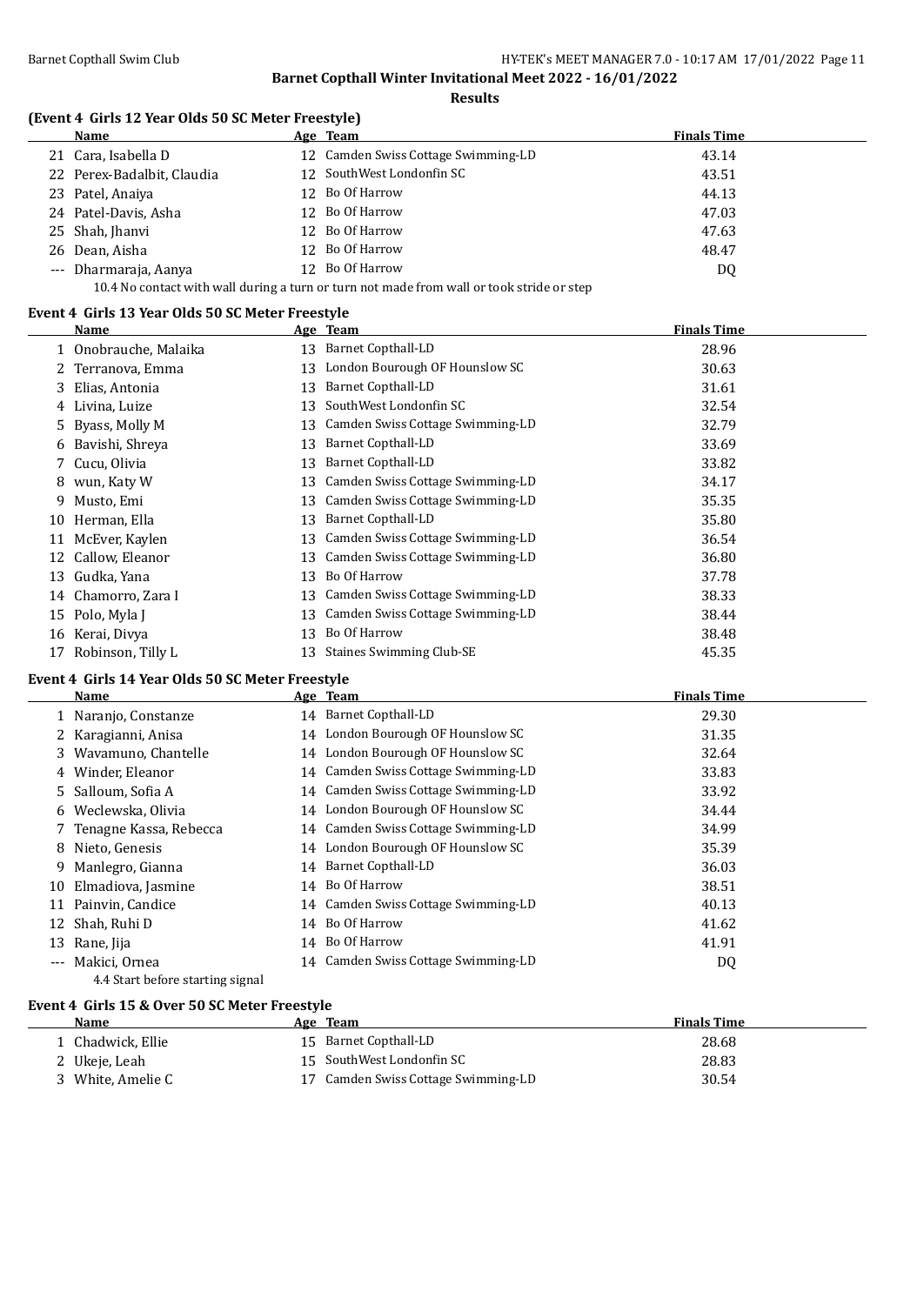**Results**

### **(Event 4 Girls 15 & Over 50 SC Meter Freestyle)**

|    | (Event 4 Girls 15 & Over 50 SC Meter Freestyle)     |    |                                     |                    |
|----|-----------------------------------------------------|----|-------------------------------------|--------------------|
|    | Name                                                |    | Age Team                            | <b>Finals Time</b> |
|    | 4 Adams, Holly                                      |    | 15 Staines Swimming Club-SE         | 31.32              |
| 5. | Presland, Lauren                                    | 15 | Bo Of Harrow                        | 31.74              |
| 6  | Josephs, Anya                                       | 15 | <b>Barnet Copthall-LD</b>           | 32.59              |
| 7  | Owens, Poppy                                        | 15 | London Bourough OF Hounslow SC      | 33.01              |
|    | Whittaker, Martha                                   | 15 | London Bourough OF Hounslow SC      | 33.24              |
| 9  | Shah, Mahi                                          | 15 | Bo Of Harrow                        | 33.74              |
| 10 | Ortiz, Julia                                        | 15 | Bo Of Harrow                        | 36.79              |
|    | 11 Tenagne Kassa, Annabel                           |    | 16 Camden Swiss Cottage Swimming-LD | 37.28              |
|    | Event 5 Boys 8 Year Olds 100 SC Meter Breaststroke  |    |                                     |                    |
|    | Name                                                |    | Age Team                            | <b>Finals Time</b> |
|    | 1 da Silva, Laurence<br>1:07.53<br>2:20.44          |    | 8 Camden Swiss Cottage Swimming-LD  | 2:20.44            |
|    | Event 5 Boys 9 Year Olds 100 SC Meter Breaststroke  |    |                                     |                    |
|    | Name                                                |    | Age Team                            | <b>Finals Time</b> |
|    | 1 Laszlo, Oliver<br>54.88<br>1:51.09                |    | 9 SouthWest Londonfin SC            | 1:51.09            |
|    | 2 Demetriou, Aristos<br>56.06<br>1:57.52            |    | 9 Barnet Copthall-LD                | 1:57.52            |
|    | 3 Ardill, Liam E<br>1:03.63<br>2:10.91              |    | 9 Camden Swiss Cottage Swimming-LD  | 2:10.91            |
|    | 4 Saadati, Saeed<br>1:06.64<br>2:20.18              | 9  | Camden Swiss Cottage Swimming-LD    | 2:20.18            |
|    | Event 5 Boys 10 Year Olds 100 SC Meter Breaststroke |    |                                     |                    |
|    | Name                                                |    | Age Team                            | <b>Finals Time</b> |
|    | 1 Herman, Jameson                                   |    | 10 Barnet Copthall-LD               | 1:40.37            |

|   | 1 Herman, Jameson<br>48.99<br>1:40.37                                                                            |    | 10 Barnet Copthall-LD               | 1:40.37 |
|---|------------------------------------------------------------------------------------------------------------------|----|-------------------------------------|---------|
|   | 2 Dok, Sankara<br>54.58<br>1:53.65                                                                               |    | 10 Barnet Copthall-LD               | 1:53.65 |
|   | 3 Pasheli, Aviv<br>55.68<br>1:55.52                                                                              |    | 10 Camden Swiss Cottage Swimming-LD | 1:55.52 |
|   | 4 Harris-Eze, Koby T<br>59.40<br>1:59.56                                                                         |    | 10 Barnet Copthall-LD               | 1:59.56 |
| 5 | Kay, Deniz<br>57.13<br>1:59.71                                                                                   | 10 | <b>Barnet Copthall-LD</b>           | 1:59.71 |
|   | 6 Aljourbouri, Deeyar<br>59.30<br>2:01.20                                                                        | 10 | <b>Barnet Copthall-LD</b>           | 2:01.20 |
|   | 7 Jalil, Ari<br>1:02.97<br>2:05.95                                                                               | 10 | <b>Barnet Copthall-LD</b>           | 2:05.95 |
|   | 8 Xie, Lewis<br>1:04.75<br>2:09.16                                                                               |    | 10 Barnet Copthall-LD               | 2:09.16 |
|   | 9 Menashe, Avriam<br>1:03.67<br>2:10.53                                                                          | 10 | <b>Barnet Copthall-LD</b>           | 2:10.53 |
|   | 10 Tran, Ian<br>1:06.95<br>2:19.05                                                                               |    | 10 Camden Swiss Cottage Swimming-LD | 2:19.05 |
|   | 11 Zobel, Josh<br>1:06.82<br>2:19.97                                                                             | 10 | Camden Swiss Cottage Swimming-LD    | 2:19.97 |
|   | --- Nielsen, Danyal K<br>7.2 Arm movements not simultaneous or not in the same horizontal plane<br>1:08.17<br>DQ |    | 10 Barnet Copthall-LD               | DQ      |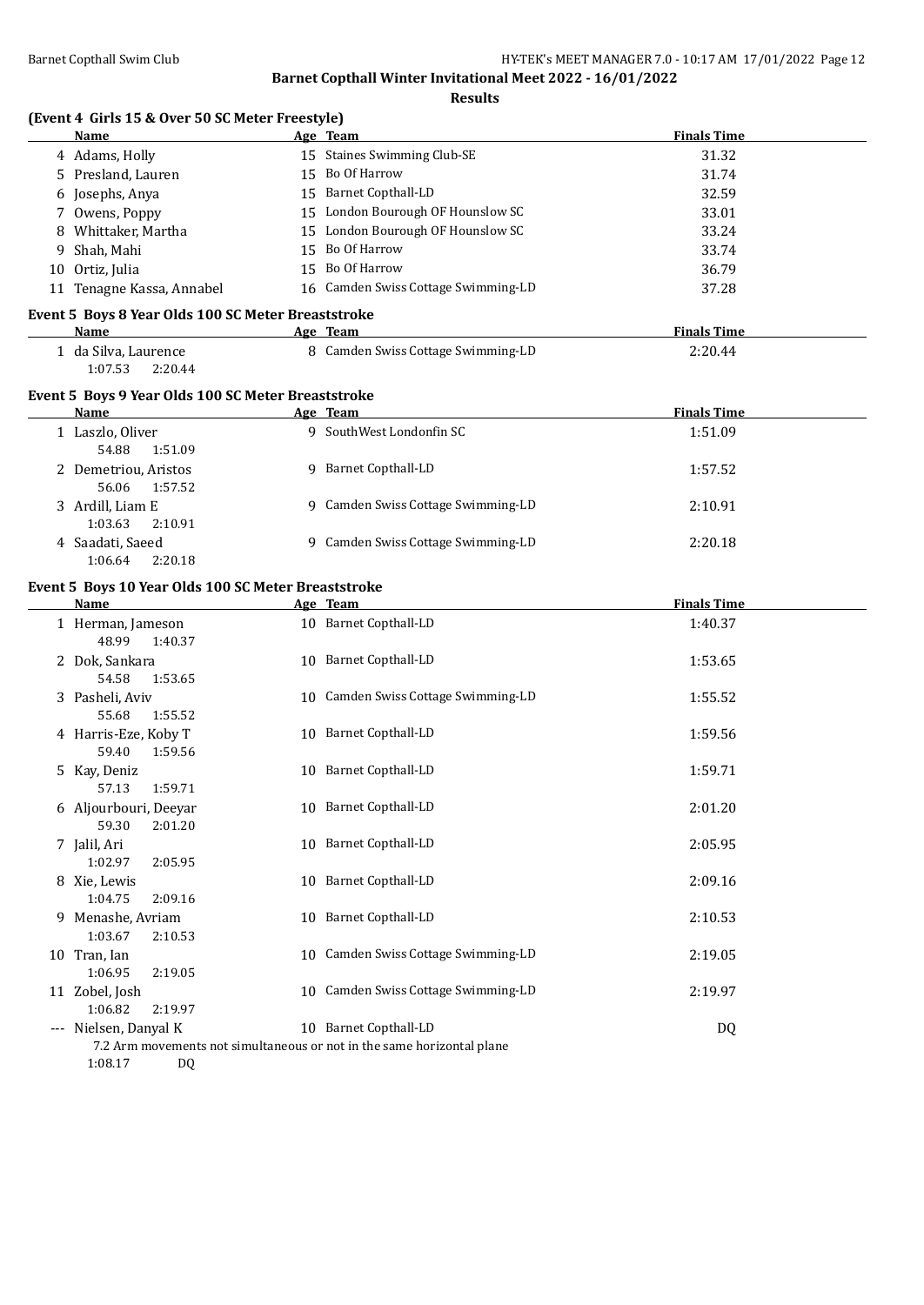**Results**

#### **(Event 5 Boys 10 Year Olds 100 SC Meter Breaststroke)**

| Name               | Team<br>Age                                                                                | <b>Finals Time</b> |
|--------------------|--------------------------------------------------------------------------------------------|--------------------|
| --- Johnson, Felix | 10 Camden Swiss Cottage Swimming-LD                                                        | D0                 |
|                    | 7.6 Did not touch at turn or finish with both hands, or touch not simultaneous or hands no |                    |
| 1:07.03<br>DO.     |                                                                                            |                    |

#### **Event 5 Boys 11 Year Olds 100 SC Meter Breaststroke**

| Name                                     |    | Age Team                            | <b>Finals Time</b> |
|------------------------------------------|----|-------------------------------------|--------------------|
| 1 Butorac, Zoran<br>1:40.75<br>48.65     | 11 | <b>Barnet Copthall-LD</b>           | 1:40.75            |
| 2 Hutchings, Noah T<br>1:57.65<br>56.07  |    | 11 Camden Swiss Cottage Swimming-LD | 1:57.65            |
| 3 Lonberg, Christian<br>1:59.11<br>56.36 |    | 11 SouthWest Londonfin SC           | 1:59.11            |
| 4 Shah, Siddhant<br>59.23<br>2:00.18     |    | 11 Bo Of Harrow                     | 2:00.18            |
| 5 Murphy, Finn<br>2:07.83<br>1:02.45     | 11 | Bo Of Harrow                        | 2:07.83            |
| 6 Papuc, Oscar<br>2:09.89<br>1:03.67     | 11 | Barnet Copthall-LD                  | 2:09.89            |
| 7 Innes, Noah<br>2:19.17<br>1:08.67      | 11 | Barnet Copthall-LD                  | 2:19.17            |

#### **Event 5 Boys 12 Year Olds 100 SC Meter Breaststroke**

|   | Name                                            |    | Age Team                                                                                                            | <b>Finals Time</b> |
|---|-------------------------------------------------|----|---------------------------------------------------------------------------------------------------------------------|--------------------|
|   | 1 Ukeje, Ikenna<br>1:32.65<br>42.89             |    | 12 SouthWest Londonfin SC                                                                                           | 1:32.65            |
|   | 2 Weerasinghe, Seth<br>48.22<br>1:38.57         |    | 12 Barnet Copthall-LD                                                                                               | 1:38.57            |
|   | 3 Redford, Jack P<br>46.08<br>1:40.02           | 12 | Camden Swiss Cottage Swimming-LD                                                                                    | 1:40.02            |
|   | 4 Sharp, Marlee<br>1:53.12<br>54.20             |    | 12 Staines Swimming Club-SE                                                                                         | 1:53.12            |
|   | 5 Sufaj, Keiden<br>1:54.17<br>54.79             |    | 12 Barnet Copthall-LD                                                                                               | 1:54.17            |
|   | 6 Borisov, Philip N<br>55.27<br>1:56.27         |    | 12 Camden Swiss Cottage Swimming-LD                                                                                 | 1:56.27            |
|   | 7 Richardson, Drew T<br>52.85<br>1:56.76        |    | 12 Camden Swiss Cottage Swimming-LD                                                                                 | 1:56.76            |
| 8 | Yamaoku, Soichiro<br>55.09<br>1:58.72           | 12 | Camden Swiss Cottage Swimming-LD                                                                                    | 1:58.72            |
|   | --- Shamshuddin Cortes, Alejandr<br>50.37<br>DQ |    | 12 Barnet Copthall-LD<br>7.1 Head not breaking the surface before hands turn inward at widest point in second strok | DQ                 |

#### **Event 5 Boys 13 Year Olds 100 SC Meter Breaststroke**

| Name                                            | Age Team                            | <b>Finals Time</b> |
|-------------------------------------------------|-------------------------------------|--------------------|
| 1 Carreiras-Rebelo, Gabriel<br>1:29.10<br>43.54 | 13 Barnet Copthall-LD               | 1:29.10            |
| 2 Alvarado, Sam<br>1:30.64<br>43.19             | 13 Camden Swiss Cottage Swimming-LD | 1:30.64            |
| 3 Danilet, Victor Vasile<br>1:31.65<br>44.79    | 13 Barnet Copthall-LD               | 1:31.65            |
| 4 Ukeje, Elendu<br>1:33.90<br>45.09             | 13 SouthWest Londonfin SC           | 1:33.90            |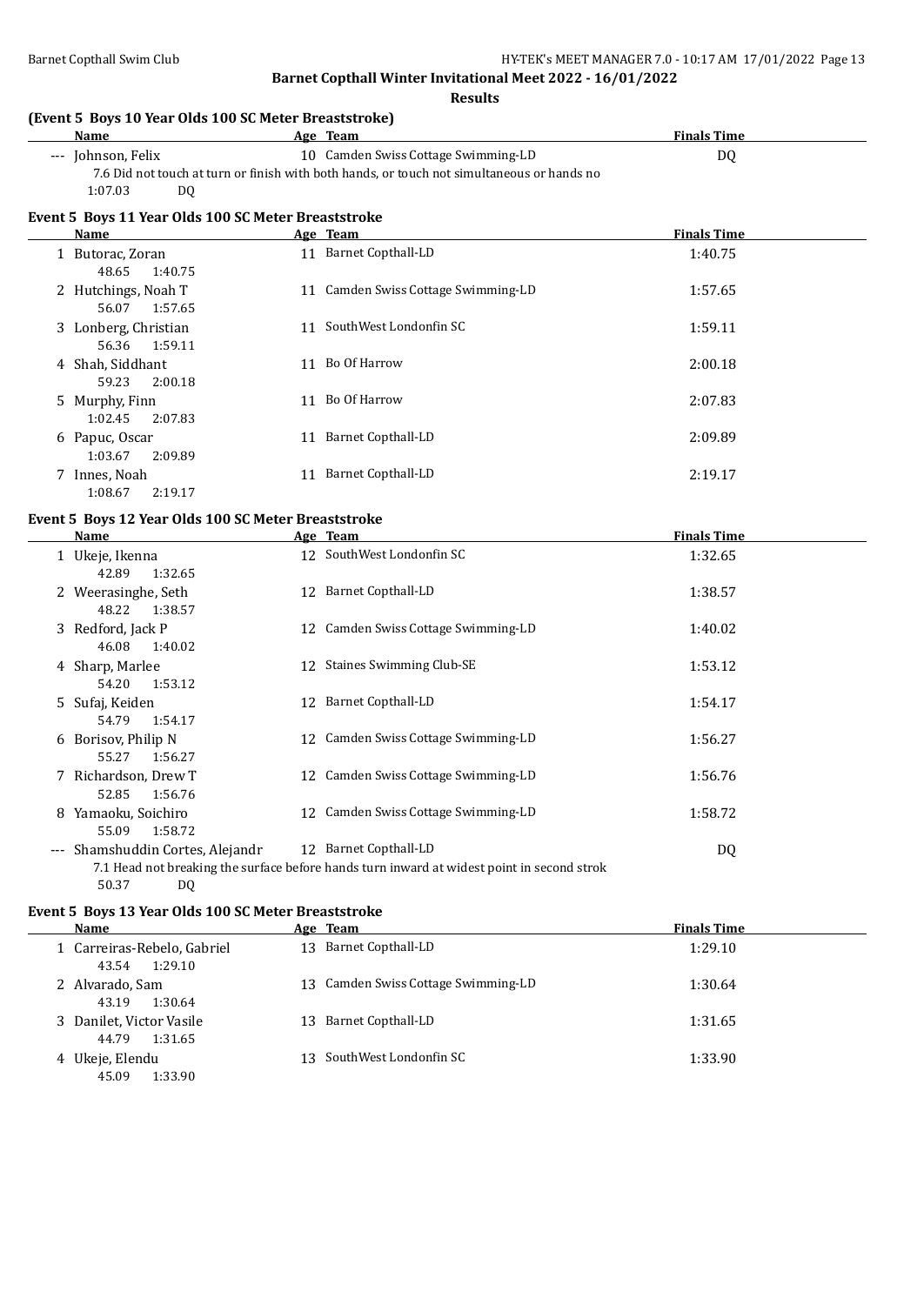$\overline{a}$ 

**Barnet Copthall Winter Invitational Meet 2022 - 16/01/2022**

#### **Results**

#### **(Event 5 Boys 13 Year Olds 100 SC Meter Breaststroke)**

| <b>Name</b>                  |         |    | Age Team                            | <b>Finals Time</b> |
|------------------------------|---------|----|-------------------------------------|--------------------|
| 5 Taboada, Sander<br>45.92   | 1:39.71 |    | 13 Camden Swiss Cottage Swimming-LD | 1:39.71            |
| 6 Bhudia, Krish<br>48.39     | 1:41.28 | 13 | Bo Of Harrow                        | 1:41.28            |
| 7 Rottke, Felix K<br>47.78   | 1:43.43 |    | 13 Camden Swiss Cottage Swimming-LD | 1:43.43            |
| 8 Ferera, Ravanel J<br>52.78 | 1:49.94 |    | 13 Camden Swiss Cottage Swimming-LD | 1:49.94            |
| 9 Alfano, Filippo<br>55.85   | 1:53.57 |    | 13 Camden Swiss Cottage Swimming-LD | 1:53.57            |
| Kanok, Adam<br>10<br>1:02.59 | 2:15.28 | 13 | Barnet Copthall-LD                  | 2:15.28            |

#### **Event 5 Boys 14 Year Olds 100 SC Meter Breaststroke**

| <b>Name</b>         | Age Team                            | <b>Finals Time</b> |  |
|---------------------|-------------------------------------|--------------------|--|
| 1 Vardy, Zaki F     | 14 Camden Swiss Cottage Swimming-LD | 1:35.50            |  |
| 43.31<br>1:35.50    |                                     |                    |  |
| 2 Pritam, Sushant S | 14 Camden Swiss Cottage Swimming-LD | 1:44.38            |  |
| 1:44.38<br>48.64    |                                     |                    |  |
| 3 Belhadi, Ali      | 14 Bo Of Harrow                     | 1:53.99            |  |
| 1:53.99<br>55.13    |                                     |                    |  |

#### **Event 5 Boys 15 & Over 100 SC Meter Breaststroke**

| Name                                                                                 |    | Age Team                            | <b>Finals Time</b> |
|--------------------------------------------------------------------------------------|----|-------------------------------------|--------------------|
| 1 Quiddington, Harvey<br>32.07<br>1:07.58                                            |    | 18 Barnet Copthall-LD               | 1:07.58            |
| 2 Abdulahi, Khalid<br>1:33.15<br>44.77                                               |    | 15 Camden Swiss Cottage Swimming-LD | 1:33.15            |
| 3 Bilyashevych, Markian<br>1:34.37<br>44.14                                          | 16 | Barnet Copthall-LD                  | 1:34.37            |
| 4 Agache, Gabriel<br>1:42.80<br>49.52                                                |    | 15 Bo Of Harrow                     | 1:42.80            |
| 5 Shah, Darsh<br>1:47.41<br>47.26                                                    | 15 | Bo Of Harrow                        | 1:47.41            |
| --- Assaker, Brayan<br>7.4 Leg movements not simultaneous (alternating leg movement) | 16 | Barnet Copthall-LD                  | DQ                 |

44.80 DQ

#### **Event 6 Girls 9 Year Olds 100 SC Meter Butterfly**

| Name               | Team<br>Age                                                                              | Finals Time |
|--------------------|------------------------------------------------------------------------------------------|-------------|
| --- Koufi, Camilla | Barnet Copthall-LD                                                                       | DC          |
|                    | 2.2.1 Arms not brought forward simultaneously or arms not brought forward over the water |             |

8.2 Arms not brought forward simultaneously or arms not brought forward over the water 1:18.70 DQ

#### **Event 6 Girls 10 Year Olds 100 SC Meter Butterfly**

| Name                                        | Age Team                  | <b>Finals Time</b> |
|---------------------------------------------|---------------------------|--------------------|
| 1 Osele, Isabella<br>1:50.09<br>50.45       | 10 Barnet Copthall-LD     | 1:50.09            |
| 2 Takemoto, Kanon<br>1:54.07<br>51.27       | 10 Barnet Copthall-LD     | 1:54.07            |
| 3 Onobrauche, Sara<br>1:59.67<br>55.90      | 10 Barnet Copthall-LD     | 1:59.67            |
| Menashe, Racheli<br>4<br>1:02.90<br>2:17.51 | Barnet Copthall-LD<br>10. | 2:17.51            |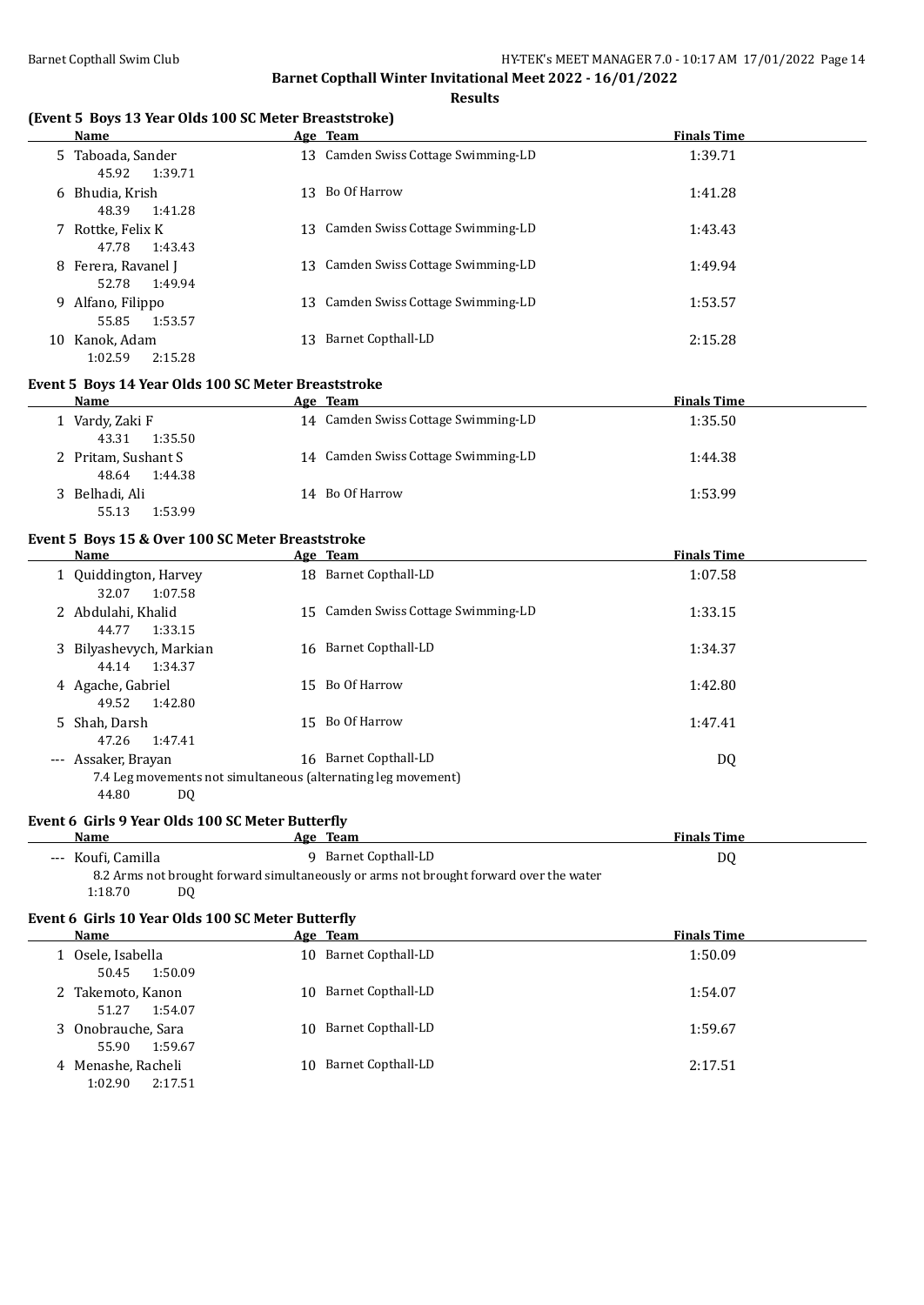**Results**

| (Event 6 Girls 10 Year Olds 100 SC Meter Butterfly)       | Age Team                                                                               |                    |
|-----------------------------------------------------------|----------------------------------------------------------------------------------------|--------------------|
| Name                                                      |                                                                                        | <b>Finals Time</b> |
| 5 Chandrashekar, Mahika<br>1:06.33<br>2:25.64             | 10 Bo Of Harrow                                                                        | 2:25.64            |
| Event 6 Girls 11 Year Olds 100 SC Meter Butterfly<br>Name | Age Team                                                                               | <b>Finals Time</b> |
|                                                           | 11 Barnet Copthall-LD                                                                  | 1:25.48            |
| 1 Jelbaoui, Leyla<br>40.99<br>1:25.48                     |                                                                                        |                    |
| 2 Anyanwu, Greatwin<br>44.95<br>1:39.73                   | 11 Barnet Copthall-LD                                                                  | 1:39.73            |
| 3 Livina, Elize<br>53.38<br>1:50.31                       | 11 SouthWest Londonfin SC                                                              | 1:50.31            |
| 4 Ramessur, Rhea<br>1:00.26<br>2:19.74                    | 11 Bo Of Harrow                                                                        | 2:19.74            |
| Event 6 Girls 12 Year Olds 100 SC Meter Butterfly         |                                                                                        |                    |
| <b>Name</b>                                               | Age Team                                                                               | <b>Finals Time</b> |
| 1 Olszewska, Nadia<br>39.37<br>1:27.95                    | 12 Barnet Copthall-LD                                                                  | 1:27.95            |
| 2 Hayakawa, Mei<br>40.95<br>1:30.15                       | 12 Barnet Copthall-LD                                                                  | 1:30.15            |
| 3 Alden, Amelia<br>43.00<br>1:31.03                       | 12 Barnet Copthall-LD                                                                  | 1:31.03            |
| 4 Zobel, Ellie<br>45.19<br>1:33.70                        | 12 Camden Swiss Cottage Swimming-LD                                                    | 1:33.70            |
| 5 Lefevre, Giulia<br>53.13<br>1:54.15                     | 12 Camden Swiss Cottage Swimming-LD                                                    | 1:54.15            |
| 6 Guyver, Gracie<br>53.75<br>1:57.78                      | 12 Camden Swiss Cottage Swimming-LD                                                    | 1:57.78            |
| --- Perex-Badalbit, Claudia                               | 12 SouthWest Londonfin SC                                                              | DQ                 |
| 54.16<br>DQ                                               | 8.2 Arms not brought forward simultaneously or arms not brought forward over the water |                    |
| --- Huynh, Grace I                                        | 12 Camden Swiss Cottage Swimming-LD                                                    | DQ                 |
| 49.28<br>DQ                                               | 8.2 Arms not brought forward simultaneously or arms not brought forward over the water |                    |
| Event 6 Girls 13 Year Olds 100 SC Meter Butterfly         |                                                                                        |                    |
| Name                                                      | Age Team                                                                               | <b>Finals Time</b> |
| 1 Onobrauche, Malaika<br>34.37<br>1:15.86                 | 13 Barnet Copthall-LD                                                                  | 1:15.86            |
| 2 Hudszky, Emily<br>35.79<br>1:18.17                      | 13 Barnet Copthall-LD                                                                  | 1:18.17            |
| 3 Bostan, Crina<br>37.20<br>1:18.68                       | 13 Barnet Copthall-LD                                                                  | 1:18.68            |
| 4 Elias, Antonia<br>37.99<br>1:21.88                      | 13 Barnet Copthall-LD                                                                  | 1:21.88            |
| 5 Cucu, Olivia<br>40.16<br>1:24.35                        | 13 Barnet Copthall-LD                                                                  | 1:24.35            |
| 6 Livina, Luize<br>42.70<br>1:28.87                       | 13 SouthWest Londonfin SC                                                              | 1:28.87            |
| 7 McEver, Kaylen<br>46.30<br>1:41.25                      | 13 Camden Swiss Cottage Swimming-LD                                                    | 1:41.25            |
| 8 Chamorro, Zara I<br>46.99<br>1:41.81                    | 13 Camden Swiss Cottage Swimming-LD                                                    | 1:41.81            |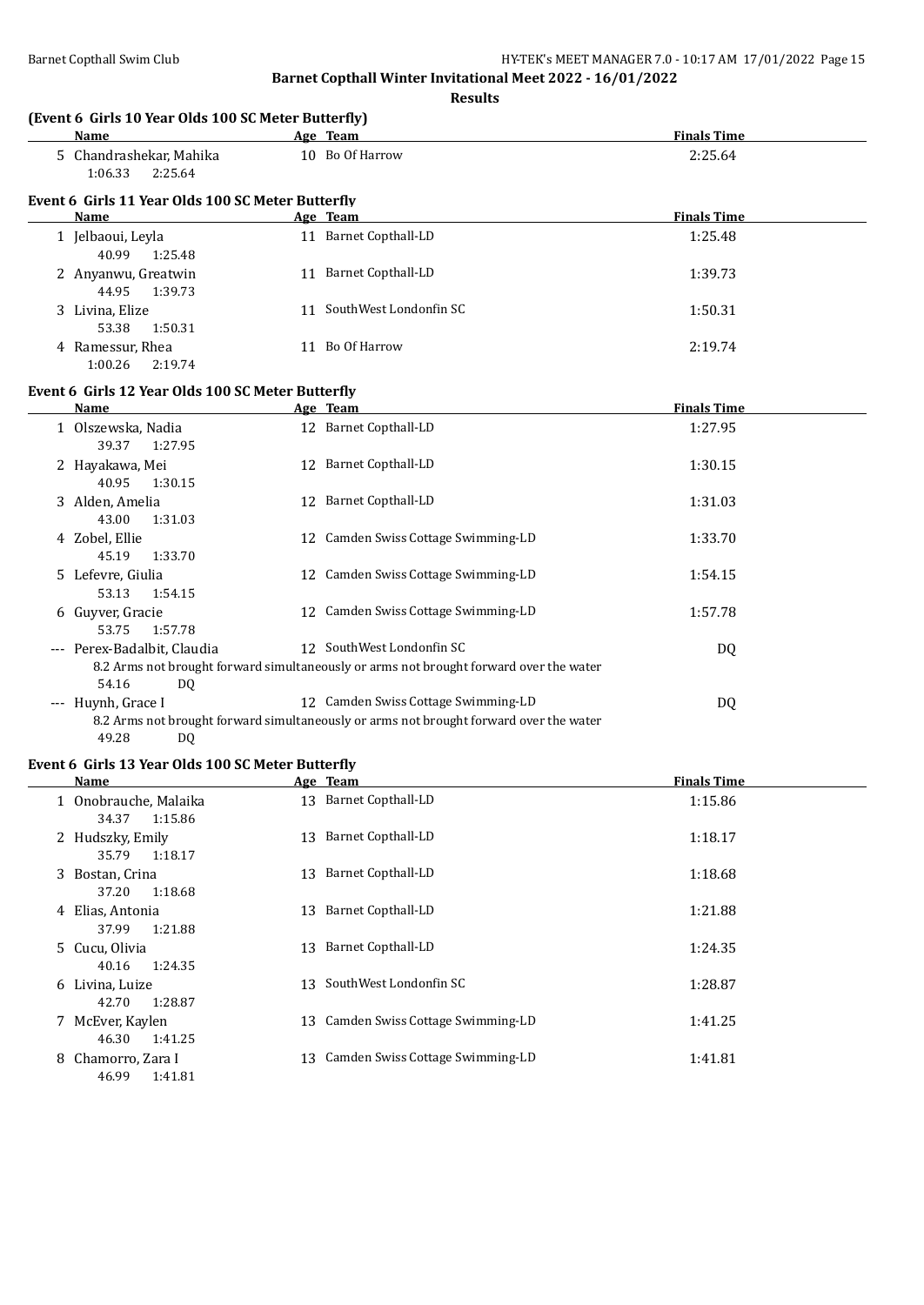**Results**

#### **Event 6 Girls 14 Year Olds 100 SC Meter Butterfly**

| <b>Name</b>                               | Age Team                             | <b>Finals Time</b> |
|-------------------------------------------|--------------------------------------|--------------------|
| 1 Naranjo, Constanze<br>34.20<br>1:15.16  | 14 Barnet Copthall-LD                | 1:15.16            |
| 2 Makici, Ornea<br>35.21<br>1:18.77       | 14 Camden Swiss Cottage Swimming-LD  | 1:18.77            |
| 3 Wavamuno, Chantelle<br>38.87<br>1:26.54 | 14 London Bourough OF Hounslow SC    | 1:26.54            |
| Weclewska, Olivia<br>42.59<br>1:29.58     | London Bourough OF Hounslow SC<br>14 | 1:29.58            |

#### **Event 6 Girls 15 & Over 100 SC Meter Butterfly**

| Name                                    |    | Age Team                            | <b>Finals Time</b> |
|-----------------------------------------|----|-------------------------------------|--------------------|
| 1 White, Amelie C<br>1:20.65<br>36.26   | 17 | Camden Swiss Cottage Swimming-LD    | 1:20.65            |
| 2 Ukeje, Leah<br>36.02<br>1:20.66       |    | 15 SouthWest Londonfin SC           | 1:20.66            |
| 3 Presland, Lauren<br>1:22.11<br>37.37  |    | 15 Bo Of Harrow                     | 1:22.11            |
| 4 Whittaker, Martha<br>1:22.68<br>37.62 |    | 15 London Bourough OF Hounslow SC   | 1:22.68            |
| 5 Owens, Poppy<br>1:27.40<br>41.44      | 15 | London Bourough OF Hounslow SC      | 1:27.40            |
| 6 Gillam, Matilda G<br>1:29.21<br>42.07 |    | 15 Camden Swiss Cottage Swimming-LD | 1:29.21            |

#### **Event 7 Boys 8 Year Olds 100 SC Meter IM**

| Name                   | Age Team                           | <b>Finals Time</b> |  |
|------------------------|------------------------------------|--------------------|--|
| .   da Silva, Laurence | 8 Camden Swiss Cottage Swimming-LD | 2:06.99            |  |
| 1:05.98<br>2:06.99     |                                    |                    |  |

#### **Event 7 Boys 9 Year Olds 100 SC Meter IM**

|       | Name                   |                                      |    | Age Team                                                                                   | <b>Finals Time</b> |  |
|-------|------------------------|--------------------------------------|----|--------------------------------------------------------------------------------------------|--------------------|--|
|       | 1 Ardill, Liam E       |                                      |    | 9 Camden Swiss Cottage Swimming-LD                                                         | 1:54.93            |  |
|       | 57.23                  | 1:54.93                              |    |                                                                                            |                    |  |
|       | 2 Jalil, Sam           |                                      | 9  | Barnet Copthall-LD                                                                         | 1:58.44            |  |
|       | 59.41                  | 1:58.44                              |    |                                                                                            |                    |  |
|       | --- Demetriou, Aristos |                                      | q. | Barnet Copthall-LD                                                                         | DQ                 |  |
|       |                        |                                      |    | 8.2 Arms not brought forward simultaneously or arms not brought forward over the water - f |                    |  |
|       | 56.86                  | DQ                                   |    |                                                                                            |                    |  |
|       | --- Laszlo, Oliver     |                                      | q. | SouthWest Londonfin SC                                                                     | DQ                 |  |
|       |                        |                                      |    | 8.2 Arms not brought forward simultaneously or arms not brought forward over the water - f |                    |  |
|       | 46.85                  | DQ                                   |    |                                                                                            |                    |  |
| $---$ | Saadati, Saeed         |                                      | q  | Camden Swiss Cottage Swimming-LD                                                           | DQ                 |  |
|       |                        | 6.5 Not on the back at finish - back |    |                                                                                            |                    |  |
|       | 1:11.35                | DO.                                  |    |                                                                                            |                    |  |

#### **Event 7 Boys 10 Year Olds 100 SC Meter IM**

| Name              | <u>Age Team</u>           | <b>Finals Time</b> |
|-------------------|---------------------------|--------------------|
| 1 Herman, Jameson | 10 Barnet Copthall-LD     | 1:31.21            |
| 1:31.21<br>45.91  |                           |                    |
| 2 Dok, Sankara    | Barnet Copthall-LD<br>10. | 1:33.74            |
| 1:33.74<br>44.66  |                           |                    |
| 3 Zietal, Frankie | Barnet Copthall-LD<br>10. | 1:36.70            |
| 1:36.70<br>41.97  |                           |                    |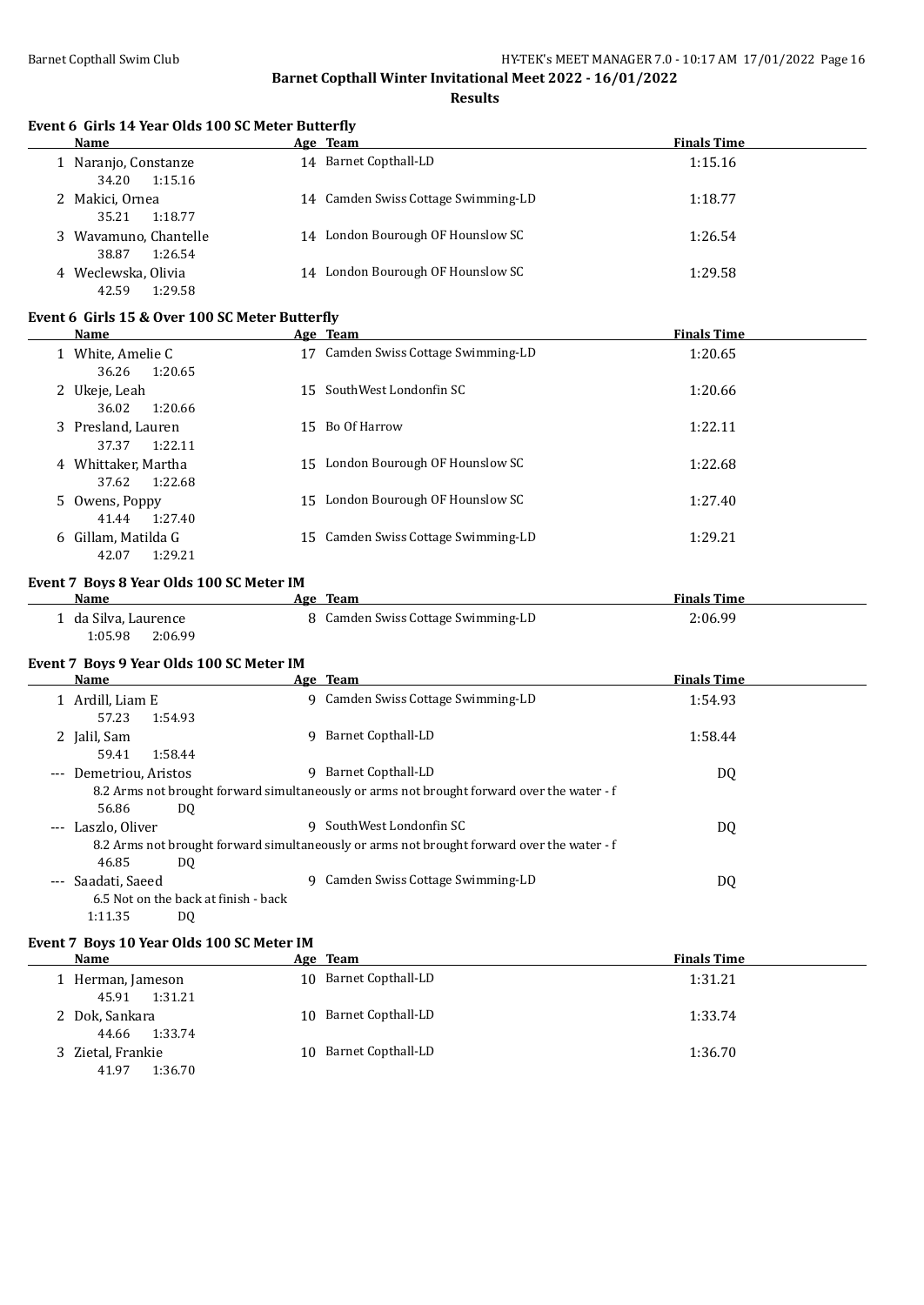**Results**

#### **(Event 7 Boys 10 Year Olds 100 SC Meter IM)**

|                     | <b>Name</b>                                  | Age Team                                                                                                                       | <b>Finals Time</b> |  |
|---------------------|----------------------------------------------|--------------------------------------------------------------------------------------------------------------------------------|--------------------|--|
|                     | 4 Flori, Raffi<br>47.30<br>1:40.63           | 10 Barnet Copthall-LD                                                                                                          | 1:40.63            |  |
|                     | 5 Pasheli, Aviv<br>48.89<br>1:42.40          | 10 Camden Swiss Cottage Swimming-LD                                                                                            | 1:42.40            |  |
|                     | 6 Jalil, Ari<br>49.52<br>1:44.75             | 10 Barnet Copthall-LD                                                                                                          | 1:44.75            |  |
|                     | 7 Harris-Eze, Koby T<br>53.60<br>1:49.11     | 10 Barnet Copthall-LD                                                                                                          | 1:49.11            |  |
|                     | 8 Aljourbouri, Deeyar<br>54.39<br>1:52.77    | 10 Barnet Copthall-LD                                                                                                          | 1:52.77            |  |
|                     | 9 Assaker, David-Joseph<br>57.07<br>2:01.07  | 10 Barnet Copthall-LD                                                                                                          | 2:01.07            |  |
|                     | 10 Xie, Lewis<br>1:00.56<br>2:02.41          | 10 Barnet Copthall-LD                                                                                                          | 2:02.41            |  |
|                     | 11 Tran, Ian<br>2:06.42<br>1:01.58           | 10 Camden Swiss Cottage Swimming-LD                                                                                            | 2:06.42            |  |
|                     | 12 Zobel, Josh<br>1:07.93<br>2:13.34         | 10 Camden Swiss Cottage Swimming-LD                                                                                            | 2:13.34            |  |
|                     | --- Menashe, Avriam<br>1:09.37<br>DQ         | 10 Barnet Copthall-LD<br>8.4 Did not touch at turn or finish with both hands or touch not simultaneous or hands sep            | DQ                 |  |
| $\cdots$            | Johnson, Felix<br>1:04.97                    | 10 Camden Swiss Cottage Swimming-LD<br>10.5 Walks during freestyle events or during the freestyle portion of the medley - misc | DQ                 |  |
| $\qquad \qquad - -$ | <b>DQ</b><br>Omell, Frederick<br>54.68<br>DQ | 10 Barnet Copthall-LD<br>8.4 Did not touch at turn or finish with both hands or touch not simultaneous or hands sep            | DQ                 |  |

#### **Event 7 Boys 11 Year Olds 100 SC Meter IM**

| Name                                    |    | Age Team                         | <b>Finals Time</b> |
|-----------------------------------------|----|----------------------------------|--------------------|
| 1 Iojan, Ioan<br>1:28.71<br>41.94       | 11 | Barnet Copthall-LD               | 1:28.71            |
| 2 Butorac, Zoran<br>1:29.29<br>42.31    | 11 | Barnet Copthall-LD               | 1:29.29            |
| 3 Chan, Matthew<br>1:39.71<br>45.56     | 11 | Barnet Copthall-LD               | 1:39.71            |
| 4 Eden, Anthony<br>47.38<br>1:45.33     | 11 | Barnet Copthall-LD               | 1:45.33            |
| 5 Hutchings, Noah T<br>1:46.54<br>50.47 | 11 | Camden Swiss Cottage Swimming-LD | 1:46.54            |
| 6 Innes, Noah<br>1:53.06<br>53.50       | 11 | <b>Barnet Copthall-LD</b>        | 1:53.06            |

#### **Event 7 Boys 12 Year Olds 100 SC Meter IM**

| Name                                  | Age Team                            | <b>Finals Time</b> |
|---------------------------------------|-------------------------------------|--------------------|
| 1 Ukeje, Ikenna<br>39.29<br>1:23.15   | 12 SouthWest Londonfin SC           | 1:23.15            |
| 2 Weerasinghe, Seth<br>41.46 1:23.75  | 12 Barnet Copthall-LD               | 1:23.75            |
| 3 Redford, Jack P<br>1:27.13<br>42.88 | 12 Camden Swiss Cottage Swimming-LD | 1:27.13            |
| 4 Kay, Alp<br>40.24<br>1:27.63        | 12 Barnet Copthall-LD               | 1:27.63            |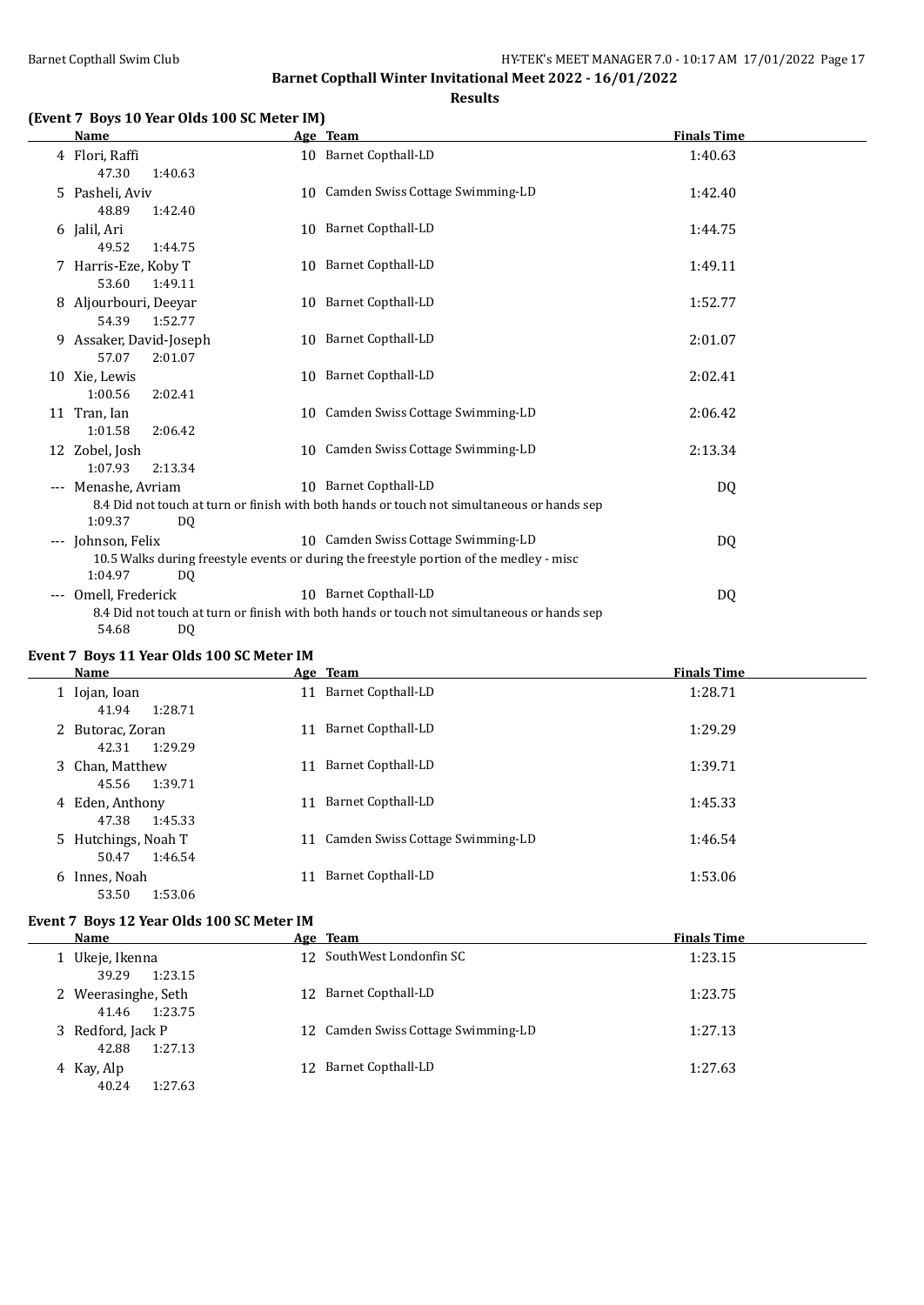#### **Results**

#### **(Event 7 Boys 12 Year Olds 100 SC Meter IM)**

|       | Name               |    | Age Team                                                                                   | <b>Finals Time</b> |
|-------|--------------------|----|--------------------------------------------------------------------------------------------|--------------------|
|       | 5 Wun, Vincent R   |    | 12 Camden Swiss Cottage Swimming-LD                                                        | 1:28.66            |
|       | 1:28.66<br>44.23   |    |                                                                                            |                    |
|       | 6 Sharp, Marlee    |    | 12 Staines Swimming Club-SE                                                                | 1:33.43            |
|       | 45.94<br>1:33.43   |    |                                                                                            |                    |
|       | 7 Buzsik, Zente    | 12 | <b>Barnet Copthall-LD</b>                                                                  | 1:36.38            |
|       | 47.19<br>1:36.38   |    |                                                                                            |                    |
| 8     | Borisov, Philip N  |    | 12 Camden Swiss Cottage Swimming-LD                                                        | 1:38.78            |
|       | 45.72<br>1:38.78   |    |                                                                                            |                    |
| 9     | Wee, Alex          |    | 12 Camden Swiss Cottage Swimming-LD                                                        | 1:41.99            |
|       | 50.52<br>1:41.99   |    |                                                                                            |                    |
| $---$ | Huynh, Matthew     |    | 12 Camden Swiss Cottage Swimming-LD                                                        | DQ                 |
|       |                    |    | 7.6 Did not touch at turn or finish with both hands, or touch not simultaneous or hands no |                    |
|       | 45.94<br>DQ        |    |                                                                                            |                    |
|       | --- Luis, Ben A    |    | 12 Camden Swiss Cottage Swimming-LD                                                        | DQ                 |
|       |                    |    | 8.3 Movements of the legs not simultaneous or alternating movement of legs or feet - fly   |                    |
|       | 53.67<br>DQ        |    |                                                                                            |                    |
| $---$ | Richardson, Drew T |    | 12 Camden Swiss Cottage Swimming-LD                                                        | DQ                 |
|       |                    |    | 8.2 Arms not brought forward simultaneously or arms not brought forward over the water - f |                    |
|       | 55.34<br>DQ        |    |                                                                                            |                    |

#### **Event 7 Boys 13 Year Olds 100 SC Meter IM**

| Name                                                                         |    | Age Team                                                                                                                          | <b>Finals Time</b> |
|------------------------------------------------------------------------------|----|-----------------------------------------------------------------------------------------------------------------------------------|--------------------|
| 1 Carreiras-Rebelo, Gabriel<br>1:19.03<br>39.47                              |    | 13 Barnet Copthall-LD                                                                                                             | 1:19.03            |
| 2 Danilet, Victor Vasile<br>38.33<br>1:19.36                                 |    | 13 Barnet Copthall-LD                                                                                                             | 1:19.36            |
| 3 Ionel-Asauleac, Andrew<br>37.23<br>1:20.00                                 |    | 13 Barnet Copthall-LD                                                                                                             | 1:20.00            |
| 4 Kaye, Joe<br>39.29<br>1:24.06                                              |    | 13 Barnet Copthall-LD                                                                                                             | 1:24.06            |
| 5 Alvarado, Sam<br>40.45<br>1:25.08                                          | 13 | Camden Swiss Cottage Swimming-LD                                                                                                  | 1:25.08            |
| 6 Bhudia, Krish<br>41.25<br>1:27.92                                          |    | 13 Bo Of Harrow                                                                                                                   | 1:27.92            |
| 7 Cox, Jasper<br>46.41<br>1:35.57                                            |    | 13 SouthWest Londonfin SC                                                                                                         | 1:35.57            |
| 8 Alfano, Filippo<br>49.11<br>1:40.13                                        | 13 | Camden Swiss Cottage Swimming-LD                                                                                                  | 1:40.13            |
| 9 Kanok, Adam<br>52.29<br>1:51.43                                            |    | 13 Barnet Copthall-LD                                                                                                             | 1:51.43            |
| --- Ukeje, Elendu<br>6.5 Not on the back at finish - back<br>37.14<br>DQ     | 13 | SouthWest Londonfin SC                                                                                                            | DQ                 |
| --- Rottke, Felix K<br>40.39<br>DQ                                           |    | 13 Camden Swiss Cottage Swimming-LD<br>7.6 Did not touch at turn or finish with both hands, or touch not simultaneous or hands no | XDQ                |
| --- Ferera, Ravanel J<br>6.5 Not on the back at finish - back<br>46.48<br>DQ |    | 13 Camden Swiss Cottage Swimming-LD                                                                                               | DQ                 |

### **Event 7 Boys 14 Year Olds 100 SC Meter IM**

| Name             | Team<br>Age           | <b>Finals Time</b> |
|------------------|-----------------------|--------------------|
| Jelbaoui, Amir   | 14 Barnet Copthall-LD | 1:14.00            |
| 34.09<br>1:14.00 |                       |                    |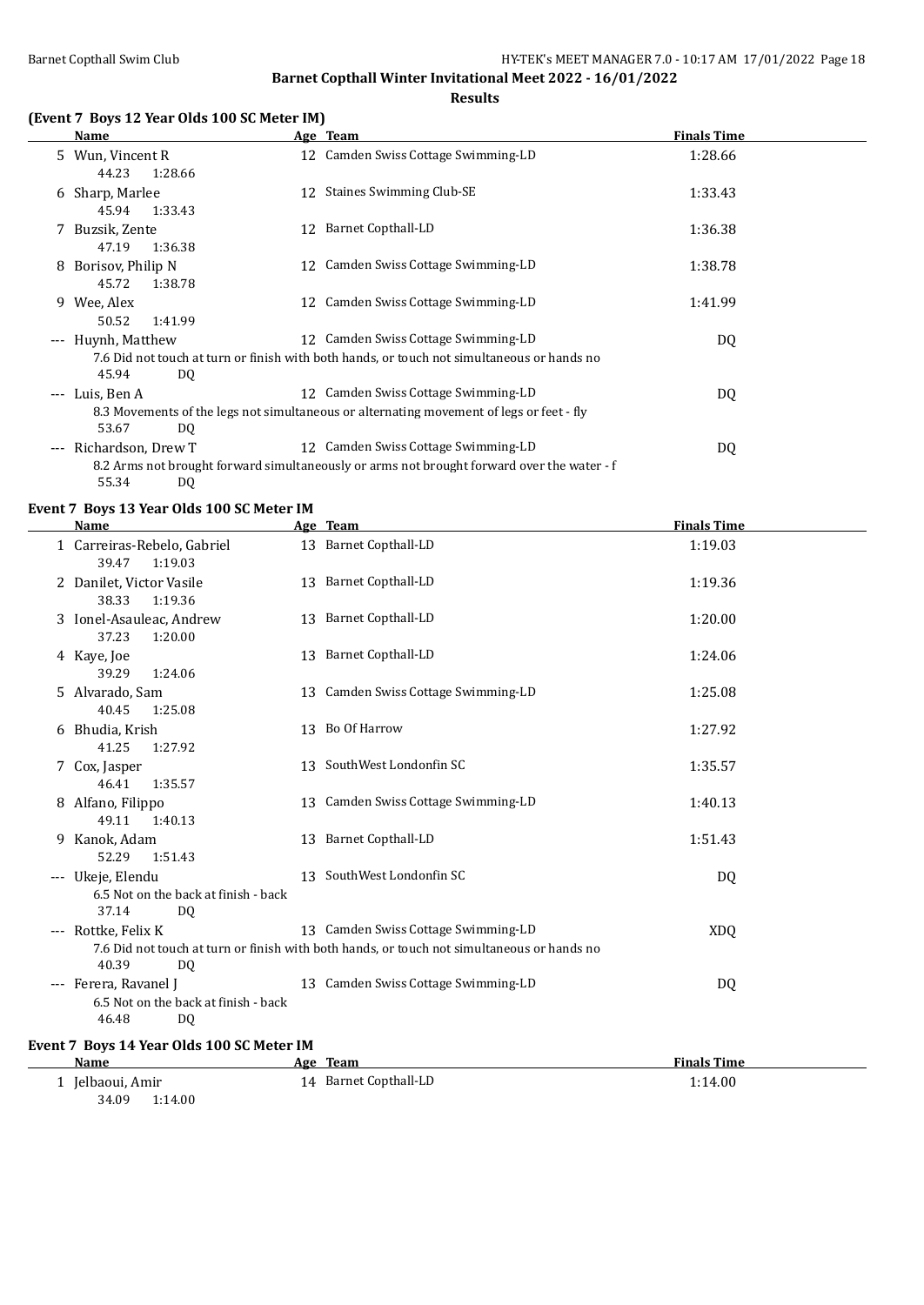**Results**

|                     | Name                                                          |    | Age Team                                                                                   | <b>Finals Time</b> |
|---------------------|---------------------------------------------------------------|----|--------------------------------------------------------------------------------------------|--------------------|
|                     | 2 Hiotis-Sclavenitis, Romanos<br>1:20.32<br>36.62             |    | 14 Barnet Copthall-LD                                                                      | 1:20.32            |
|                     | Event 7 Boys 15 & Over 100 SC Meter IM                        |    |                                                                                            |                    |
|                     | Name                                                          |    | Age Team                                                                                   | <b>Finals Time</b> |
|                     | 1 Sinnott, Dante<br>32.28<br>1:08.47                          |    | 15 Barnet Copthall-LD                                                                      | 1:08.47            |
|                     | 2 Mitidieri, Nico A<br>33.28<br>1:14.27                       |    | 16 Camden Swiss Cottage Swimming-LD                                                        | 1:14.27            |
|                     | 3 Assaker, Brayan<br>34.56<br>1:18.46                         |    | 16 Barnet Copthall-LD                                                                      | 1:18.46            |
|                     | 4 Shah, Darsh<br>38.42<br>1:27.48                             |    | 15 Bo Of Harrow                                                                            | 1:27.48            |
|                     | --- Wavamuno, Dylan                                           |    | 16 London Bourough OF Hounslow SC                                                          | DQ                 |
|                     |                                                               |    | 7.6 Did not touch at turn or finish with both hands, or touch not simultaneous or hands no |                    |
|                     | 35.44<br><b>DQ</b>                                            |    |                                                                                            |                    |
|                     | --- Abdulahi, Khalid                                          |    | 15 Camden Swiss Cottage Swimming-LD                                                        | DQ                 |
|                     | 4.4 Start before starting signal - misc<br>35.82<br><b>DQ</b> |    |                                                                                            |                    |
|                     | Event 8 Girls 9 Year Olds 50 SC Meter Butterfly               |    |                                                                                            |                    |
|                     | Name                                                          |    | Age Team                                                                                   | <b>Finals Time</b> |
|                     | 1 Hedger, Isabelle                                            |    | 9 Barnet Copthall-LD                                                                       | 49.04              |
|                     | 2 Nikova, Ellie                                               |    | 9 Barnet Copthall-LD                                                                       | 1:01.51            |
|                     | 3 Koufi, Camilla                                              |    | 9 Barnet Copthall-LD                                                                       | 1:19.76            |
|                     | --- Thomson, Arabella                                         |    | 9 Staines Swimming Club-SE                                                                 | DQ                 |
|                     |                                                               |    | 8.4 Did not touch at turn or finish with both hands or touch not simultaneous or hands sep |                    |
|                     | --- Shmaneva, Valeria                                         |    | 9 Camden Swiss Cottage Swimming-LD                                                         | DQ                 |
|                     |                                                               |    | 8.4 Did not touch at turn or finish with both hands or touch not simultaneous or hands sep |                    |
|                     | Event 8 Girls 10 Year Olds 50 SC Meter Butterfly              |    |                                                                                            |                    |
|                     | Name                                                          |    | Age Team                                                                                   | <b>Finals Time</b> |
|                     | 1 Mirza, Amelie                                               |    | 10 Barnet Copthall-LD                                                                      | 41.66              |
|                     | 2 Onobrauche, Sara                                            |    | 10 Barnet Copthall-LD                                                                      | 47.43              |
| 3                   | Takemoto, Kanon                                               |    | 10 Barnet Copthall-LD                                                                      | 48.19              |
|                     | 4 Osele, Isabella                                             |    | 10 Barnet Copthall-LD                                                                      | 49.82              |
|                     | 5 Ang, Ashley-Jane S                                          |    | 10 Camden Swiss Cottage Swimming-LD                                                        | 49.86              |
|                     | 6 Sriram, Ananya                                              |    | 10 Staines Swimming Club-SE                                                                | 52.73              |
|                     | 7 Chan, Charlie                                               |    | 10 Camden Swiss Cottage Swimming-LD                                                        | 53.80              |
| 8                   | Simms-Cato, Jessica A                                         | 10 | <b>Staines Swimming Club-SE</b>                                                            | 56.09              |
| 9.                  | Niotakis, Zoe                                                 | 10 | Camden Swiss Cottage Swimming-LD                                                           | 57.07              |
|                     | 10 Freville Lom Lom, Olivia                                   | 10 | SouthWest Londonfin SC                                                                     | 59.72              |
|                     | 11 Huynh, Abigail                                             | 10 | Camden Swiss Cottage Swimming-LD                                                           | 1:02.11            |
|                     | 12 Menashe, Racheli                                           | 10 | <b>Barnet Copthall-LD</b>                                                                  | 1:02.52            |
| 13                  | Chandrashekar, Mahika                                         | 10 | Bo Of Harrow                                                                               | 1:03.80            |
|                     | 14 Kennedy, Effie                                             | 10 | Camden Swiss Cottage Swimming-LD                                                           | 1:06.36            |
| 15                  | Macnab, Belinda                                               | 10 | SouthWest Londonfin SC                                                                     | 1:06.68            |
| 16                  | Kole, Simi                                                    |    | 10 Barnet Copthall-LD                                                                      | 1:18.23            |
| $\qquad \qquad - -$ | Donnelly, Amelia                                              |    | 10 Camden Swiss Cottage Swimming-LD                                                        | DQ                 |
|                     |                                                               |    | 8.4 Did not touch at turn or finish with both hands or touch not simultaneous or hands sep |                    |
|                     | --- Patel, Miraya                                             |    | 10 Bo Of Harrow                                                                            | DQ                 |

8.2 Arms not brought forward simultaneously or arms not brought forward over the water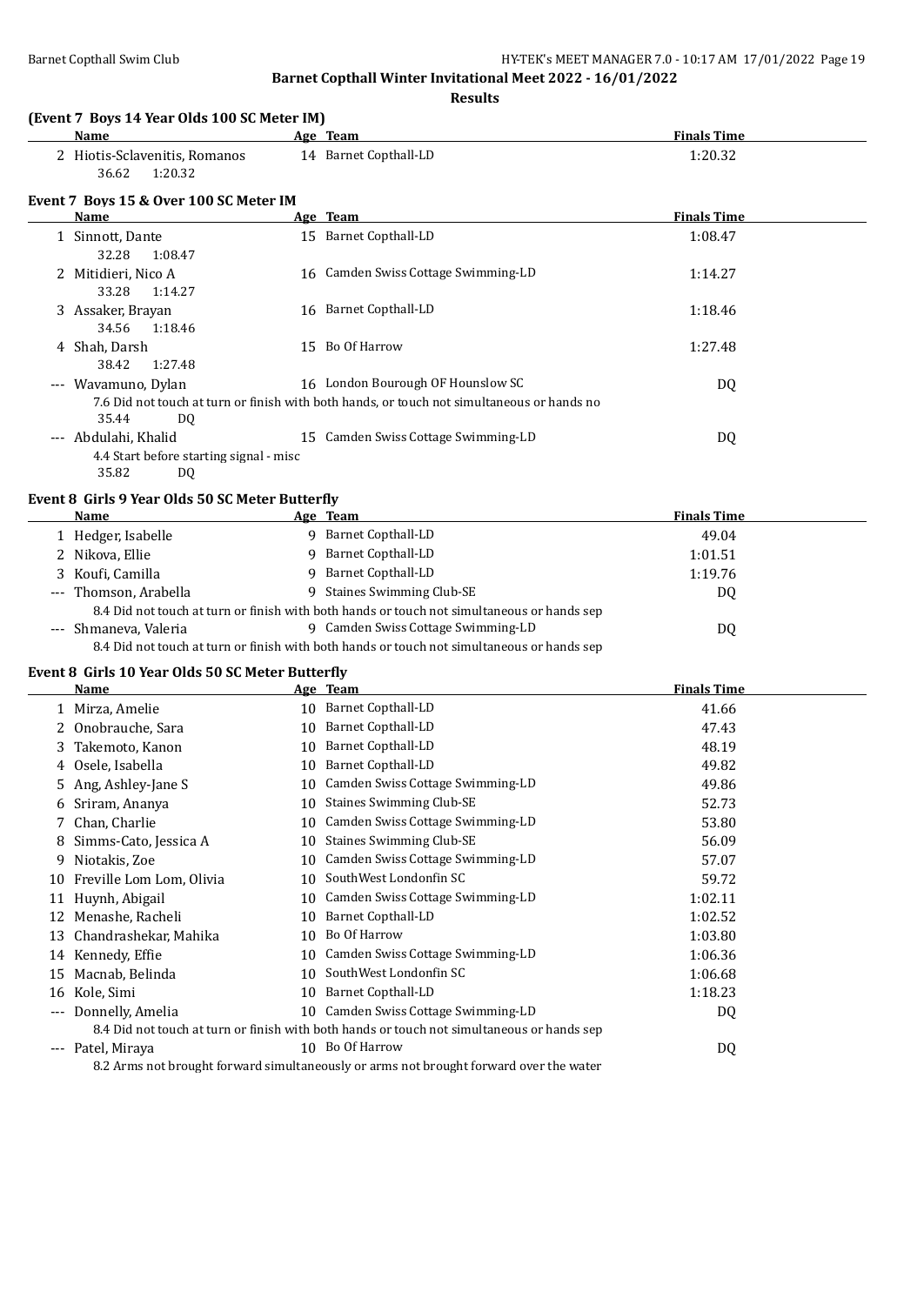**Results**

#### **Event 8 Girls 11 Year Olds 50 SC Meter Butterfly**

|         | Name                                                                                       |    | Age Team                         | <b>Finals Time</b> |  |
|---------|--------------------------------------------------------------------------------------------|----|----------------------------------|--------------------|--|
|         | 1 Jelbaoui, Leyla                                                                          | 11 | <b>Barnet Copthall-LD</b>        | 36.75              |  |
|         | Baraibar, Martina                                                                          | 11 | Camden Swiss Cottage Swimming-LD | 42.07              |  |
| 3       | Chiang, Isabella                                                                           | 11 | Camden Swiss Cottage Swimming-LD | 42.85              |  |
| 4       | Anyanwu, Greatwin                                                                          | 11 | Barnet Copthall-LD               | 43.74              |  |
| 5       | Pak, Esme                                                                                  | 11 | Camden Swiss Cottage Swimming-LD | 44.51              |  |
| 6       | Demetriou, Sofia                                                                           | 11 | <b>Barnet Copthall-LD</b>        | 47.01              |  |
|         | Harris, Amy                                                                                | 11 | <b>Barnet Copthall-LD</b>        | 47.08              |  |
| 8       | Nazar, Antonia                                                                             | 11 | Camden Swiss Cottage Swimming-LD | 47.27              |  |
| 9       | Livina, Elize                                                                              | 11 | SouthWest Londonfin SC           | 48.67              |  |
| 10      | Trunkfield, Lara                                                                           | 11 | Camden Swiss Cottage Swimming-LD | 48.80              |  |
| 11      | Williams, Ania E                                                                           | 11 | Camden Swiss Cottage Swimming-LD | 49.05              |  |
| 12      | Jennings-Mace, Lola                                                                        | 11 | London Bourough OF Hounslow SC   | 50.08              |  |
| 13      | Staniak, Rosalie                                                                           | 11 | <b>Staines Swimming Club-SE</b>  | 50.90              |  |
|         | 14 Nurse, Jessica A                                                                        | 11 | <b>Staines Swimming Club-SE</b>  | 52.12              |  |
| 15      | Jooste-Cernovsky, Bella                                                                    | 11 | Camden Swiss Cottage Swimming-LD | 53.74              |  |
| 16      | Kaye, Ava                                                                                  | 11 | <b>Barnet Copthall-LD</b>        | 55.55              |  |
| 17      | Lazarevic, Sofia                                                                           | 11 | <b>Barnet Copthall-LD</b>        | 56.16              |  |
| 18      | Weclewska, Natalia                                                                         | 11 | London Bourough OF Hounslow SC   | 57.90              |  |
| 19      | Kent, Isla                                                                                 | 11 | <b>Barnet Copthall-LD</b>        | 1:00.88            |  |
| 20      | Dinisoara, Anna Bella                                                                      | 11 | <b>Barnet Copthall-LD</b>        | 1:07.59            |  |
| $- - -$ | Mytych, Victoria                                                                           | 11 | <b>Staines Swimming Club-SE</b>  | DQ                 |  |
|         | 8.4 Did not touch at turn or finish with both hands or touch not simultaneous or hands sep |    |                                  |                    |  |

#### **Event 8 Girls 12 Year Olds 50 SC Meter Butterfly**

|          | Name                                                                               |    | Age Team                         | <b>Finals Time</b> |  |  |
|----------|------------------------------------------------------------------------------------|----|----------------------------------|--------------------|--|--|
|          | 1 Olszewska, Nadia                                                                 | 12 | Barnet Copthall-LD               | 37.60              |  |  |
|          | 2 Hayakawa, Mei                                                                    | 12 | <b>Barnet Copthall-LD</b>        | 37.72              |  |  |
|          | 3 Fuzesi, Eva                                                                      | 12 | Camden Swiss Cottage Swimming-LD | 39.19              |  |  |
|          | 4 Alden, Amelia                                                                    | 12 | <b>Barnet Copthall-LD</b>        | 39.66              |  |  |
|          | 5 Meges, Olivia                                                                    | 12 | Barnet Copthall-LD               | 40.85              |  |  |
|          | 6 Jonsson Goh, Maya                                                                | 12 | Camden Swiss Cottage Swimming-LD | 41.22              |  |  |
|          | 7 Blumel, Maggie C                                                                 | 12 | Camden Swiss Cottage Swimming-LD | 41.39              |  |  |
| 8        | Van't Hoogerhuijs, Tallulah                                                        | 12 | <b>Staines Swimming Club-SE</b>  | 43.26              |  |  |
| 9.       | Fanari Gibbons, Marina                                                             | 12 | Camden Swiss Cottage Swimming-LD | 46.17              |  |  |
|          | 10 Lefevre, Giulia                                                                 | 12 | Camden Swiss Cottage Swimming-LD | 47.52              |  |  |
|          | 11 Oh, Julie                                                                       | 12 | Camden Swiss Cottage Swimming-LD | 47.67              |  |  |
|          | 12 Huynh, Grace I                                                                  | 12 | Camden Swiss Cottage Swimming-LD | 48.48              |  |  |
| 13       | Barnard, Charlotte M                                                               | 12 | Camden Swiss Cottage Swimming-LD | 50.22              |  |  |
| 14       | Veingard, Amelia                                                                   | 12 | Barnet Copthall-LD               | 51.91              |  |  |
|          | 15 Perex-Badalbit, Claudia                                                         | 12 | SouthWest Londonfin SC           | 52.79              |  |  |
| 16       | Dean, Aisha                                                                        | 12 | Bo Of Harrow                     | 1:05.54            |  |  |
| $\cdots$ | Patel-Davis, Asha                                                                  |    | 12 Bo Of Harrow                  | DQ                 |  |  |
|          | 8.3 Movements of the legs not simultaneous or alternating movement of legs or feet |    |                                  |                    |  |  |

#### **Event 8 Girls 13 Year Olds 50 SC Meter Butterfly**

| Name                  | Age Team                               | <b>Finals Time</b> |
|-----------------------|----------------------------------------|--------------------|
| 1 Onobrauche, Malaika | 13 Barnet Copthall-LD                  | 31.85              |
| 2 Terranova, Emma     | 13 London Bourough OF Hounslow SC      | 34.98              |
| 3 Elias, Antonia      | 13 Barnet Copthall-LD                  | 36.21              |
| 4 Jackson, Tess       | Camden Swiss Cottage Swimming-LD<br>13 | 36.22              |
| 5 Bostan, Crina       | Barnet Copthall-LD<br>13.              | 36.31              |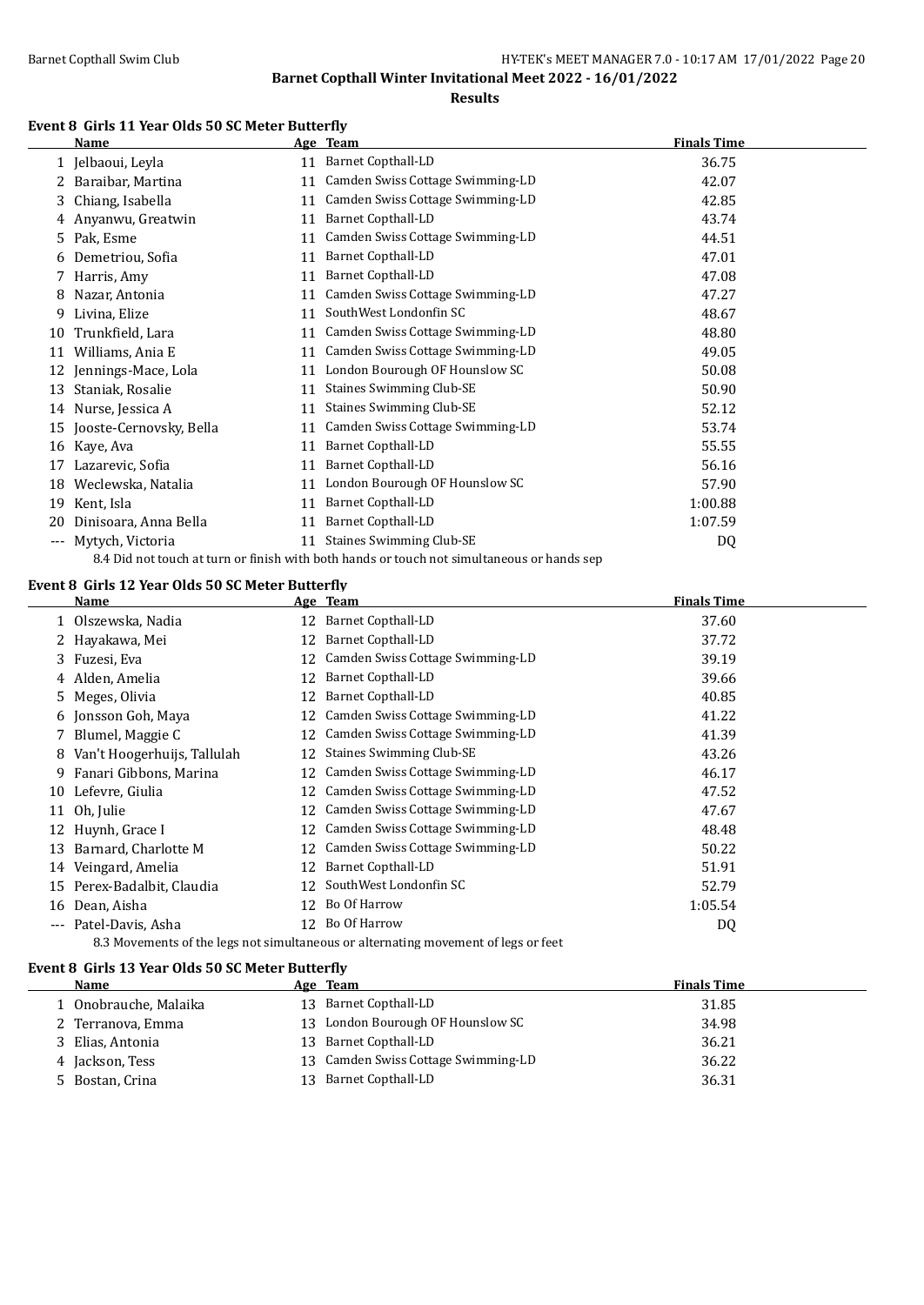**Results**

#### **(Event 8 Girls 13 Year Olds 50 SC Meter Butterfly)**

|    | Name                                                  |    | <u>Age Team</u>                     | <b>Finals Time</b> |
|----|-------------------------------------------------------|----|-------------------------------------|--------------------|
|    | 6 Livina, Luize                                       |    | 13 SouthWest Londonfin SC           | 36.67              |
|    | 7 Musto, Emi                                          |    | 13 Camden Swiss Cottage Swimming-LD | 37.52              |
| 8  | Cucu, Olivia                                          |    | 13 Barnet Copthall-LD               | 37.75              |
| 9  | Byass, Molly M                                        |    | 13 Camden Swiss Cottage Swimming-LD | 37.99              |
|    | 10 wun, Katy W                                        |    | 13 Camden Swiss Cottage Swimming-LD | 38.86              |
|    | 11 Bellass, Rosa E                                    |    | 13 Camden Swiss Cottage Swimming-LD | 39.60              |
|    | 12 Nazar, Isabelle O                                  |    | 13 Camden Swiss Cottage Swimming-LD | 45.82              |
|    | 13 Gudka, Yana                                        |    | 13 Bo Of Harrow                     | 46.06              |
|    | 14 Chamorro, Zara I                                   |    | 13 Camden Swiss Cottage Swimming-LD | 46.87              |
|    | 15 Kerai, Divya                                       |    | 13 Bo Of Harrow                     | 47.89              |
|    | Event 8 Girls 14 Year Olds 50 SC Meter Butterfly      |    |                                     |                    |
|    | Name                                                  |    | <u>Age Team</u>                     | <b>Finals Time</b> |
|    | 1 Naranjo, Constanze                                  |    | 14 Barnet Copthall-LD               | 33.04              |
|    | 2 Makici, Ornea                                       |    | 14 Camden Swiss Cottage Swimming-LD | 33.54              |
| 3  | Karagianni, Anisa                                     |    | 14 London Bourough OF Hounslow SC   | 35.95              |
| 4  | Wavamuno, Chantelle                                   |    | 14 London Bourough OF Hounslow SC   | 35.99              |
| 5. | Nieto, Genesis                                        |    | 14 London Bourough OF Hounslow SC   | 41.24              |
| 6  | Elmadiova, Jasmine                                    |    | 14 Bo Of Harrow                     | 50.98              |
|    |                                                       |    |                                     |                    |
|    | Event 8 Girls 15 & Over 50 SC Meter Butterfly<br>Name |    | Age Team                            | <b>Finals Time</b> |
|    | 1 Ukeje, Leah                                         |    | 15 SouthWest Londonfin SC           | 33.21              |
|    | 2 White, Amelie C                                     |    | 17 Camden Swiss Cottage Swimming-LD | 34.22              |
|    | 3 Whittaker, Martha                                   |    | 15 London Bourough OF Hounslow SC   | 34.23              |
|    | 4 Shah, Mahi                                          |    | 15 Bo Of Harrow                     | 35.62              |
|    | 5 Owens, Poppy                                        |    | 15 London Bourough OF Hounslow SC   | 37.59              |
|    |                                                       |    |                                     |                    |
|    | Event 9 Boys 8 Year Olds 50 SC Meter Backstroke       |    |                                     |                    |
|    | Name                                                  |    | Age Team                            | <b>Finals Time</b> |
|    | --- da Silva, Laurence                                |    | 8 Camden Swiss Cottage Swimming-LD  | DQ                 |
|    | Event 9 Boys 9 Year Olds 50 SC Meter Backstroke       |    |                                     |                    |
|    | Name                                                  |    | Age Team                            | <b>Finals Time</b> |
|    | 1 Laszlo, Oliver                                      |    | 9 SouthWest Londonfin SC            | 45.77              |
|    | 2 Jalil, Sam                                          |    | 9 Barnet Copthall-LD                | 50.55              |
|    | 3 Demetriou, Aristos                                  |    | 9 Barnet Copthall-LD                | 50.70              |
|    | 4 Ardill, Liam E                                      |    | 9 Camden Swiss Cottage Swimming-LD  | 51.08              |
|    | 5 Saadati, Saeed                                      |    | 9 Camden Swiss Cottage Swimming-LD  | 58.56              |
|    | Event 9 Boys 10 Year Olds 50 SC Meter Backstroke      |    |                                     |                    |
|    | Name                                                  |    | Age Team                            | <b>Finals Time</b> |
|    | 1 Zietal, Frankie                                     |    | 10 Barnet Copthall-LD               | 42.63              |
| 2  | Dok, Sankara                                          | 10 | <b>Barnet Copthall-LD</b>           | 42.85              |
| 3  | Herman, Jameson                                       | 10 | <b>Barnet Copthall-LD</b>           | 43.82              |
| 4  | Flori, Raffi                                          | 10 | <b>Barnet Copthall-LD</b>           | 44.31              |
| 5  | Aljourbouri, Deeyar                                   | 10 | <b>Barnet Copthall-LD</b>           | 48.50              |
| 6  | Jalil, Ari                                            | 10 | <b>Barnet Copthall-LD</b>           | 49.03              |
| 7  | Pasheli, Aviv                                         | 10 | Camden Swiss Cottage Swimming-LD    | 50.45              |
| 8  | Kay, Deniz                                            | 10 | <b>Barnet Copthall-LD</b>           | 50.61              |
| 9  | Swash, Theo                                           | 10 | SouthWest Londonfin SC              | 54.02              |
| 10 | Johnson, Felix                                        | 10 | Camden Swiss Cottage Swimming-LD    | 54.63              |
|    | 11 Assaker, David-Joseph                              | 10 | <b>Barnet Copthall-LD</b>           | 57.18              |
|    |                                                       |    |                                     |                    |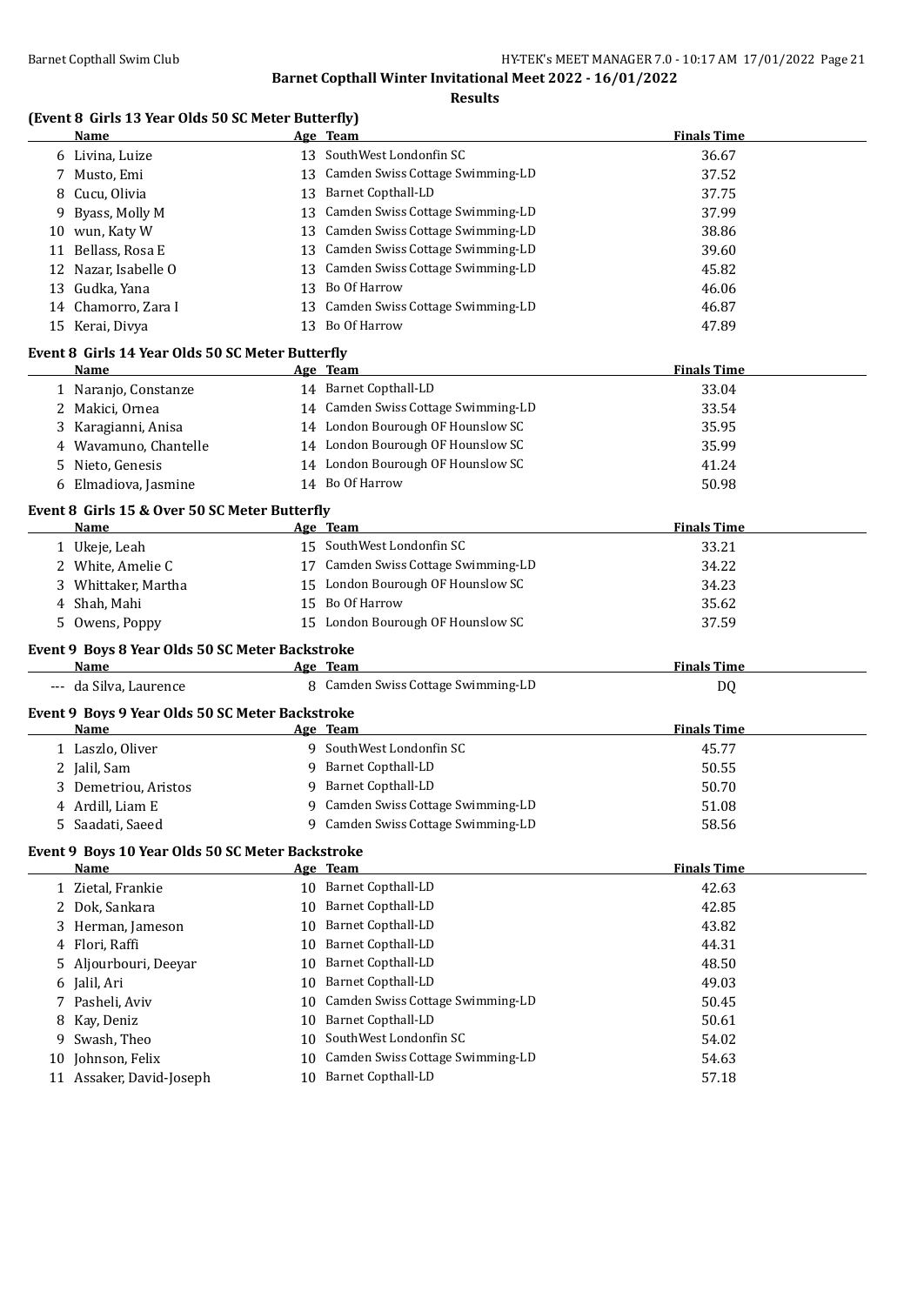**Results**

#### **(Event 9 Boys 10 Year Olds 50 SC Meter Backstroke)**

| Name                                                          |     | Age Team                            | <b>Finals Time</b> |  |
|---------------------------------------------------------------|-----|-------------------------------------|--------------------|--|
| 12 Harris-Eze, Koby T                                         |     | 10 Barnet Copthall-LD               | 57.73              |  |
| 13 Tran, Ian                                                  |     | 10 Camden Swiss Cottage Swimming-LD | 59.60              |  |
| 14 Menashe, Avriam                                            |     | 10 Barnet Copthall-LD               | 59.90              |  |
| 15 Patel-Davis, Riyan                                         | 10. | Bo Of Harrow                        | 1:03.98            |  |
| 16 Zobel, Josh                                                |     | 10 Camden Swiss Cottage Swimming-LD | 1:04.44            |  |
| --- Ozersky, James B                                          |     | 10 Camden Swiss Cottage Swimming-LD | DQ                 |  |
| 6.2 Left position on the back (other than to initiate a turn) |     |                                     |                    |  |
| --- Stavridis, Filippos                                       |     | 10 Camden Swiss Cottage Swimming-LD | DQ                 |  |
| 6.2 Left position on the back (other than to initiate a turn) |     |                                     |                    |  |
| --- Richardson, Tate K                                        |     | 10 Camden Swiss Cottage Swimming-LD | DQ                 |  |
| 6.2 Left position on the back (other than to initiate a turn) |     |                                     |                    |  |
| --- Xie. Lewis                                                | 10  | Barnet Copthall-LD                  | DQ                 |  |
| 6.2 Left position on the back (other than to initiate a turn) |     |                                     |                    |  |
| <b>Evant Q. Rovs 11 Vaar Olds 50 SC Mater Rackstroke</b>      |     |                                     |                    |  |

#### **Event 9 Boys 11 Year Olds 50 SC Meter Backstroke**

| Name                                                          |    | Age Team                            | <b>Finals Time</b> |
|---------------------------------------------------------------|----|-------------------------------------|--------------------|
| 1 Iojan, Ioan                                                 | 11 | <b>Barnet Copthall-LD</b>           | 42.40              |
| 2 Daly, Daniel                                                | 11 | <b>Barnet Copthall-LD</b>           | 43.16              |
| 3 Eden, Anthony                                               | 11 | <b>Barnet Copthall-LD</b>           | 47.94              |
| 4 Hutchings, Noah T                                           |    | Camden Swiss Cottage Swimming-LD    | 48.32              |
| 5 Chan, Matthew                                               | 11 | Barnet Copthall-LD                  | 49.03              |
| 6 Farhi, Sam                                                  | 11 | <b>Barnet Copthall-LD</b>           | 49.21              |
| 7 Tona, Leo                                                   | 11 | SouthWest Londonfin SC              | 50.12              |
| 8 Sugarman, Maxcim                                            |    | 11 Camden Swiss Cottage Swimming-LD | 53.34              |
| 9 Shah, Siddhant                                              | 11 | Bo Of Harrow                        | 53.50              |
| 10 Cox, Samuel                                                | 11 | SouthWest Londonfin SC              | 55.23              |
| 11 Li, Andy                                                   | 11 | Barnet Copthall-LD                  | 1:12.06            |
| --- Cowan, Henry                                              | 11 | <b>Barnet Copthall-LD</b>           | DQ                 |
| 6.5 Not on the back at finish                                 |    |                                     |                    |
| --- Innes, Noah                                               | 11 | Barnet Copthall-LD                  | DQ                 |
| 6.2 Left position on the back (other than to initiate a turn) |    |                                     |                    |

#### **Event 9 Boys 12 Year Olds 50 SC Meter Backstroke**

|                     | Name                     |     | Age Team                                                                                  | <b>Finals Time</b> |  |
|---------------------|--------------------------|-----|-------------------------------------------------------------------------------------------|--------------------|--|
|                     | 1 Weerasinghe, Seth      |     | 12 Barnet Copthall-LD                                                                     | 38.93              |  |
|                     | 2 Ukeje, Ikenna          | 12  | SouthWest Londonfin SC                                                                    | 39.05              |  |
| 3.                  | Epstein-Richmond, Curtis | 12  | <b>Barnet Copthall-LD</b>                                                                 | 40.69              |  |
| 4                   | Redford, Jack P          | 12  | Camden Swiss Cottage Swimming-LD                                                          | 40.98              |  |
|                     | 5 Yeung, Lennox          | 12  | London Bourough OF Hounslow SC                                                            | 41.38              |  |
|                     | 6 Kay, Alp               | 12  | Barnet Copthall-LD                                                                        | 42.19              |  |
|                     | Wun, Vincent R           | 12  | Camden Swiss Cottage Swimming-LD                                                          | 43.62              |  |
| 8                   | Sharp, Marlee            | 12  | <b>Staines Swimming Club-SE</b>                                                           | 43.83              |  |
| 9                   | Borisov, Philip N        | 12  | Camden Swiss Cottage Swimming-LD                                                          | 44.10              |  |
| 10                  | Buzsik, Zente            | 12  | Barnet Copthall-LD                                                                        | 45.06              |  |
| 11                  | Huynh, Matthew           | 12  | Camden Swiss Cottage Swimming-LD                                                          | 45.97              |  |
|                     | 12 McMiken, James C      |     | 12 Staines Swimming Club-SE                                                               | 54.47              |  |
| 13                  | Richardson, Drew T       | 12  | Camden Swiss Cottage Swimming-LD                                                          | 55.44              |  |
|                     | 14 Niotakis, Alex A      | 12  | Camden Swiss Cottage Swimming-LD                                                          | 1:01.97            |  |
| $\qquad \qquad - -$ | Luis, Ben A              | 12. | Camden Swiss Cottage Swimming-LD                                                          | DQ                 |  |
|                     |                          |     | 6.4 More than one single or double simultaneous arm pull used to initiate the turn or not |                    |  |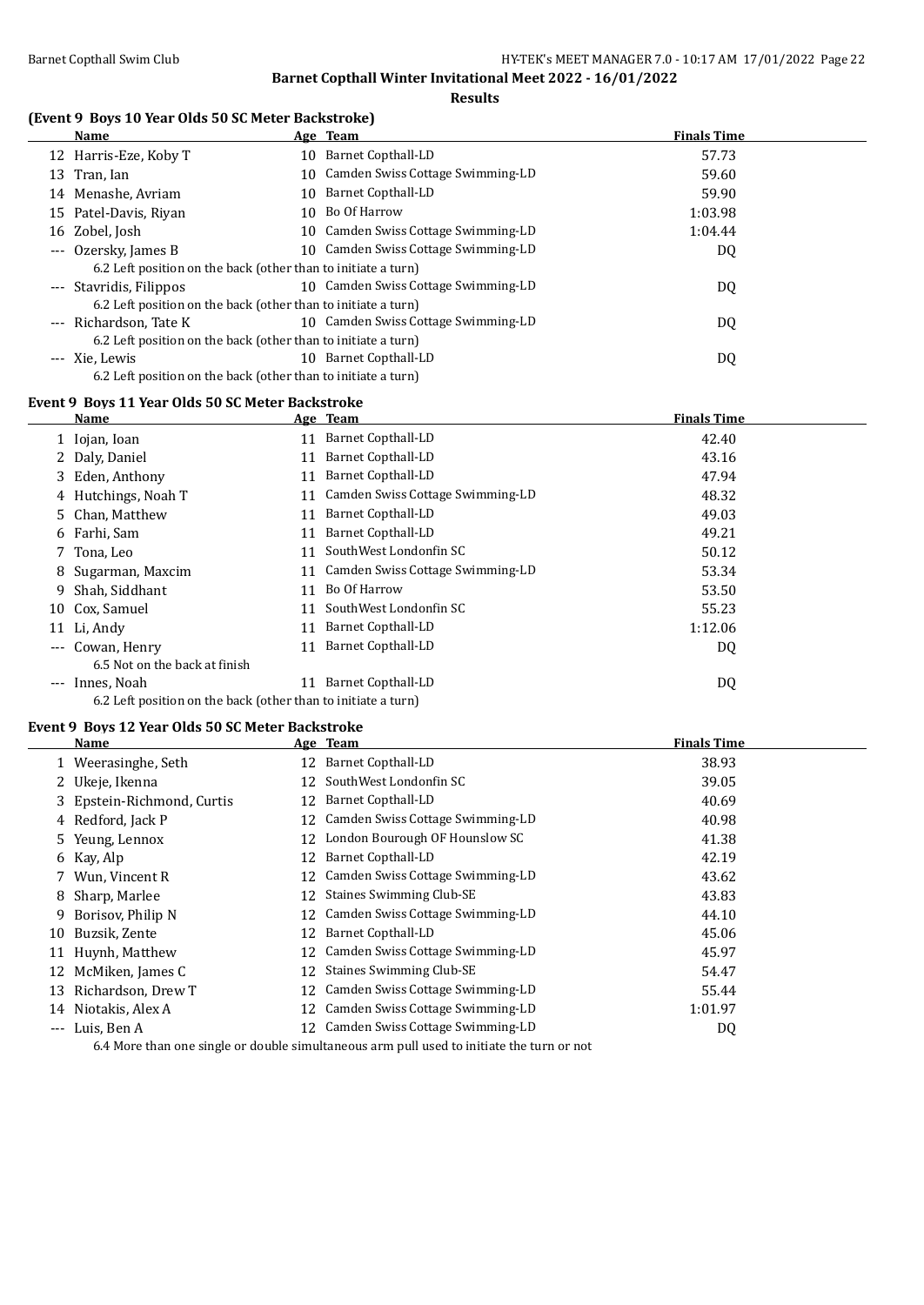**Results**

#### **Event 9 Boys 13 Year Olds 50 SC Meter Backstroke**

|    | Name                                                                |    | Age Team                            | <b>Finals Time</b> |  |
|----|---------------------------------------------------------------------|----|-------------------------------------|--------------------|--|
|    | 1 Croke, Tom                                                        |    | 13 Barnet Copthall-LD               | 36.61              |  |
|    | 2 Ionel-Asauleac, Andrew                                            | 13 | <b>Barnet Copthall-LD</b>           | 37.22              |  |
| 3  | Kaye, Joe                                                           | 13 | <b>Barnet Copthall-LD</b>           | 37.44              |  |
|    | Cinquegrana, Ciaran                                                 | 13 | <b>Staines Swimming Club-SE</b>     | 38.00              |  |
|    | Danilet, Victor Vasile                                              | 13 | <b>Barnet Copthall-LD</b>           | 38.22              |  |
| b  | Ukeje, Elendu                                                       | 13 | SouthWest Londonfin SC              | 39.29              |  |
|    | Bhudia, Krish                                                       | 13 | Bo Of Harrow                        | 40.14              |  |
| 8  | Rottke, Felix K                                                     | 13 | Camden Swiss Cottage Swimming-LD    | 41.93              |  |
| 9  | Ferera, Ravanel J                                                   | 13 | Camden Swiss Cottage Swimming-LD    | 45.43              |  |
| 10 | Cox, Jasper                                                         | 13 | SouthWest Londonfin SC              | 46.89              |  |
|    | 11 Alfano, Filippo                                                  |    | 13 Camden Swiss Cottage Swimming-LD | 47.44              |  |
|    | 12 Moloney, Thomas A                                                |    | 13 Camden Swiss Cottage Swimming-LD | 58.53              |  |
|    | --- Takemoto, Yuto                                                  |    | 13 Barnet Copthall-LD               | DQ                 |  |
|    | 6.2 Left position on the back (other than to initiate a turn)       |    |                                     |                    |  |
|    | Event 9 Boys 14 Year Olds 50 SC Meter Backstroke                    |    |                                     |                    |  |
|    | Name                                                                |    | Age Team                            | <b>Finals Time</b> |  |
|    | 1 Jelbaoui, Amir                                                    |    | 14 Barnet Copthall-LD               | 31.98              |  |
|    | 2 Hiotis-Sclavenitis, Romanos                                       |    | 14 Barnet Copthall-LD               | 38.88              |  |
|    | 3 Belhadi, Ali                                                      |    | 14 Bo Of Harrow                     | 47.77              |  |
|    |                                                                     |    |                                     |                    |  |
|    | Event 9 Boys 15 & Over 50 SC Meter Backstroke<br>Name               |    | Age Team                            | <b>Finals Time</b> |  |
|    | 1 Quiddington, Harvey                                               |    | 18 Barnet Copthall-LD               | 31.30              |  |
|    | 2 Mitidieri, Nico A                                                 |    | 16 Camden Swiss Cottage Swimming-LD | 34.06              |  |
| 3  | Wavamuno, Dylan                                                     |    | 16 London Bourough OF Hounslow SC   | 35.16              |  |
| 4  | Abdulahi, Khalid                                                    | 15 | Camden Swiss Cottage Swimming-LD    | 36.62              |  |
| 5  | Assaker, Brayan                                                     | 16 | <b>Barnet Copthall-LD</b>           | 36.92              |  |
| 6  | Shah, Darsh                                                         | 15 | Bo Of Harrow                        | 40.02              |  |
|    | 7 Kapadia, Armaan                                                   |    | 15 Bo Of Harrow                     | 41.34              |  |
|    |                                                                     |    |                                     |                    |  |
|    | Event 10 Girls 8 Year Olds 50 SC Meter Backstroke                   |    |                                     |                    |  |
|    | Name                                                                |    | Age Team                            | <b>Finals Time</b> |  |
|    | 1 Johnson, Isabelle                                                 |    | 8 Camden Swiss Cottage Swimming-LD  | 1:22.69            |  |
|    | --- Gordienko, Anna                                                 |    | 8 Camden Swiss Cottage Swimming-LD  | DQ                 |  |
|    | 6.5 Not on the back at finish                                       |    |                                     |                    |  |
|    | Event 10 Girls 9 Year Olds 50 SC Meter Backstroke                   |    |                                     |                    |  |
|    | Name                                                                |    | Age Team                            | <b>Finals Time</b> |  |
|    | 1 Nikova, Ellie                                                     |    | 9 Barnet Copthall-LD                | 47.96              |  |
|    | 2 Hedger, Isabelle                                                  |    | 9 Barnet Copthall-LD                | 51.96              |  |
| 3  | Adomaite, Mila                                                      | 9. | <b>Barnet Copthall-LD</b>           | 57.70              |  |
| 4  | Koufi, Camilla                                                      | 9  | <b>Barnet Copthall-LD</b>           | 1:01.02            |  |
|    | Korn, Rubi                                                          | 9  | <b>Barnet Copthall-LD</b>           | DQ                 |  |
|    | 6.2 Left position on the back (other than to initiate a turn)       |    |                                     |                    |  |
|    | --- Thomson, Arabella                                               |    | 9 Staines Swimming Club-SE          | DQ                 |  |
|    | 6.5 Not on the back at finish                                       |    | 9 Camden Swiss Cottage Swimming-LD  |                    |  |
|    | --- Shmaneva, Valeria<br>6.4 Did not touch the wall during the turn |    |                                     | DQ                 |  |
|    |                                                                     |    |                                     |                    |  |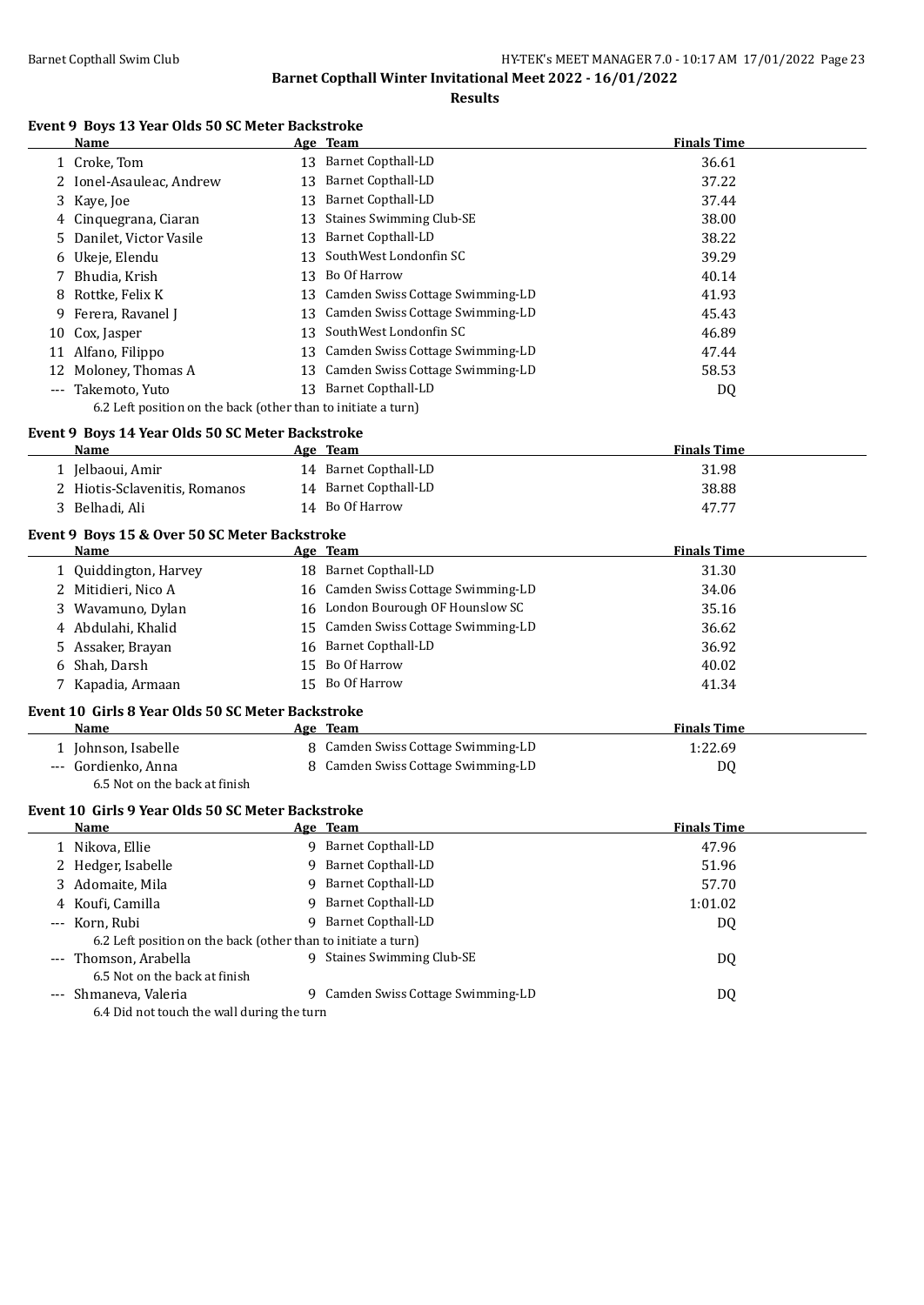**Results**

#### **Event 10 Girls 10 Year Olds 50 SC Meter Backstroke**

|    | Name                     |    | Age Team                         | <b>Finals Time</b> |  |
|----|--------------------------|----|----------------------------------|--------------------|--|
|    | 1 Mirza, Amelie          | 10 | Barnet Copthall-LD               | 39.70              |  |
| 2. | Donnelly, Amelia         | 10 | Camden Swiss Cottage Swimming-LD | 42.99              |  |
| 3  | Simms-Cato, Jessica A    | 10 | <b>Staines Swimming Club-SE</b>  | 45.49              |  |
| 4  | Osele, Isabella          | 10 | <b>Barnet Copthall-LD</b>        | 47.36              |  |
| 5  | Ang, Ashley-Jane S       | 10 | Camden Swiss Cottage Swimming-LD | 47.52              |  |
| 6  | Chan, Charlie            | 10 | Camden Swiss Cottage Swimming-LD | 48.44              |  |
|    | Cara, Amelia G           | 10 | Camden Swiss Cottage Swimming-LD | 51.86              |  |
| 8  | Cohen, Tianna            | 10 | Barnet Copthall-LD               | 51.92              |  |
| 9  | Sriram, Ananya           | 10 | <b>Staines Swimming Club-SE</b>  | 52.15              |  |
| 10 | Kotak, Aarya             | 10 | Barnet Copthall-LD               | 52.36              |  |
| 11 | Lutescu, Rebecca         | 10 | Barnet Copthall-LD               | 53.32              |  |
| 12 | Takemoto, Kanon          | 10 | <b>Barnet Copthall-LD</b>        | 53.36              |  |
| 13 | Niotakis, Zoe            | 10 | Camden Swiss Cottage Swimming-LD | 53.91              |  |
| 14 | Menashe, Racheli         | 10 | Barnet Copthall-LD               | 54.26              |  |
| 15 | Kennedy, Effie           | 10 | Camden Swiss Cottage Swimming-LD | 55.20              |  |
| 16 | Smith, Holly A           | 10 | <b>Staines Swimming Club-SE</b>  | 55.41              |  |
| 17 | Macnab, Belinda          | 10 | SouthWest Londonfin SC           | 57.70              |  |
| 18 | Chandrashekar, Mahika    | 10 | Bo Of Harrow                     | 59.89              |  |
| 19 | Patel, Miraya            | 10 | Bo Of Harrow                     | 1:00.49            |  |
| 20 | Huynh, Abigail           | 10 | Camden Swiss Cottage Swimming-LD | 1:00.53            |  |
| 21 | Gudka, Leya              | 10 | Bo Of Harrow                     | 1:00.80            |  |
| 22 | Kole, Simi               | 10 | Barnet Copthall-LD               | 1:02.74            |  |
| 23 | Freville Lom Lom, Olivia | 10 | SouthWest Londonfin SC           | 1:03.37            |  |

#### **Event 10 Girls 11 Year Olds 50 SC Meter Backstroke**

|    | <b>Name</b>             |    | Age Team                         | <b>Finals Time</b> |
|----|-------------------------|----|----------------------------------|--------------------|
|    | 1 Jelbaoui, Leyla       | 11 | <b>Barnet Copthall-LD</b>        | 40.01              |
| 2. | Baraibar, Martina       | 11 | Camden Swiss Cottage Swimming-LD | 40.87              |
| 3  | Hayakawa, Jui           | 11 | <b>Barnet Copthall-LD</b>        | 41.07              |
| 4  | Harris, Amy             | 11 | <b>Barnet Copthall-LD</b>        | 43.20              |
| 5. | Livina, Elize           | 11 | SouthWest Londonfin SC           | 43.80              |
| 6  | Chamorro, Eva S         | 11 | Camden Swiss Cottage Swimming-LD | 43.89              |
|    | Staniak, Rosalie        | 11 | <b>Staines Swimming Club-SE</b>  | 44.74              |
| 8  | Nastiuc Blanar, Roberta | 11 | <b>Barnet Copthall-LD</b>        | 45.68              |
| 9  | Demetriou, Sofia        | 11 | <b>Barnet Copthall-LD</b>        | 45.78              |
| 10 | Mytych, Victoria        | 11 | <b>Staines Swimming Club-SE</b>  | 46.01              |
| 11 | Lazarevic, Sofia        | 11 | <b>Barnet Copthall-LD</b>        | 46.33              |
| 12 | Williams, Ania E        | 11 | Camden Swiss Cottage Swimming-LD | 47.19              |
| 13 | Nurse, Jessica A        | 11 | <b>Staines Swimming Club-SE</b>  | 47.35              |
| 14 | Ovekanmi, Olivia        | 11 | <b>Barnet Copthall-LD</b>        | 47.41              |
| 15 | Ramessur, Rhea          | 11 | Bo Of Harrow                     | 47.92              |
| 16 | Chiang, Isabella        | 11 | Camden Swiss Cottage Swimming-LD | 48.69              |
| 17 | Nazar, Antonia          | 11 | Camden Swiss Cottage Swimming-LD | 49.35              |
| 18 | Kaye, Ava               | 11 | Barnet Copthall-LD               | 50.17              |
| 19 | Trunkfield, Lara        | 11 | Camden Swiss Cottage Swimming-LD | 51.25              |
| 20 | Jooste-Cernovsky, Bella | 11 | Camden Swiss Cottage Swimming-LD | 52.43              |
| 21 | Shah, Alina             | 11 | <b>Bo Of Harrow</b>              | 52.81              |
| 22 | Fuzesi, Zara            | 11 | Camden Swiss Cottage Swimming-LD | 53.74              |
| 23 | Retureau, Jeanne        | 11 | SouthWest Londonfin SC           | 54.15              |
| 24 | Weclewska, Natalia      | 11 | London Bourough OF Hounslow SC   | 54.45              |
| 25 | Kent, Isla              | 11 | <b>Barnet Copthall-LD</b>        | 54.84              |
|    |                         |    |                                  |                    |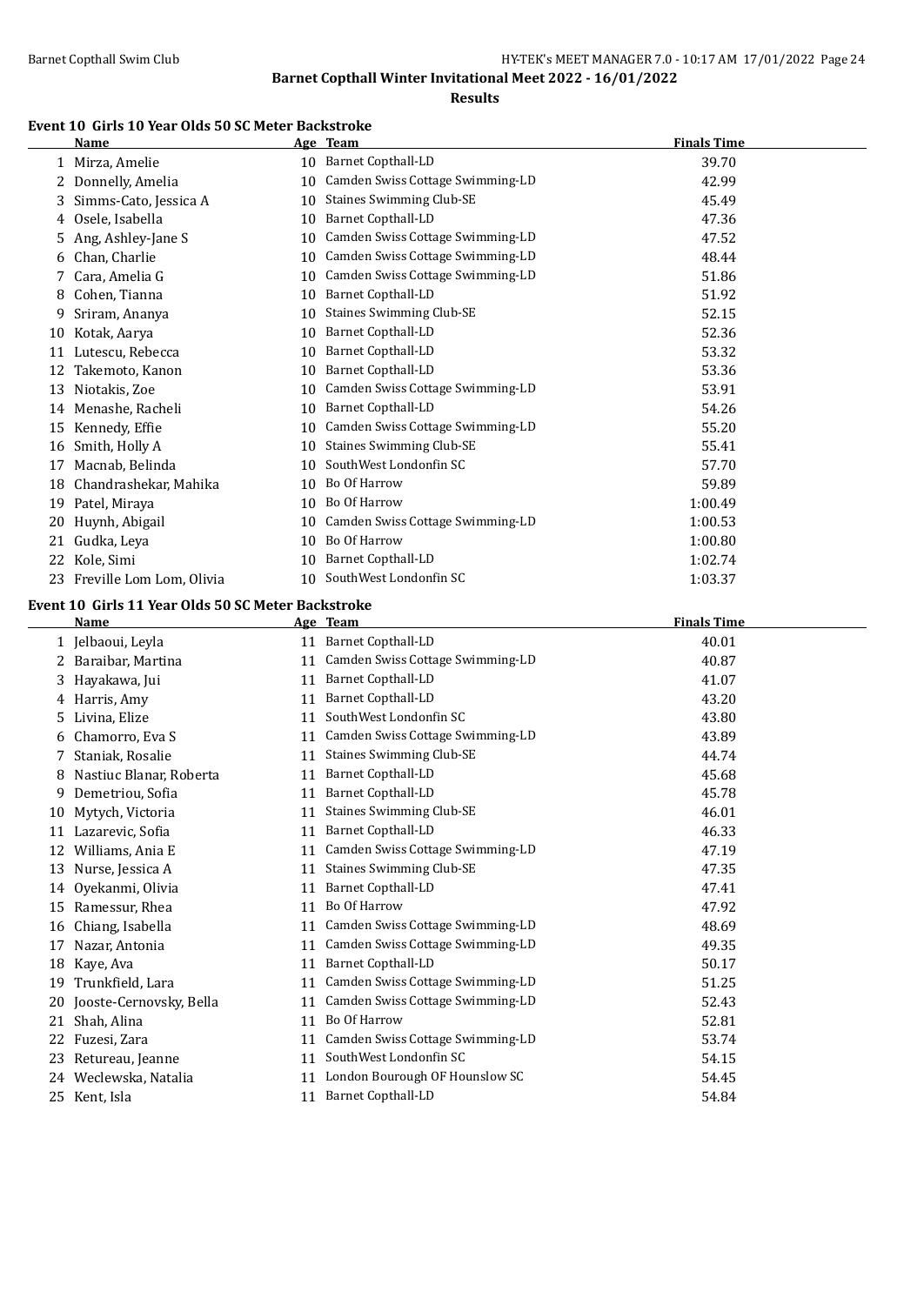**Results**

#### **(Event 10 Girls 11 Year Olds 50 SC Meter Backstroke)**

| Name                                                                                      |    | Age Team                  | <b>Finals Time</b> |  |  |  |
|-------------------------------------------------------------------------------------------|----|---------------------------|--------------------|--|--|--|
| 26 Shah, Alisa                                                                            | 11 | Bo Of Harrow              | 55.91              |  |  |  |
| 27 Kent, Amelie                                                                           | 11 | <b>Barnet Copthall-LD</b> | 56.47              |  |  |  |
| 28 Combarros, Eva                                                                         | 11 | SouthWest Londonfin SC    | 58.57              |  |  |  |
| 29 Makhammadieva, Sophie                                                                  | 11 | <b>Barnet Copthall-LD</b> | 58.63              |  |  |  |
| 30 Lekach, Shahar                                                                         | 11 | Barnet Copthall-LD        | 1:06.90            |  |  |  |
| --- Dinisoara, Anna Bella                                                                 | 11 | Barnet Copthall-LD        | DQ                 |  |  |  |
| 6.4 More than one single or double simultaneous arm pull used to initiate the turn or not |    |                           |                    |  |  |  |

#### **Event 10 Girls 12 Year Olds 50 SC Meter Backstroke**

|    | Name                        |    | Age Team                            | <b>Finals Time</b> |
|----|-----------------------------|----|-------------------------------------|--------------------|
|    | 1 Olszewska, Nadia          |    | 12 Barnet Copthall-LD               | 38.06              |
|    | 2 Hayakawa, Mei             | 12 | <b>Barnet Copthall-LD</b>           | 38.72              |
| 3  | Zobel, Ellie                | 12 | Camden Swiss Cottage Swimming-LD    | 40.74              |
|    | 4 Alden, Amelia             | 12 | Barnet Copthall-LD                  | 40.83              |
| 5. | Fuzesi, Eva                 | 12 | Camden Swiss Cottage Swimming-LD    | 40.88              |
| 6  | Tran, Evie A                | 12 | Camden Swiss Cottage Swimming-LD    | 41.06              |
|    | Van't Hoogerhuijs, Tallulah | 12 | <b>Staines Swimming Club-SE</b>     | 41.62              |
| 8  | Meges, Olivia               | 12 | Barnet Copthall-LD                  | 41.88              |
| 9  | Morrison, Nessie N          | 12 | Camden Swiss Cottage Swimming-LD    | 43.68              |
| 10 | Veingard, Amelia            | 12 | <b>Barnet Copthall-LD</b>           | 43.95              |
| 11 | Zietal, Sophie              | 12 | <b>Barnet Copthall-LD</b>           | 43.98              |
| 12 | Blumel, Maggie C            | 12 | Camden Swiss Cottage Swimming-LD    | 44.60              |
| 13 | Jonsson Goh, Maya           | 12 | Camden Swiss Cottage Swimming-LD    | 45.40              |
|    | 14 Lefevre, Giulia          | 12 | Camden Swiss Cottage Swimming-LD    | 45.48              |
| 15 | Samarth, Ayana              | 12 | Bo Of Harrow                        | 46.01              |
| 16 | Georgieva, Reneta           | 12 | <b>Barnet Copthall-LD</b>           | 47.58              |
| 17 | Fanari Gibbons, Marina      | 12 | Camden Swiss Cottage Swimming-LD    | 47.96              |
| 18 | Huynh, Grace I              | 12 | Camden Swiss Cottage Swimming-LD    | 49.01              |
| 19 | Barnard, Charlotte M        | 12 | Camden Swiss Cottage Swimming-LD    | 49.15              |
| 20 | Dharmaraja, Aanya           | 12 | Bo Of Harrow                        | 49.94              |
| 21 | Perex-Badalbit, Claudia     | 12 | SouthWest Londonfin SC              | 50.40              |
| 22 | Oh, Julie                   | 12 | Camden Swiss Cottage Swimming-LD    | 50.60              |
| 23 | Patel-Davis, Asha           | 12 | Bo Of Harrow                        | 52.46              |
|    | 24 Shah, Jhanvi             | 12 | Bo Of Harrow                        | 53.23              |
| 25 | Shah, Ishani                | 12 | Bo Of Harrow                        | 53.79              |
| 26 | Dean, Aisha                 | 12 | Bo Of Harrow                        | 54.42              |
|    | 27 Patel, Anaiya            | 12 | Bo Of Harrow                        | 55.42              |
| 28 | Cara, Isabella D            |    | 12 Camden Swiss Cottage Swimming-LD | 57.56              |

### **Event 10 Girls 13 Year Olds 50 SC Meter Backstroke**

| Name               |     | Age Team                            | <b>Finals Time</b> |
|--------------------|-----|-------------------------------------|--------------------|
| 1 Livina, Luize    |     | 13 SouthWest Londonfin SC           | 37.62              |
| 2 Bavishi, Shreya  |     | 13 Barnet Copthall-LD               | 37.94              |
| 3 Byass, Molly M   |     | 13 Camden Swiss Cottage Swimming-LD | 38.72              |
| 4 Bellass, Rosa E  |     | 13 Camden Swiss Cottage Swimming-LD | 39.24              |
| 5 Elias, Antonia   |     | 13 Barnet Copthall-LD               | 39.77              |
| 6 Cucu, Olivia     | 13  | Barnet Copthall-LD                  | 39.83              |
| 7 Musto, Emi       |     | 13 Camden Swiss Cottage Swimming-LD | 39.95              |
| 8 Bostan, Crina    | 13. | Barnet Copthall-LD                  | 40.38              |
| 9 wun, Katy W      |     | 13 Camden Swiss Cottage Swimming-LD | 41.53              |
| 10 Callow, Eleanor |     | 13 Camden Swiss Cottage Swimming-LD | 41.77              |
| 11 Herman, Ella    | 13. | <b>Barnet Copthall-LD</b>           | 42.24              |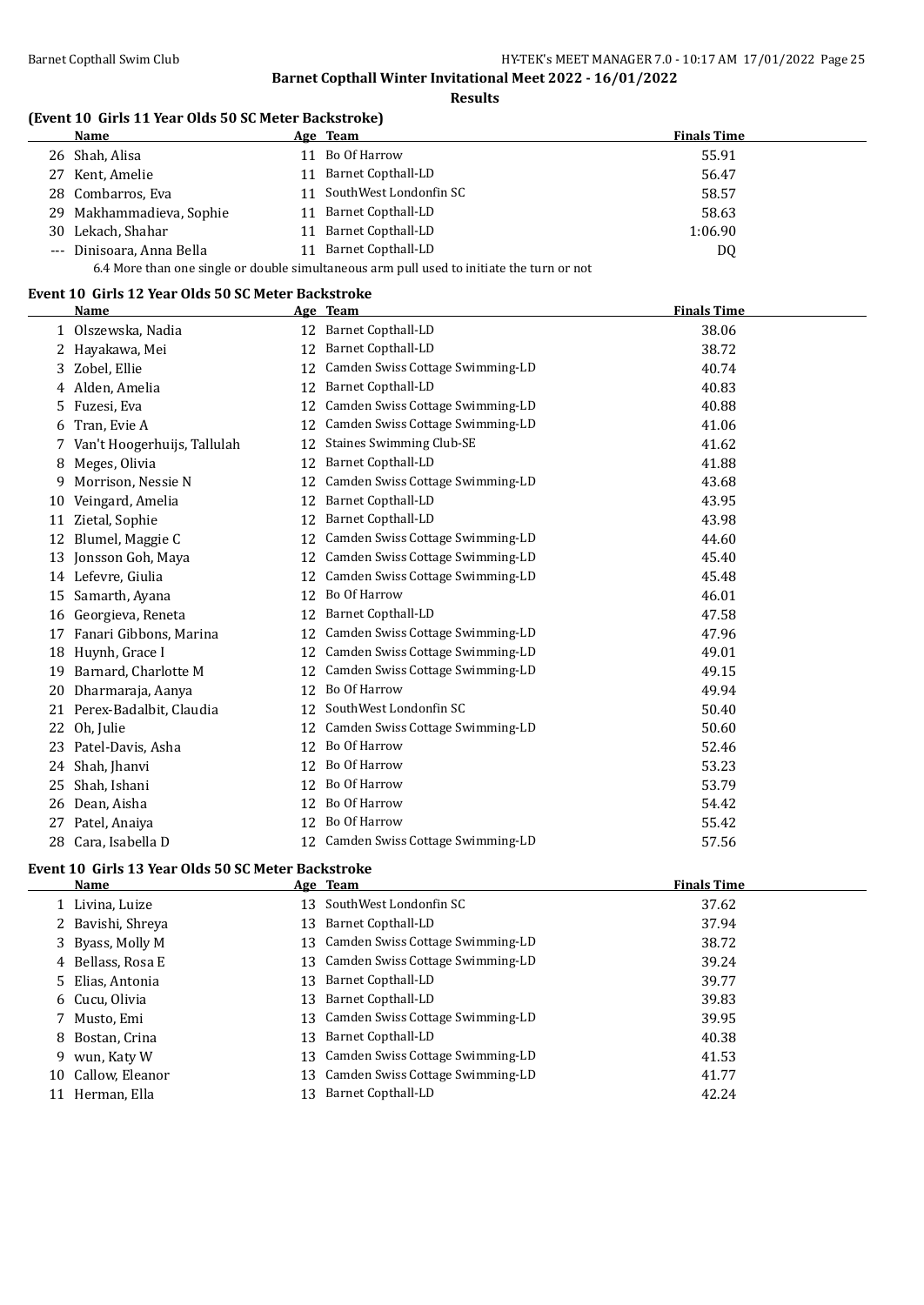**Results**

#### **(Event 10 Girls 13 Year Olds 50 SC Meter Backstroke)**

| Name                                                          | Age Team                                                                                  | <b>Finals Time</b> |  |
|---------------------------------------------------------------|-------------------------------------------------------------------------------------------|--------------------|--|
| 12 Gudka, Yana                                                | 13 Bo Of Harrow                                                                           | 42.44              |  |
| 13 Chamorro, Zara I                                           | 13 Camden Swiss Cottage Swimming-LD                                                       | 45.47              |  |
| 14 Robinson, Tilly L                                          | 13 Staines Swimming Club-SE                                                               | 48.18              |  |
| --- Kerai, Divya                                              | 13 Bo Of Harrow                                                                           | DQ                 |  |
| 6.2 Left position on the back (other than to initiate a turn) |                                                                                           |                    |  |
| --- Nazar, Isabelle O                                         | 13 Camden Swiss Cottage Swimming-LD                                                       | DQ                 |  |
|                                                               | 6.4 More than one single or double simultaneous arm pull used to initiate the turn or not |                    |  |

#### **Event 10 Girls 14 Year Olds 50 SC Meter Backstroke**

|    | Name                  | Age Team                                                                                  | <b>Finals Time</b> |
|----|-----------------------|-------------------------------------------------------------------------------------------|--------------------|
|    | 1 Karagianni, Anisa   | 14 London Bourough OF Hounslow SC                                                         | 37.32              |
|    | 2 Makici, Ornea       | 14 Camden Swiss Cottage Swimming-LD                                                       | 37.55              |
|    | 3 Wavamuno, Chantelle | 14 London Bourough OF Hounslow SC                                                         | 38.64              |
|    | 4 Weclewska, Olivia   | 14 London Bourough OF Hounslow SC                                                         | 39.43              |
|    | 5 Salloum, Sofia A    | 14 Camden Swiss Cottage Swimming-LD                                                       | 39.86              |
|    | 6 Akarli, Mina        | 14 Camden Swiss Cottage Swimming-LD                                                       | 39.91              |
|    | 7 Nieto, Genesis      | 14 London Bourough OF Hounslow SC                                                         | 41.91              |
|    | 8 Manlegro, Gianna    | 14 Barnet Copthall-LD                                                                     | 42.54              |
|    | 9 Shah, Ruhi D        | 14 Bo Of Harrow                                                                           | 51.23              |
| 10 | Rane, Jija            | 14 Bo Of Harrow                                                                           | 51.37              |
|    | --- Painvin, Candice  | 14 Camden Swiss Cottage Swimming-LD                                                       | DQ                 |
|    |                       | 6.4 More than one single or double simultaneous arm pull used to initiate the turn or not |                    |

#### **Event 10 Girls 15 & Over 50 SC Meter Backstroke**

| Name              | Age Team                            | <b>Finals Time</b> |
|-------------------|-------------------------------------|--------------------|
| 1 Chadwick, Ellie | 15 Barnet Copthall-LD               | 32.27              |
| 2 Ukeje, Leah     | 15 SouthWest Londonfin SC           | 37.22              |
| 3 Shah, Mahi      | 15 Bo Of Harrow                     | 37.27              |
| 4 Owens, Poppy    | 15 London Bourough OF Hounslow SC   | 37.71              |
| 5 Heese, Emily M  | 15 Camden Swiss Cottage Swimming-LD | 37.76              |
| 6 Ortiz, Julia    | 15 Bo Of Harrow                     | 47.48              |

#### **Event 11 Boys 9 Year Olds 100 SC Meter Butterfly**

| <b>Name</b>          | Age Team                 | <b>Finals Time</b> |
|----------------------|--------------------------|--------------------|
| Laszlo, Oliver       | 9 SouthWest Londonfin SC | 1:54.55            |
| 50.94<br>1:54.55     |                          |                    |
| 2 Demetriou, Aristos | 9 Barnet Copthall-LD     | 2:31.92            |
| 1:08.55<br>2:31.92   |                          |                    |

#### **Event 11 Boys 10 Year Olds 100 SC Meter Butterfly**

|       | Name                      |     | Age Team                                                                                   | <b>Finals Time</b> |
|-------|---------------------------|-----|--------------------------------------------------------------------------------------------|--------------------|
|       | Dok, Sankara              | 10  | <b>Barnet Copthall-LD</b>                                                                  | 1:44.11            |
|       | 46.35<br>1:44.11          |     |                                                                                            |                    |
|       | 2 Herman, Jameson         | 10  | Barnet Copthall-LD                                                                         | 1:51.44            |
|       | 1:51.44<br>51.14          |     |                                                                                            |                    |
|       | 3 Aljourbouri, Deeyar     | 10  | Barnet Copthall-LD                                                                         | 2:18.94            |
|       | 1:07.49<br>2:18.94        |     |                                                                                            |                    |
|       | --- Assaker, David-Joseph | 10. | Barnet Copthall-LD                                                                         | DQ                 |
|       |                           |     | 8.4 Did not touch at turn or finish with both hands or touch not simultaneous or hands sep |                    |
|       | 1:04.95<br>DQ             |     |                                                                                            |                    |
| $---$ | Menashe, Avriam           | 10  | Barnet Copthall-LD                                                                         | DQ                 |
|       | 1:29.09<br>DQ             |     |                                                                                            |                    |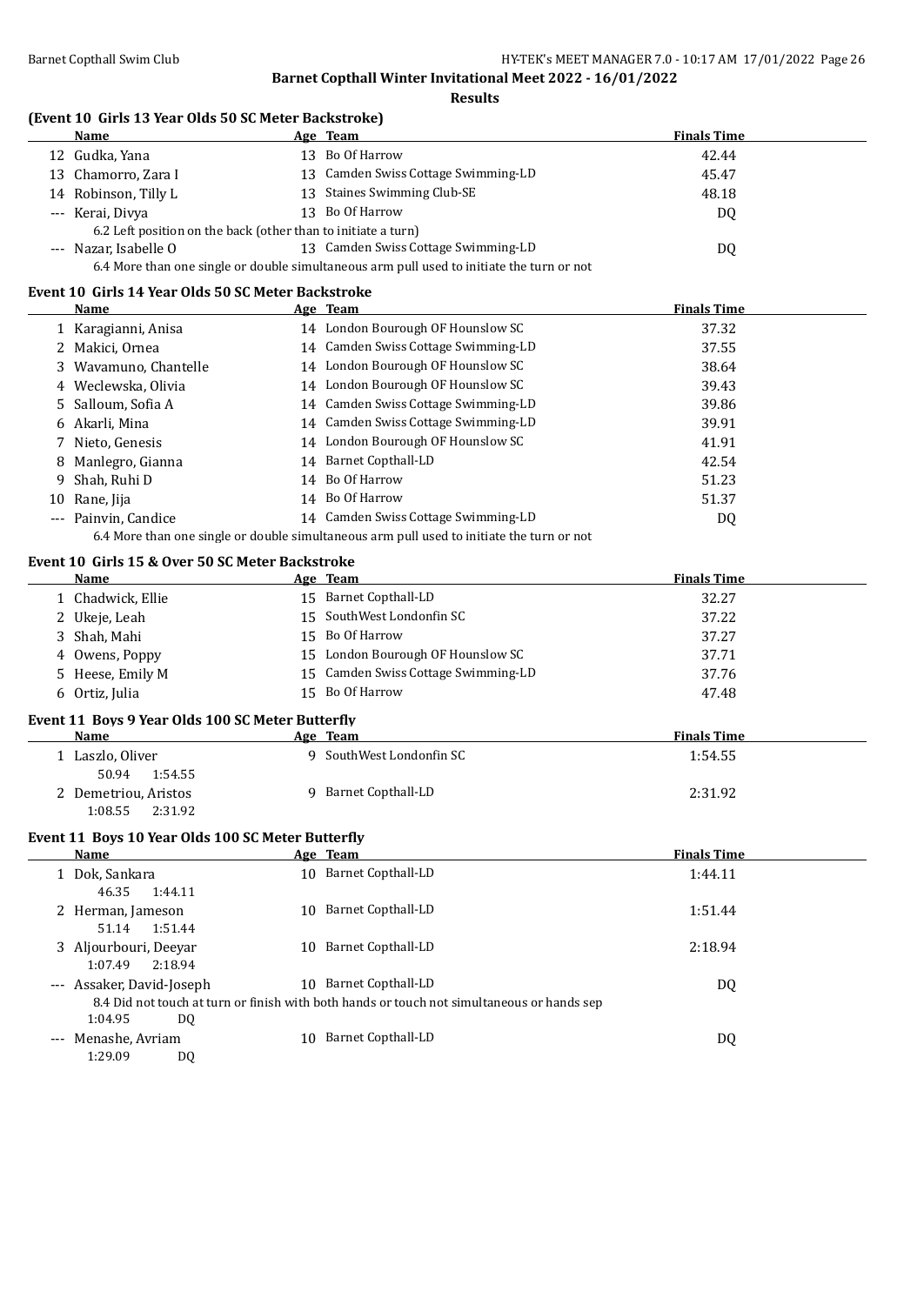**Results**

| Name<br>Age Team<br>11 Barnet Copthall-LD<br>1:28.74<br>1 Butorac, Zoran<br>41.19<br>1:28.74<br>Event 11 Boys 12 Year Olds 100 SC Meter Butterfly<br>Age Team<br><b>Finals Time</b><br><b>Name</b><br>12 SouthWest Londonfin SC<br>1 Ukeje, Ikenna<br>1:20.91<br>37.39<br>1:20.91<br>2 Wun, Vincent R<br>12 Camden Swiss Cottage Swimming-LD<br>1:41.42<br>46.37<br>1:41.42<br>Event 11 Boys 13 Year Olds 100 SC Meter Butterfly<br>Age Team<br><b>Finals Time</b><br>Name<br>13 Barnet Copthall-LD<br>1 Croke, Tom<br>1:13.45<br>34.86<br>1:13.45<br>13 SouthWest Londonfin SC<br>2 Ukeje, Elendu<br>1:15.92<br>34.51<br>1:15.92<br>13 Barnet Copthall-LD<br>3 Carreiras-Rebelo, Gabriel<br>1:19.52<br>38.52<br>1:19.52<br>Event 11 Boys 14 Year Olds 100 SC Meter Butterfly<br><b>Finals Time</b><br><b>Name</b><br>Age Team<br>14 Barnet Copthall-LD<br>1 Hiotis-Sclavenitis, Romanos<br>1:15.34<br>34.89<br>1:15.34<br>Event 11 Boys 15 & Over 100 SC Meter Butterfly<br><b>Finals Time</b><br>Name<br>Age Team<br>18 Barnet Copthall-LD<br>1 Quiddington, Harvey<br>1:01.15<br>29.41<br>1:01.15<br>15 Barnet Copthall-LD<br>2 Sinnott, Dante<br>1:02.76<br>29.46<br>1:02.76<br>16 Barnet Copthall-LD<br>3 Assaker, Brayan<br>1:13.36<br>32.78<br>1:13.36<br>16 London Bourough OF Hounslow SC<br>4 Wavamuno, Dylan<br>1:20.09<br>35.15<br>1:20.09<br>Event 12 Girls 9 Year Olds 100 SC Meter Breaststroke<br><b>Finals Time</b><br>Age Team<br>Name<br>9 Barnet Copthall-LD<br>1 Hedger, Isabelle<br>2:13.18<br>1:04.22  2:13.18<br>9 Barnet Copthall-LD<br>2 Nikova, Ellie<br>2:13.77<br>1:05.33<br>2:13.77<br>9 Barnet Copthall-LD<br>3 Adomaite, Mila<br>2:17.96<br>1:08.14<br>2:17.96<br>9 Barnet Copthall-LD<br>4 Korn, Rubi<br>2:24.79<br>1:10.56<br>2:24.79<br>--- Koufi, Camilla<br>9 Barnet Copthall-LD<br>DQ<br>4.4 Start before starting signal<br>1:16.00<br>DQ<br>9 Camden Swiss Cottage Swimming-LD<br>--- Shmaneva, Valeria<br>DQ | Event 11 Boys 11 Year Olds 100 SC Meter Butterfly |  |                    |  |
|-------------------------------------------------------------------------------------------------------------------------------------------------------------------------------------------------------------------------------------------------------------------------------------------------------------------------------------------------------------------------------------------------------------------------------------------------------------------------------------------------------------------------------------------------------------------------------------------------------------------------------------------------------------------------------------------------------------------------------------------------------------------------------------------------------------------------------------------------------------------------------------------------------------------------------------------------------------------------------------------------------------------------------------------------------------------------------------------------------------------------------------------------------------------------------------------------------------------------------------------------------------------------------------------------------------------------------------------------------------------------------------------------------------------------------------------------------------------------------------------------------------------------------------------------------------------------------------------------------------------------------------------------------------------------------------------------------------------------------------------------------------------------------------------------------------------------------------------------------------------------------------------------------------------------------------------------------|---------------------------------------------------|--|--------------------|--|
|                                                                                                                                                                                                                                                                                                                                                                                                                                                                                                                                                                                                                                                                                                                                                                                                                                                                                                                                                                                                                                                                                                                                                                                                                                                                                                                                                                                                                                                                                                                                                                                                                                                                                                                                                                                                                                                                                                                                                       |                                                   |  | <b>Finals Time</b> |  |
|                                                                                                                                                                                                                                                                                                                                                                                                                                                                                                                                                                                                                                                                                                                                                                                                                                                                                                                                                                                                                                                                                                                                                                                                                                                                                                                                                                                                                                                                                                                                                                                                                                                                                                                                                                                                                                                                                                                                                       |                                                   |  |                    |  |
|                                                                                                                                                                                                                                                                                                                                                                                                                                                                                                                                                                                                                                                                                                                                                                                                                                                                                                                                                                                                                                                                                                                                                                                                                                                                                                                                                                                                                                                                                                                                                                                                                                                                                                                                                                                                                                                                                                                                                       |                                                   |  |                    |  |
|                                                                                                                                                                                                                                                                                                                                                                                                                                                                                                                                                                                                                                                                                                                                                                                                                                                                                                                                                                                                                                                                                                                                                                                                                                                                                                                                                                                                                                                                                                                                                                                                                                                                                                                                                                                                                                                                                                                                                       |                                                   |  |                    |  |
|                                                                                                                                                                                                                                                                                                                                                                                                                                                                                                                                                                                                                                                                                                                                                                                                                                                                                                                                                                                                                                                                                                                                                                                                                                                                                                                                                                                                                                                                                                                                                                                                                                                                                                                                                                                                                                                                                                                                                       |                                                   |  |                    |  |
|                                                                                                                                                                                                                                                                                                                                                                                                                                                                                                                                                                                                                                                                                                                                                                                                                                                                                                                                                                                                                                                                                                                                                                                                                                                                                                                                                                                                                                                                                                                                                                                                                                                                                                                                                                                                                                                                                                                                                       |                                                   |  |                    |  |
|                                                                                                                                                                                                                                                                                                                                                                                                                                                                                                                                                                                                                                                                                                                                                                                                                                                                                                                                                                                                                                                                                                                                                                                                                                                                                                                                                                                                                                                                                                                                                                                                                                                                                                                                                                                                                                                                                                                                                       |                                                   |  |                    |  |
|                                                                                                                                                                                                                                                                                                                                                                                                                                                                                                                                                                                                                                                                                                                                                                                                                                                                                                                                                                                                                                                                                                                                                                                                                                                                                                                                                                                                                                                                                                                                                                                                                                                                                                                                                                                                                                                                                                                                                       |                                                   |  |                    |  |
|                                                                                                                                                                                                                                                                                                                                                                                                                                                                                                                                                                                                                                                                                                                                                                                                                                                                                                                                                                                                                                                                                                                                                                                                                                                                                                                                                                                                                                                                                                                                                                                                                                                                                                                                                                                                                                                                                                                                                       |                                                   |  |                    |  |
|                                                                                                                                                                                                                                                                                                                                                                                                                                                                                                                                                                                                                                                                                                                                                                                                                                                                                                                                                                                                                                                                                                                                                                                                                                                                                                                                                                                                                                                                                                                                                                                                                                                                                                                                                                                                                                                                                                                                                       |                                                   |  |                    |  |
|                                                                                                                                                                                                                                                                                                                                                                                                                                                                                                                                                                                                                                                                                                                                                                                                                                                                                                                                                                                                                                                                                                                                                                                                                                                                                                                                                                                                                                                                                                                                                                                                                                                                                                                                                                                                                                                                                                                                                       |                                                   |  |                    |  |
|                                                                                                                                                                                                                                                                                                                                                                                                                                                                                                                                                                                                                                                                                                                                                                                                                                                                                                                                                                                                                                                                                                                                                                                                                                                                                                                                                                                                                                                                                                                                                                                                                                                                                                                                                                                                                                                                                                                                                       |                                                   |  |                    |  |
|                                                                                                                                                                                                                                                                                                                                                                                                                                                                                                                                                                                                                                                                                                                                                                                                                                                                                                                                                                                                                                                                                                                                                                                                                                                                                                                                                                                                                                                                                                                                                                                                                                                                                                                                                                                                                                                                                                                                                       |                                                   |  |                    |  |
|                                                                                                                                                                                                                                                                                                                                                                                                                                                                                                                                                                                                                                                                                                                                                                                                                                                                                                                                                                                                                                                                                                                                                                                                                                                                                                                                                                                                                                                                                                                                                                                                                                                                                                                                                                                                                                                                                                                                                       |                                                   |  |                    |  |
|                                                                                                                                                                                                                                                                                                                                                                                                                                                                                                                                                                                                                                                                                                                                                                                                                                                                                                                                                                                                                                                                                                                                                                                                                                                                                                                                                                                                                                                                                                                                                                                                                                                                                                                                                                                                                                                                                                                                                       |                                                   |  |                    |  |
|                                                                                                                                                                                                                                                                                                                                                                                                                                                                                                                                                                                                                                                                                                                                                                                                                                                                                                                                                                                                                                                                                                                                                                                                                                                                                                                                                                                                                                                                                                                                                                                                                                                                                                                                                                                                                                                                                                                                                       |                                                   |  |                    |  |
|                                                                                                                                                                                                                                                                                                                                                                                                                                                                                                                                                                                                                                                                                                                                                                                                                                                                                                                                                                                                                                                                                                                                                                                                                                                                                                                                                                                                                                                                                                                                                                                                                                                                                                                                                                                                                                                                                                                                                       |                                                   |  |                    |  |
|                                                                                                                                                                                                                                                                                                                                                                                                                                                                                                                                                                                                                                                                                                                                                                                                                                                                                                                                                                                                                                                                                                                                                                                                                                                                                                                                                                                                                                                                                                                                                                                                                                                                                                                                                                                                                                                                                                                                                       |                                                   |  |                    |  |
|                                                                                                                                                                                                                                                                                                                                                                                                                                                                                                                                                                                                                                                                                                                                                                                                                                                                                                                                                                                                                                                                                                                                                                                                                                                                                                                                                                                                                                                                                                                                                                                                                                                                                                                                                                                                                                                                                                                                                       |                                                   |  |                    |  |
|                                                                                                                                                                                                                                                                                                                                                                                                                                                                                                                                                                                                                                                                                                                                                                                                                                                                                                                                                                                                                                                                                                                                                                                                                                                                                                                                                                                                                                                                                                                                                                                                                                                                                                                                                                                                                                                                                                                                                       |                                                   |  |                    |  |
|                                                                                                                                                                                                                                                                                                                                                                                                                                                                                                                                                                                                                                                                                                                                                                                                                                                                                                                                                                                                                                                                                                                                                                                                                                                                                                                                                                                                                                                                                                                                                                                                                                                                                                                                                                                                                                                                                                                                                       |                                                   |  |                    |  |
|                                                                                                                                                                                                                                                                                                                                                                                                                                                                                                                                                                                                                                                                                                                                                                                                                                                                                                                                                                                                                                                                                                                                                                                                                                                                                                                                                                                                                                                                                                                                                                                                                                                                                                                                                                                                                                                                                                                                                       |                                                   |  |                    |  |
|                                                                                                                                                                                                                                                                                                                                                                                                                                                                                                                                                                                                                                                                                                                                                                                                                                                                                                                                                                                                                                                                                                                                                                                                                                                                                                                                                                                                                                                                                                                                                                                                                                                                                                                                                                                                                                                                                                                                                       |                                                   |  |                    |  |
|                                                                                                                                                                                                                                                                                                                                                                                                                                                                                                                                                                                                                                                                                                                                                                                                                                                                                                                                                                                                                                                                                                                                                                                                                                                                                                                                                                                                                                                                                                                                                                                                                                                                                                                                                                                                                                                                                                                                                       |                                                   |  |                    |  |
|                                                                                                                                                                                                                                                                                                                                                                                                                                                                                                                                                                                                                                                                                                                                                                                                                                                                                                                                                                                                                                                                                                                                                                                                                                                                                                                                                                                                                                                                                                                                                                                                                                                                                                                                                                                                                                                                                                                                                       |                                                   |  |                    |  |
|                                                                                                                                                                                                                                                                                                                                                                                                                                                                                                                                                                                                                                                                                                                                                                                                                                                                                                                                                                                                                                                                                                                                                                                                                                                                                                                                                                                                                                                                                                                                                                                                                                                                                                                                                                                                                                                                                                                                                       |                                                   |  |                    |  |
|                                                                                                                                                                                                                                                                                                                                                                                                                                                                                                                                                                                                                                                                                                                                                                                                                                                                                                                                                                                                                                                                                                                                                                                                                                                                                                                                                                                                                                                                                                                                                                                                                                                                                                                                                                                                                                                                                                                                                       |                                                   |  |                    |  |
|                                                                                                                                                                                                                                                                                                                                                                                                                                                                                                                                                                                                                                                                                                                                                                                                                                                                                                                                                                                                                                                                                                                                                                                                                                                                                                                                                                                                                                                                                                                                                                                                                                                                                                                                                                                                                                                                                                                                                       |                                                   |  |                    |  |
| 7.6 Did not touch at turn or finish with both hands, or touch not simultaneous or hands no                                                                                                                                                                                                                                                                                                                                                                                                                                                                                                                                                                                                                                                                                                                                                                                                                                                                                                                                                                                                                                                                                                                                                                                                                                                                                                                                                                                                                                                                                                                                                                                                                                                                                                                                                                                                                                                            |                                                   |  |                    |  |

1:14.78 DQ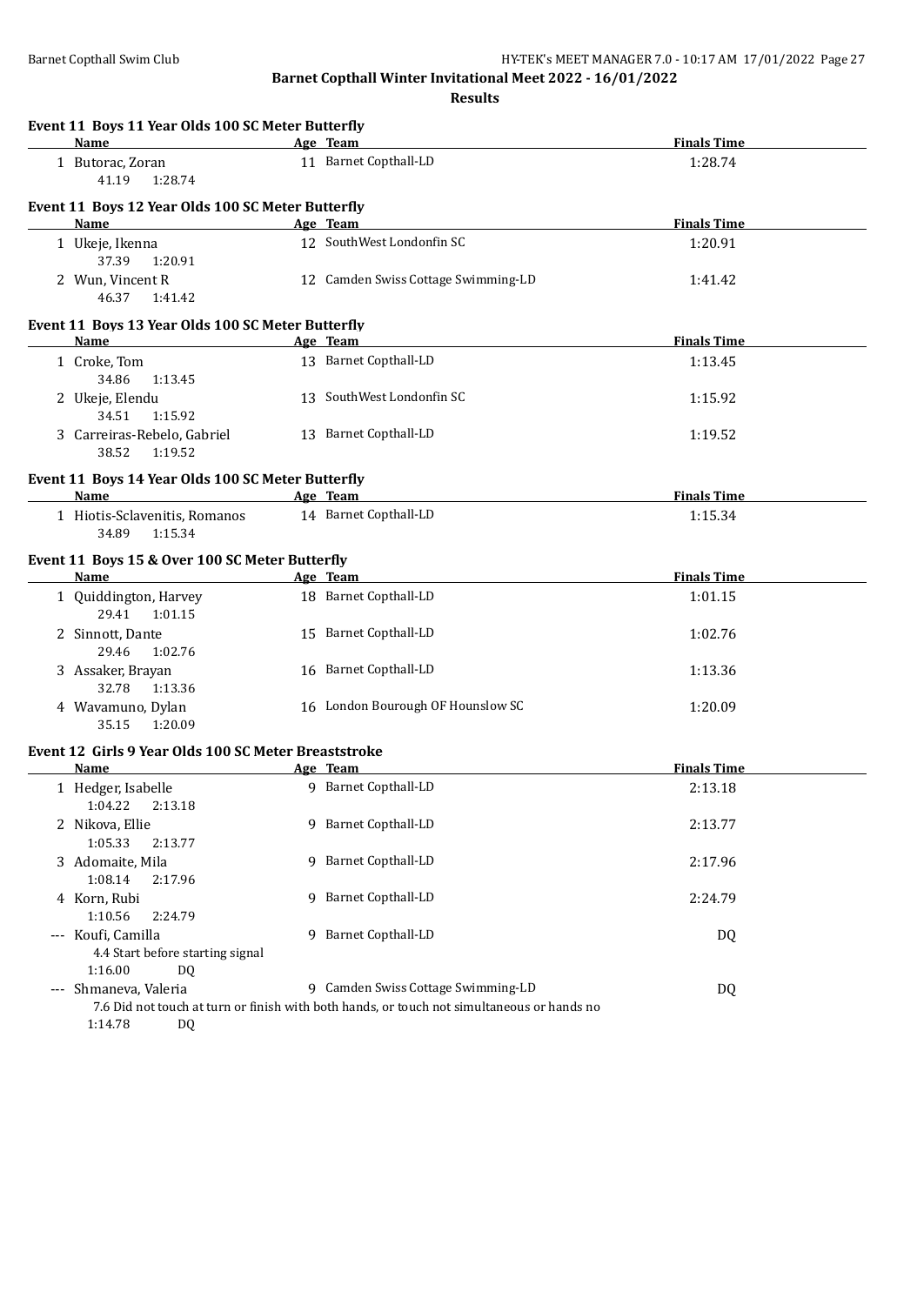**Results**

#### **Event 12 Girls 10 Year Olds 100 SC Meter Breaststroke**

| <b>Name</b>                                    | Age Team                                                                                                                          | <b>Finals Time</b> |  |
|------------------------------------------------|-----------------------------------------------------------------------------------------------------------------------------------|--------------------|--|
| 1 Donnelly, Amelia<br>52.62<br>1:47.55         | 10 Camden Swiss Cottage Swimming-LD                                                                                               | 1:47.55            |  |
| 2 Osele, Isabella<br>56.63<br>1:55.53          | 10 Barnet Copthall-LD                                                                                                             | 1:55.53            |  |
| 3 Ang, Ashley-Jane S<br>59.84<br>2:00.70       | 10 Camden Swiss Cottage Swimming-LD                                                                                               | 2:00.70            |  |
| 4 Cohen, Tianna<br>1:00.07<br>2:05.82          | 10 Barnet Copthall-LD                                                                                                             | 2:05.82            |  |
| 5 Cara, Amelia G<br>1:01.49<br>2:07.73         | 10 Camden Swiss Cottage Swimming-LD                                                                                               | 2:07.73            |  |
| 6 Kennedy, Effie<br>1:02.08<br>2:09.59         | 10 Camden Swiss Cottage Swimming-LD                                                                                               | 2:09.59            |  |
| 7 Kotak, Aarya<br>1:03.38<br>2:11.96           | 10 Barnet Copthall-LD                                                                                                             | 2:11.96            |  |
| 8 Huynh, Abigail<br>1:02.42<br>2:12.92         | 10 Camden Swiss Cottage Swimming-LD                                                                                               | 2:12.92            |  |
| 9 Lutescu, Rebecca<br>1:05.07<br>2:14.92       | 10 Barnet Copthall-LD                                                                                                             | 2:14.92            |  |
| 10 Patel, Miraya<br>1:03.55<br>2:17.75         | 10 Bo Of Harrow                                                                                                                   | 2:17.75            |  |
| 11 Menashe, Racheli<br>1:07.48<br>2:18.00      | 10 Barnet Copthall-LD                                                                                                             | 2:18.00            |  |
| 12 Kole, Simi<br>1:11.23<br>2:25.40            | 10 Barnet Copthall-LD                                                                                                             | 2:25.40            |  |
| 13 Chandrashekar, Mahika<br>1:12.61<br>2:26.39 | 10 Bo Of Harrow                                                                                                                   | 2:26.39            |  |
| --- Simms-Cato, Jessica A<br>59.73<br>DQ       | 10 Staines Swimming Club-SE<br>7.6 Did not touch at turn or finish with both hands, or touch not simultaneous or hands no         | DQ                 |  |
| --- Niotakis, Zoe                              | 10 Camden Swiss Cottage Swimming-LD<br>7.6 Did not touch at turn or finish with both hands, or touch not simultaneous or hands no | DQ                 |  |

58.69 DQ

#### **Event 12 Girls 11 Year Olds 100 SC Meter Breaststroke**

|   | Name                                 |    | Age Team                            | <b>Finals Time</b> |
|---|--------------------------------------|----|-------------------------------------|--------------------|
|   | 1 Pak, Esme                          |    | 11 Camden Swiss Cottage Swimming-LD | 1:43.99            |
|   | 1:43.99<br>50.72                     |    |                                     |                    |
|   | 2 Lazarevic, Sofia                   | 11 | Barnet Copthall-LD                  | 1:47.08            |
|   | 1:47.08<br>52.29                     |    |                                     |                    |
|   | 3 Nazar, Antonia<br>1:48.41<br>52.50 |    | 11 Camden Swiss Cottage Swimming-LD | 1:48.41            |
|   | 4 Trunkfield, Lara                   |    | 11 Camden Swiss Cottage Swimming-LD | 1:48.95            |
|   | 51.93<br>1:48.95                     |    |                                     |                    |
|   | 5 Staniak, Rosalie                   | 11 | <b>Staines Swimming Club-SE</b>     | 1:49.23            |
|   | 52.90<br>1:49.23                     |    |                                     |                    |
| 6 | Chiang, Isabella                     |    | 11 Camden Swiss Cottage Swimming-LD | 1:49.54            |
|   | 1:49.54<br>53.95                     |    |                                     |                    |
|   | 7 Livina, Elize                      | 11 | SouthWest Londonfin SC              | 1:50.01            |
|   | 55.30<br>1:50.01                     |    |                                     |                    |
| 8 | Williams, Ania E                     |    | 11 Camden Swiss Cottage Swimming-LD | 1:51.66            |
|   | 53.12<br>1:51.66                     |    |                                     |                    |
| 9 | Anyanwu, Greatwin                    | 11 | Barnet Copthall-LD                  | 1:52.56            |
|   | 1:52.56<br>54.24                     |    |                                     |                    |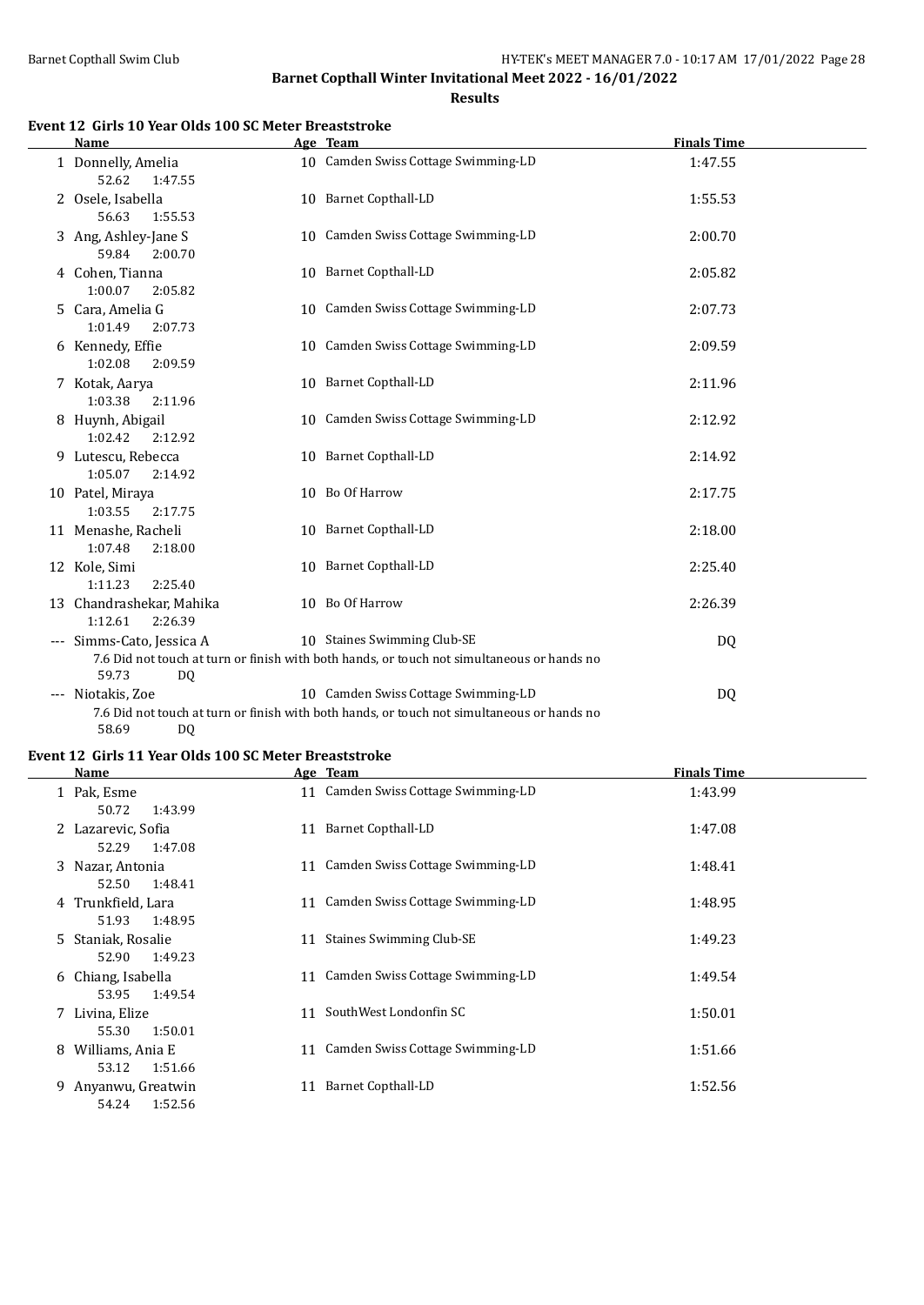#### **Results**

#### **(Event 12 Girls 11 Year Olds 100 SC Meter Breaststroke)**

|                     | Name                                                                                                            |    | Age Team                                                                                                                  | <b>Finals Time</b> |
|---------------------|-----------------------------------------------------------------------------------------------------------------|----|---------------------------------------------------------------------------------------------------------------------------|--------------------|
|                     | 10 Baraibar, Martina<br>54.79<br>1:54.23                                                                        |    | 11 Camden Swiss Cottage Swimming-LD                                                                                       | 1:54.23            |
|                     | 11 Ramessur, Rhea<br>56.92<br>1:55.16                                                                           |    | 11 Bo Of Harrow                                                                                                           | 1:55.16            |
|                     | 12 Nastiuc Blanar, Roberta<br>55.82<br>1:56.24                                                                  | 11 | Barnet Copthall-LD                                                                                                        | 1:56.24            |
|                     | 13 Oyekanmi, Olivia<br>56.53<br>1:56.28                                                                         |    | 11 Barnet Copthall-LD                                                                                                     | 1:56.28            |
|                     | 14 Shah, Alisa<br>59.55<br>2:01.14                                                                              | 11 | Bo Of Harrow                                                                                                              | 2:01.14            |
|                     | 15 Shah, Alina<br>1:00.46<br>2:01.21                                                                            |    | 11 Bo Of Harrow                                                                                                           | 2:01.21            |
|                     | 16 Makhammadieva, Sophie<br>1:03.58<br>2:14.49                                                                  | 11 | <b>Barnet Copthall-LD</b>                                                                                                 | 2:14.49            |
| $\qquad \qquad - -$ | Nurse, Jessica A                                                                                                |    | 11 Staines Swimming Club-SE<br>7.6 Did not touch at turn or finish with both hands, or touch not simultaneous or hands no | DQ                 |
| $---$               | 53.57<br>DQ<br>Demetriou, Sofia<br>7.4 Leg movements not simultaneous (alternating leg movement)<br>56.39<br>DQ |    | 11 Barnet Copthall-LD                                                                                                     | DQ                 |
|                     |                                                                                                                 |    |                                                                                                                           |                    |

#### **Event 12 Girls 12 Year Olds 100 SC Meter Breaststroke**

| <b>Name</b>                                            | Age Team                            | <b>Finals Time</b> |
|--------------------------------------------------------|-------------------------------------|--------------------|
| 1 Blumel, Maggie C<br>48.06<br>1:40.05                 | 12 Camden Swiss Cottage Swimming-LD | 1:40.05            |
| 2 Koelsch, Nina<br>48.11<br>1:41.36                    | 12 Camden Swiss Cottage Swimming-LD | 1:41.36            |
| 3 Van't Hoogerhuijs, Tallulah<br>49.14<br>1:42.57      | 12 Staines Swimming Club-SE         | 1:42.57            |
| 4 Barnard, Charlotte M<br>50.43<br>1:44.67             | 12 Camden Swiss Cottage Swimming-LD | 1:44.67            |
| 5 Lefevre, Giulia<br>51.65<br>1:46.23                  | 12 Camden Swiss Cottage Swimming-LD | 1:46.23            |
| 6 Reindorf Asamoah Dan, Victoria-l<br>50.39<br>1:46.31 | 12 Barnet Copthall-LD               | 1:46.31            |
| 7 Morrison, Nessie N<br>52.56<br>1:49.87               | 12 Camden Swiss Cottage Swimming-LD | 1:49.87            |
| 8 Oh, Julie<br>52.14<br>1:49.95                        | 12 Camden Swiss Cottage Swimming-LD | 1:49.95            |
| 9 Huynh, Grace I<br>53.74<br>1:50.45                   | 12 Camden Swiss Cottage Swimming-LD | 1:50.45            |
| 10 Guyver, Gracie<br>53.94<br>1:52.77                  | 12 Camden Swiss Cottage Swimming-LD | 1:52.77            |
| 11 Tran, Evie A<br>55.00<br>1:53.51                    | 12 Camden Swiss Cottage Swimming-LD | 1:53.51            |
| 12 Samarth, Ayana<br>53.24<br>1:54.66                  | 12 Bo Of Harrow                     | 1:54.66            |
| 13 Cara, Isabella D<br>56.26<br>1:57.46                | 12 Camden Swiss Cottage Swimming-LD | 1:57.46            |
| 14 Shah, Ishani<br>1:00.39<br>2:06.78                  | 12 Bo Of Harrow                     | 2:06.78            |
| 15 Patel, Anaiya<br>1:05.98<br>2:18.32                 | 12 Bo Of Harrow                     | 2:18.32            |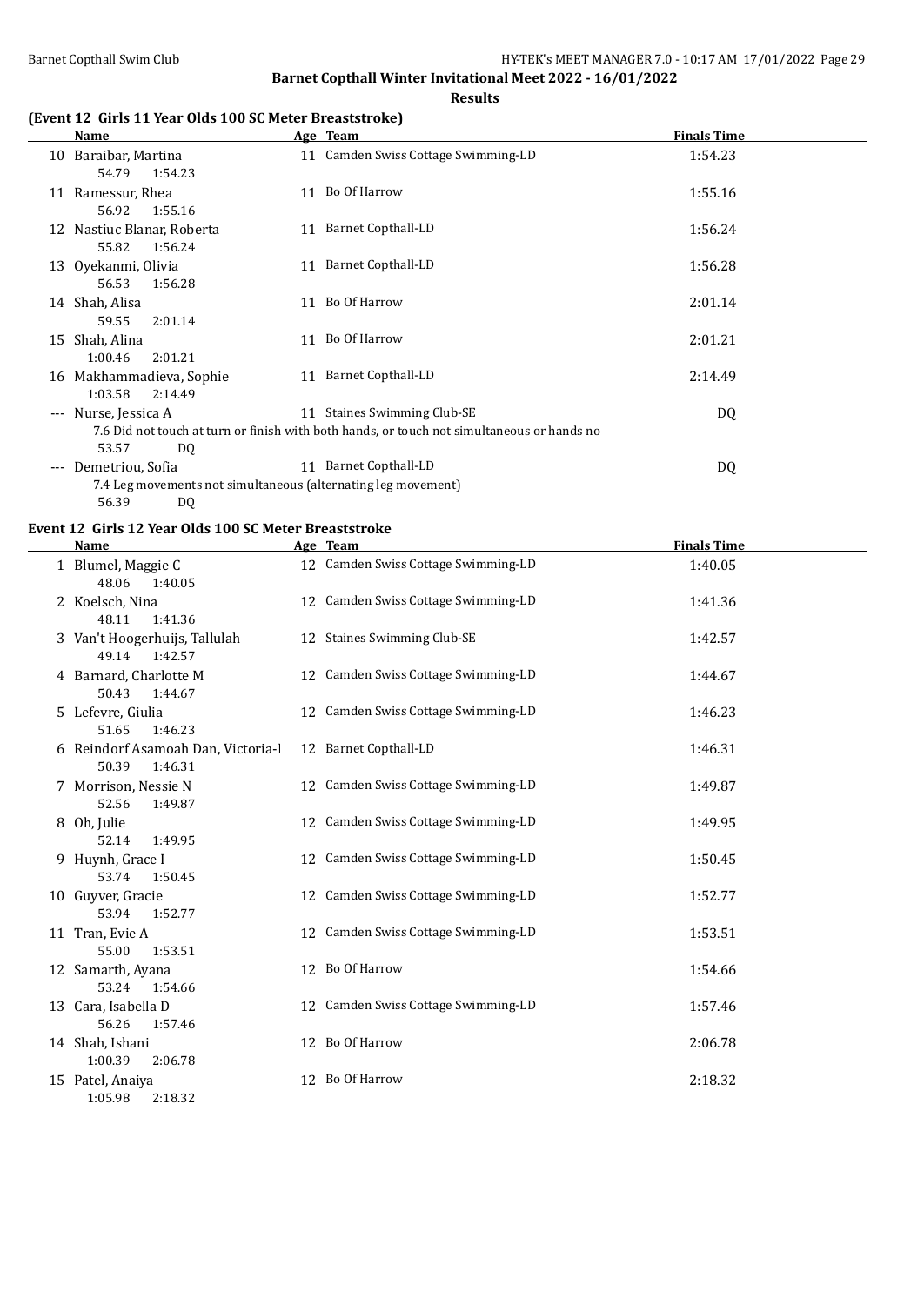#### **Results**

#### **(Event 12 Girls 12 Year Olds 100 SC Meter Breaststroke)**

| Name                                                                   |                 | Age Team                                                                                   | <b>Finals Time</b> |
|------------------------------------------------------------------------|-----------------|--------------------------------------------------------------------------------------------|--------------------|
| 16 Shah, Jhanyi                                                        | 12.             | Bo Of Harrow                                                                               | 2:18.90            |
| 2:18.90<br>1:07.81                                                     |                 |                                                                                            |                    |
| --- Veingard, Amelia                                                   | 12.             | Barnet Copthall-LD                                                                         | DQ                 |
| 7.2 Arm movements not simultaneous or not in the same horizontal plane |                 |                                                                                            |                    |
| 1:04.12<br>DQ                                                          |                 |                                                                                            |                    |
| --- Perex-Badalbit, Claudia                                            |                 | 12 SouthWest Londonfin SC                                                                  | DQ                 |
|                                                                        |                 | 7.6 Did not touch at turn or finish with both hands, or touch not simultaneous or hands no |                    |
| 57.90<br>DQ                                                            |                 |                                                                                            |                    |
| --- Dharmaraja, Aanya                                                  | 12 <sup>1</sup> | Bo Of Harrow                                                                               | DQ                 |
|                                                                        |                 | 7.6 Did not touch at turn or finish with both hands, or touch not simultaneous or hands no |                    |
| 52.73<br>DQ                                                            |                 |                                                                                            |                    |
| --- Dean, Aisha                                                        | 12.             | Bo Of Harrow                                                                               | DQ                 |
|                                                                        |                 | 7.6 Did not touch at turn or finish with both hands, or touch not simultaneous or hands no |                    |
| 1:06.68<br>D <sub>0</sub>                                              |                 |                                                                                            |                    |

#### **Event 12 Girls 13 Year Olds 100 SC Meter Breaststroke**

| Name                                    | Age Team                                                                                                                          | <b>Finals Time</b> |
|-----------------------------------------|-----------------------------------------------------------------------------------------------------------------------------------|--------------------|
| 1 Jackson, Tess<br>42.03<br>1:30.08     | 13 Camden Swiss Cottage Swimming-LD                                                                                               | 1:30.08            |
| 2 Livina, Luize<br>1:32.49<br>43.80     | 13 SouthWest Londonfin SC                                                                                                         | 1:32.49            |
| 3 Terranova, Emma<br>43.79<br>1:32.98   | 13 London Bourough OF Hounslow SC                                                                                                 | 1:32.98            |
| 4 Davies, Sienna<br>44.75<br>1:33.98    | 13 Staines Swimming Club-SE                                                                                                       | 1:33.98            |
| 5 Bavishi, Shreya<br>47.29<br>1:37.62   | 13 Barnet Copthall-LD                                                                                                             | 1:37.62            |
| 6 Gudka, Yana<br>48.20<br>1:40.61       | 13 Bo Of Harrow                                                                                                                   | 1:40.61            |
| 7 Musto, Emi<br>1:41.77<br>47.61        | 13 Camden Swiss Cottage Swimming-LD                                                                                               | 1:41.77            |
| 8 wun, Katy W<br>51.64<br>1:45.86       | 13 Camden Swiss Cottage Swimming-LD                                                                                               | 1:45.86            |
| 9 Kerai, Divya<br>49.47<br>1:47.12      | 13 Bo Of Harrow                                                                                                                   | 1:47.12            |
| 10 Chamorro, Zara I<br>58.39<br>2:02.64 | 13 Camden Swiss Cottage Swimming-LD                                                                                               | 2:02.64            |
| --- Nazar, Isabelle O<br>46.97<br>DQ    | 13 Camden Swiss Cottage Swimming-LD<br>7.6 Did not touch at turn or finish with both hands, or touch not simultaneous or hands no | DQ                 |

# **Event 12 Girls 14 Year Olds 100 SC Meter Breaststroke**

| Name                                    | Age Team                            | <b>Finals Time</b> |
|-----------------------------------------|-------------------------------------|--------------------|
| 1 Karagianni, Anisa<br>1:28.16<br>40.77 | 14 London Bourough OF Hounslow SC   | 1:28.16            |
| 2 Winder, Eleanor<br>1:37.25<br>45.00   | 14 Camden Swiss Cottage Swimming-LD | 1:37.25            |
| 3 Akarli, Mina<br>48.38<br>1:41.10      | 14 Camden Swiss Cottage Swimming-LD | 1:41.10            |
| 4 Manlegro, Gianna<br>1:41.22<br>48.17  | Barnet Copthall-LD<br>14            | 1:41.22            |
| 5 Salloum, Sofia A<br>1:44.36<br>50.14  | 14 Camden Swiss Cottage Swimming-LD | 1:44.36            |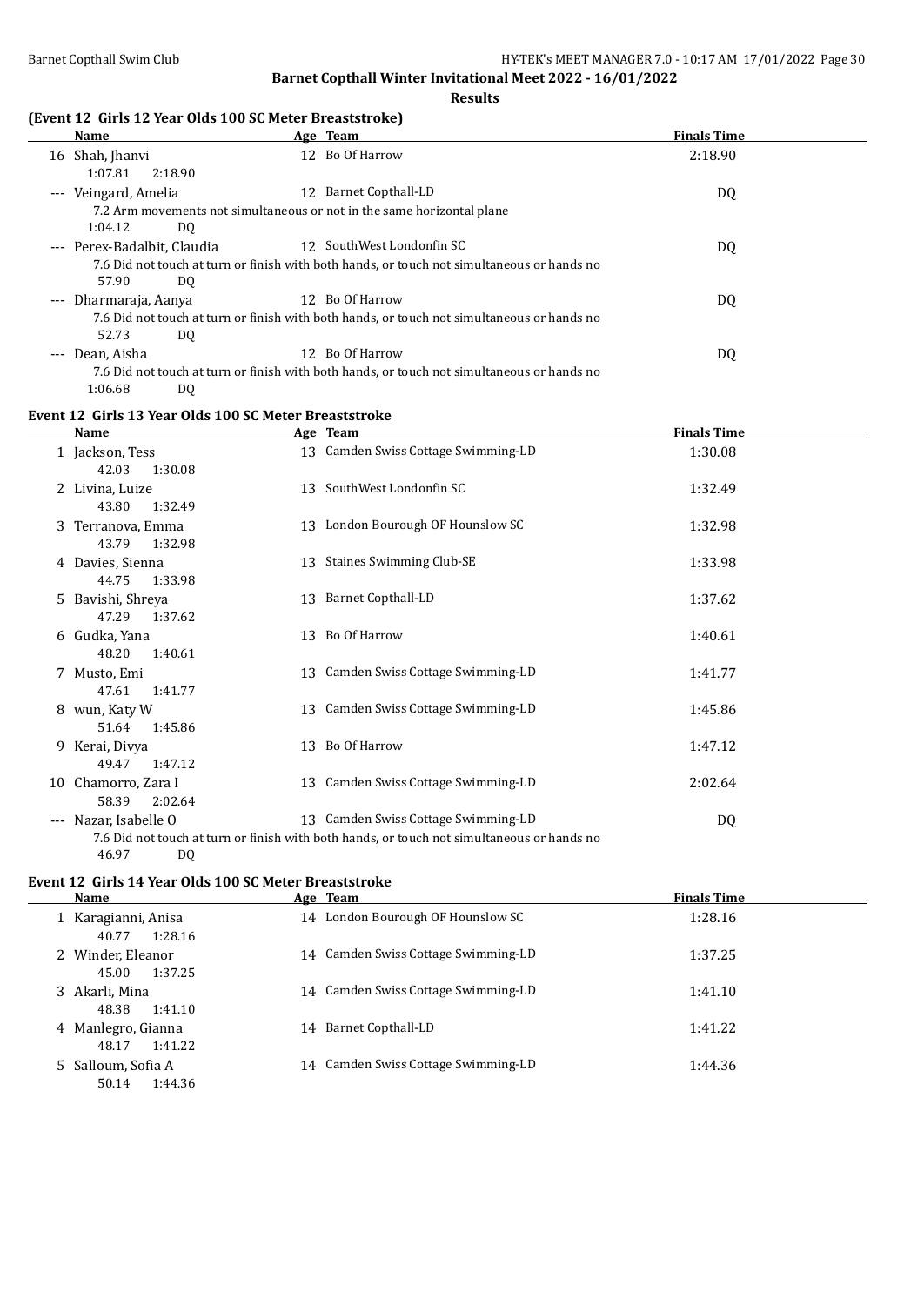| (Event 12 Girls 14 Year Olds 100 SC Meter Breaststroke)<br><b>Name</b>       | Age Team                                                                                   | <b>Finals Time</b> |
|------------------------------------------------------------------------------|--------------------------------------------------------------------------------------------|--------------------|
| 6 Nieto, Genesis<br>48.65<br>1:45.81                                         | 14 London Bourough OF Hounslow SC                                                          | 1:45.81            |
| 7 Weclewska, Olivia<br>54.32<br>1:53.11                                      | 14 London Bourough OF Hounslow SC                                                          | 1:53.11            |
| 8 Shah, Ruhi D<br>55.22<br>1:59.70                                           | 14 Bo Of Harrow                                                                            | 1:59.70            |
| Event 12 Girls 15 & Over 100 SC Meter Breaststroke                           |                                                                                            |                    |
| <b>Name</b>                                                                  | Age Team                                                                                   | <b>Finals Time</b> |
| 1 Cetinalp, Derya<br>40.64<br>1:25.01                                        | 16 Camden Swiss Cottage Swimming-LD                                                        | 1:25.01            |
| 2 Ukeje, Leah<br>44.58<br>1:32.79                                            | 15 SouthWest Londonfin SC                                                                  | 1:32.79            |
| 3 Adams, Holly<br>44.71<br>1:35.29                                           | 15 Staines Swimming Club-SE                                                                | 1:35.29            |
| 4 Shah, Mahi<br>46.40<br>1:38.86                                             | 15 Bo Of Harrow                                                                            | 1:38.86            |
| --- Tenagne Kassa, Annabel                                                   | 16 Camden Swiss Cottage Swimming-LD                                                        | DQ                 |
| 50.27<br>DQ                                                                  | 7.6 Did not touch at turn or finish with both hands, or touch not simultaneous or hands no |                    |
| Event 13 Boys 8 Year Olds 100 SC Meter Backstroke<br>Name                    | Age Team                                                                                   | <b>Finals Time</b> |
| 1 da Silva, Laurence                                                         | 8 Camden Swiss Cottage Swimming-LD                                                         | 2:08.31            |
| Event 13 Boys 9 Year Olds 100 SC Meter Backstroke                            |                                                                                            |                    |
| Name                                                                         | Age Team                                                                                   | <b>Finals Time</b> |
| 1 Laszlo, Oliver<br>50.60<br>1:41.90                                         | 9 SouthWest Londonfin SC                                                                   | 1:41.90            |
| 2 Jalil, Sam<br>52.88<br>1:50.31                                             | 9 Barnet Copthall-LD                                                                       | 1:50.31            |
| 3 Demetriou, Aristos<br>53.12<br>1:52.80                                     | 9 Barnet Copthall-LD                                                                       | 1:52.80            |
| 4 Saadati, Saeed<br>59.79<br>2:01.73                                         | 9 Camden Swiss Cottage Swimming-LD                                                         | 2:01.73            |
| --- Ardill, Liam E                                                           | 9 Camden Swiss Cottage Swimming-LD                                                         | DQ                 |
| 6.2 Left position on the back (other than to initiate a turn)<br>55.94<br>DQ |                                                                                            |                    |
| Event 13 Boys 10 Year Olds 100 SC Meter Backstroke                           |                                                                                            |                    |
| <u>Name</u>                                                                  | Age Team                                                                                   | <b>Finals Time</b> |
| 1 Zietal, Frankie<br>45.03<br>1:33.38                                        | 10 Barnet Copthall-LD                                                                      | 1:33.38            |
| 2 Dok, Sankara<br>46.32<br>1:34.94                                           | 10 Barnet Copthall-LD                                                                      | 1:34.94            |
| 3 Pasheli, Aviv<br>51.48<br>1:43.14                                          | 10 Camden Swiss Cottage Swimming-LD                                                        | 1:43.14            |
| 4 Jalil, Ari<br>50.62<br>1:44.37                                             | 10 Barnet Copthall-LD                                                                      | 1:44.37            |
| 5 Aljourbouri, Deeyar                                                        | 10 Barnet Copthall-LD                                                                      | 1:46.04            |
| 6 Lam, Chun Fung<br>50.52<br>1:48.33                                         | 10 Bo Of Harrow                                                                            | 1:48.33            |
| 7 Xie, Lewis<br>1:51.12<br>55.00                                             | 10 Barnet Copthall-LD                                                                      | 1:51.12            |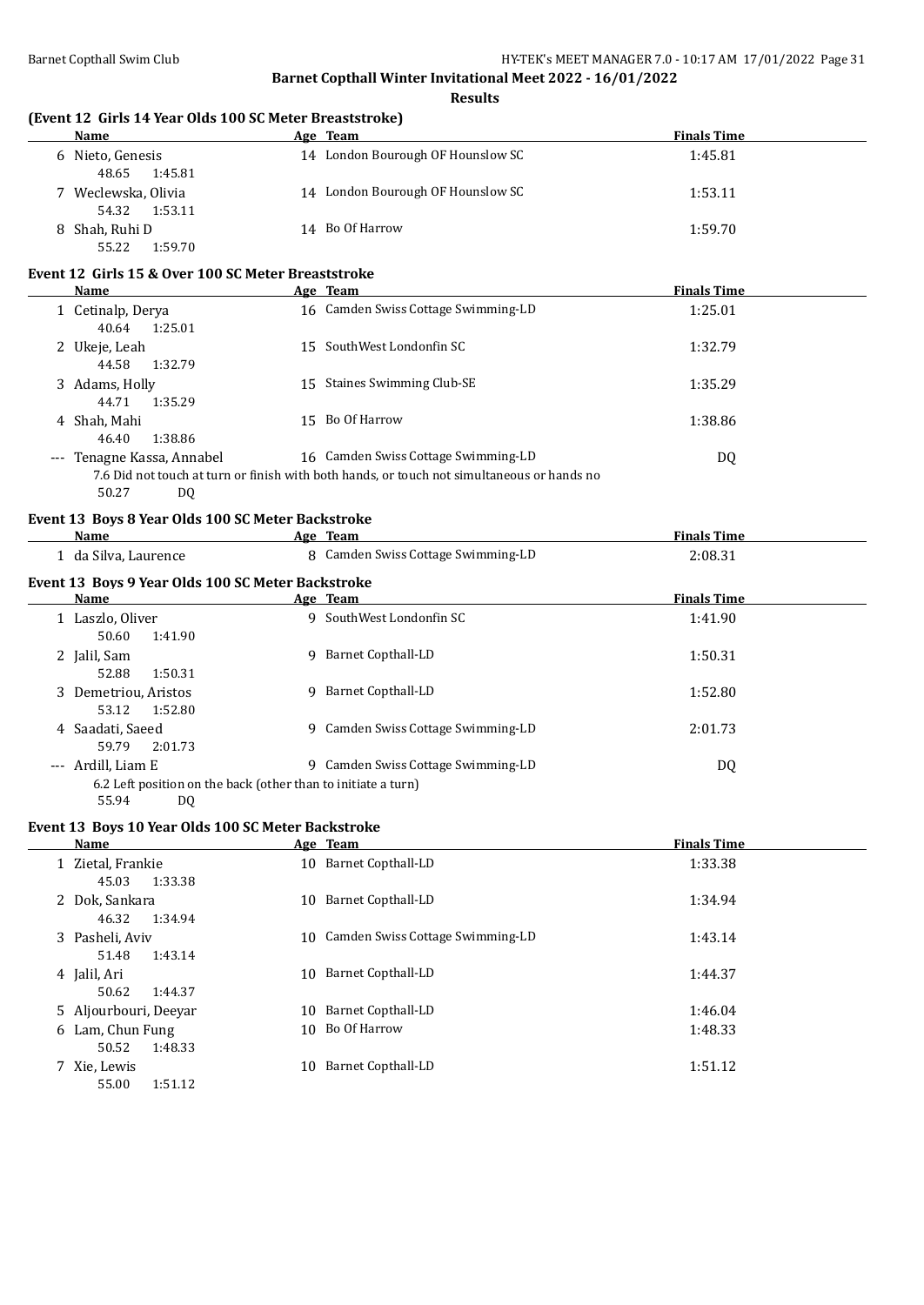**Results**

#### **(Event 13 Boys 10 Year Olds 100 SC Meter Backstroke)**

|    | <b>Name</b>                                                   |     | Age Team                         | <b>Finals Time</b> |
|----|---------------------------------------------------------------|-----|----------------------------------|--------------------|
|    | 8 Harris-Eze, Koby T                                          |     | 10 Barnet Copthall-LD            | 1:56.05            |
|    | 1:56.05<br>56.99                                              |     |                                  |                    |
|    | 9 Johnson, Felix                                              | 10. | Camden Swiss Cottage Swimming-LD | 1:56.43            |
|    | 56.79<br>1:56.43                                              |     |                                  |                    |
| 10 | Assaker, David-Joseph                                         | 10  | Barnet Copthall-LD               | 2:02.79            |
| 11 | Menashe, Avriam                                               | 10. | Barnet Copthall-LD               | 2:05.57            |
|    | 2:05.57<br>59.40                                              |     |                                  |                    |
|    | --- Tran. Ian                                                 | 10. | Camden Swiss Cottage Swimming-LD | DQ                 |
|    | 6.2 Left position on the back (other than to initiate a turn) |     |                                  |                    |
|    | 59.76<br>DQ                                                   |     |                                  |                    |
|    | --- Zobel, Josh                                               | 10. | Camden Swiss Cottage Swimming-LD | DQ                 |
|    | 6.4 Did not touch the wall during the turn                    |     |                                  |                    |
|    | 1:06.20<br>DO.                                                |     |                                  |                    |

#### **Event 13 Boys 11 Year Olds 100 SC Meter Backstroke**

| Name                                    | Age Team                            | <b>Finals Time</b> |
|-----------------------------------------|-------------------------------------|--------------------|
| 1 Butorac, Zoran<br>1:31.60<br>45.60    | <b>Barnet Copthall-LD</b><br>11     | 1:31.60            |
| 2 Daly, Daniel<br>1:32.49<br>45.12      | Barnet Copthall-LD<br>11            | 1:32.49            |
| 3 Innes, Noah<br>1:41.83<br>49.19       | Barnet Copthall-LD<br>11            | 1:41.83            |
| 4 Hutchings, Noah T<br>50.60<br>1:44.72 | 11 Camden Swiss Cottage Swimming-LD | 1:44.72            |

# **Event 13 Boys 12 Year Olds 100 SC Meter Backstroke**

|   | <b>Name</b>                                                                                            |    | Age Team                            | <b>Finals Time</b> |
|---|--------------------------------------------------------------------------------------------------------|----|-------------------------------------|--------------------|
|   | 1 Weerasinghe, Seth<br>40.59<br>1:22.78                                                                |    | 12 Barnet Copthall-LD               | 1:22.78            |
|   | 2 Kay, Alp<br>1:25.38<br>41.69                                                                         |    | 12 Barnet Copthall-LD               | 1:25.38            |
|   | 3 Ukeje, Ikenna<br>42.70<br>1:27.05                                                                    |    | 12 SouthWest Londonfin SC           | 1:27.05            |
|   | 4 Yeung, Lennox<br>42.51<br>1:29.52                                                                    |    | 12 London Bourough OF Hounslow SC   | 1:29.52            |
|   | 5 Shamshuddin Cortes, Alejandr<br>1:32.26<br>45.86                                                     |    | 12 Barnet Copthall-LD               | 1:32.26            |
|   | 6 Sufaj, Keiden<br>45.25<br>1:32.71                                                                    |    | 12 Barnet Copthall-LD               | 1:32.71            |
|   | 7 Buzsik, Zente<br>46.31<br>1:35.25                                                                    |    | 12 Barnet Copthall-LD               | 1:35.25            |
| 8 | Borisov, Philip N<br>46.73<br>1:36.94                                                                  |    | 12 Camden Swiss Cottage Swimming-LD | 1:36.94            |
|   | 9 Huynh, Matthew<br>1:40.12<br>49.31                                                                   |    | 12 Camden Swiss Cottage Swimming-LD | 1:40.12            |
|   | 10 Wun, Vincent R<br>1:40.58<br>50.16                                                                  | 12 | Camden Swiss Cottage Swimming-LD    | 1:40.58            |
|   | 11 Luis, Ben A<br>49.74<br>1:43.62                                                                     | 12 | Camden Swiss Cottage Swimming-LD    | 1:43.62            |
|   | --- Richardson, Drew T<br>6.2 Left position on the back (other than to initiate a turn)<br>56.85<br>DQ |    | 12 Camden Swiss Cottage Swimming-LD | DQ                 |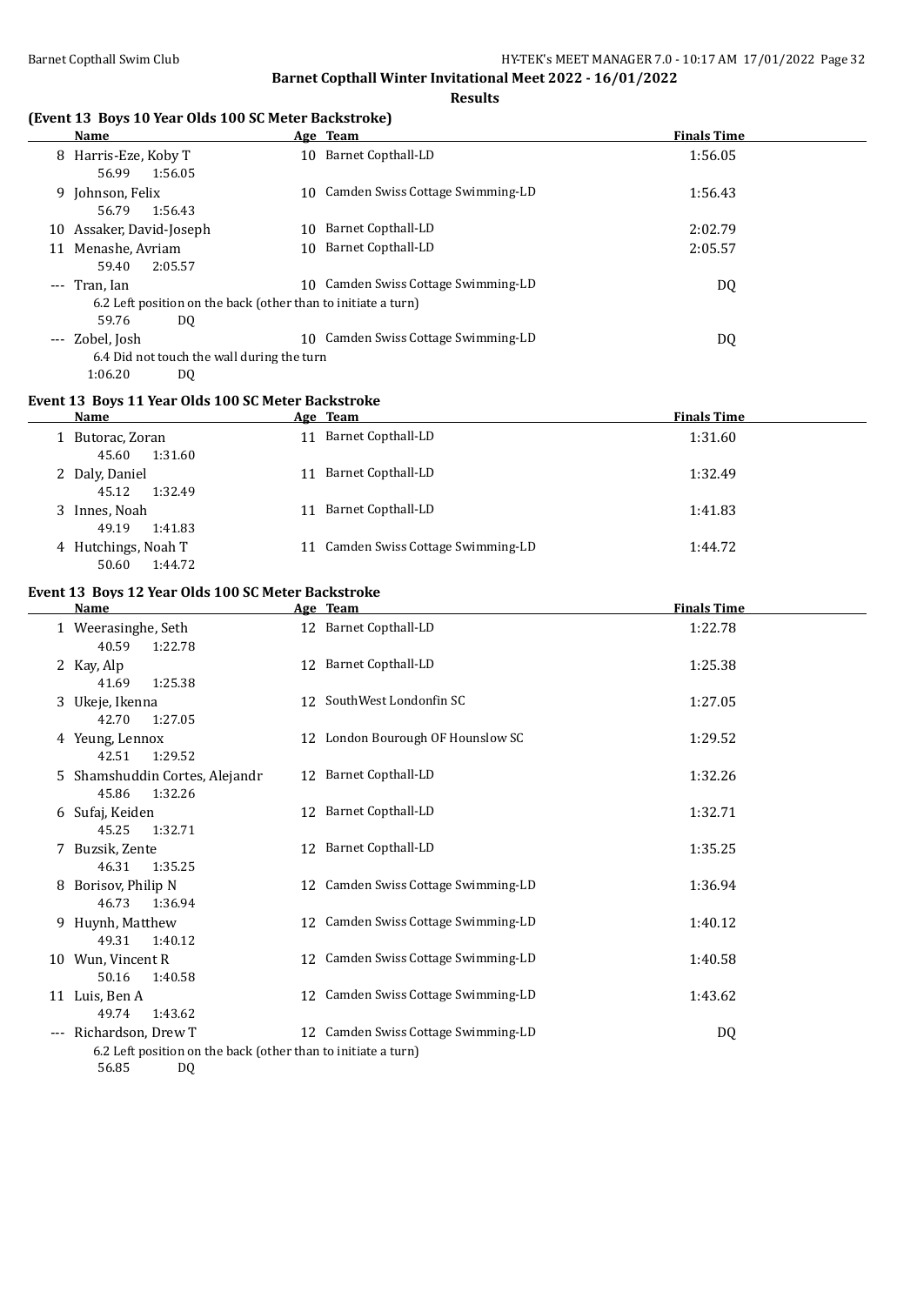**Results**

#### **Event 13 Boys 13 Year Olds 100 SC Meter Backstroke**

| Name                                         |    | Age Team                            | <b>Finals Time</b> |
|----------------------------------------------|----|-------------------------------------|--------------------|
| 1 Kaye, Joe<br>1:17.47<br>38.11              | 13 | <b>Barnet Copthall-LD</b>           | 1:17.47            |
| 2 Ionel-Asauleac, Andrew<br>1:18.02<br>38.26 |    | 13 Barnet Copthall-LD               | 1:18.02            |
| 3 Croke, Tom<br>38.52<br>1:18.12             | 13 | Barnet Copthall-LD                  | 1:18.12            |
| 4 Ukeje, Elendu<br>1:22.79<br>40.21          | 13 | SouthWest Londonfin SC              | 1:22.79            |
| 5 Takemoto, Yuto<br>43.73<br>1:28.92         | 13 | Barnet Copthall-LD                  | 1:28.92            |
| 6 Ferera, Ravanel J<br>47.00<br>1:38.76      | 13 | Camden Swiss Cottage Swimming-LD    | 1:38.76            |
| 7 Alfano, Filippo<br>1:42.55<br>51.99        |    | 13 Camden Swiss Cottage Swimming-LD | 1:42.55            |
| 8 Bhudia, Krish<br>1:29.84<br>1:47.55        | 13 | Bo Of Harrow                        | 1:47.55            |
|                                              |    |                                     |                    |

#### **Event 13 Boys 14 Year Olds 100 SC Meter Backstroke**

| Name             | Age Team                                                      | <b>Finals Time</b> |
|------------------|---------------------------------------------------------------|--------------------|
| Jelbaoui, Amir   | 14 Barnet Copthall-LD                                         | 1:12.72            |
| 1:12.72<br>34.58 |                                                               |                    |
| --- Belhadi, Ali | 14 Bo Of Harrow                                               | D <sub>0</sub>     |
|                  | 6.2 Left position on the back (other than to initiate a turn) |                    |

52.40 DQ

#### **Event 13 Boys 15 & Over 100 SC Meter Backstroke**

|       | Name                                       |     | Age Team                            | <b>Finals Time</b> |  |
|-------|--------------------------------------------|-----|-------------------------------------|--------------------|--|
|       | 1 Quiddington, Harvey<br>32.29<br>1:06.08  |     | 18 Barnet Copthall-LD               | 1:06.08            |  |
|       | 2 Mitidieri, Nico A<br>1:15.27<br>36.15    |     | 16 Camden Swiss Cottage Swimming-LD | 1:15.27            |  |
| $---$ | Assaker, Brayan                            | 16. | Barnet Copthall-LD                  | DQ                 |  |
|       | 6.4 Did not touch the wall during the turn |     |                                     |                    |  |
|       | 38.57<br>DO.                               |     |                                     |                    |  |
|       | --- Abdulahi, Khalid                       | 15  | Camden Swiss Cottage Swimming-LD    | DQ                 |  |
|       | 6.4 Did not touch the wall during the turn |     |                                     |                    |  |
|       | 39.63<br>DO                                |     |                                     |                    |  |

#### **Event 14 Girls 9 Year Olds 100 SC Meter Backstroke**

| Name               |                                                               | Age Team           | <b>Finals Time</b> |
|--------------------|---------------------------------------------------------------|--------------------|--------------------|
| 1 Nikova, Ellie    | Q.                                                            | Barnet Copthall-LD | 1:45.10            |
| 50.98              | 1:45.10                                                       |                    |                    |
| 2 Hedger, Isabelle | 9.                                                            | Barnet Copthall-LD | 1:51.18            |
| 55.20              | 1:51.18                                                       |                    |                    |
| --- Korn, Rubi     | 9.                                                            | Barnet Copthall-LD | DQ                 |
|                    | 6.2 Left position on the back (other than to initiate a turn) |                    |                    |
| 1:12.58            | DQ                                                            |                    |                    |
|                    |                                                               |                    |                    |

#### **Event 14 Girls 10 Year Olds 100 SC Meter Backstroke**

| Name             | Team<br>Age              | <b>Finals Time</b> |
|------------------|--------------------------|--------------------|
| Mirza, Amelie    | Barnet Copthall-LD<br>10 | 1.4J.JT            |
| 25.54:،<br>41.36 |                          |                    |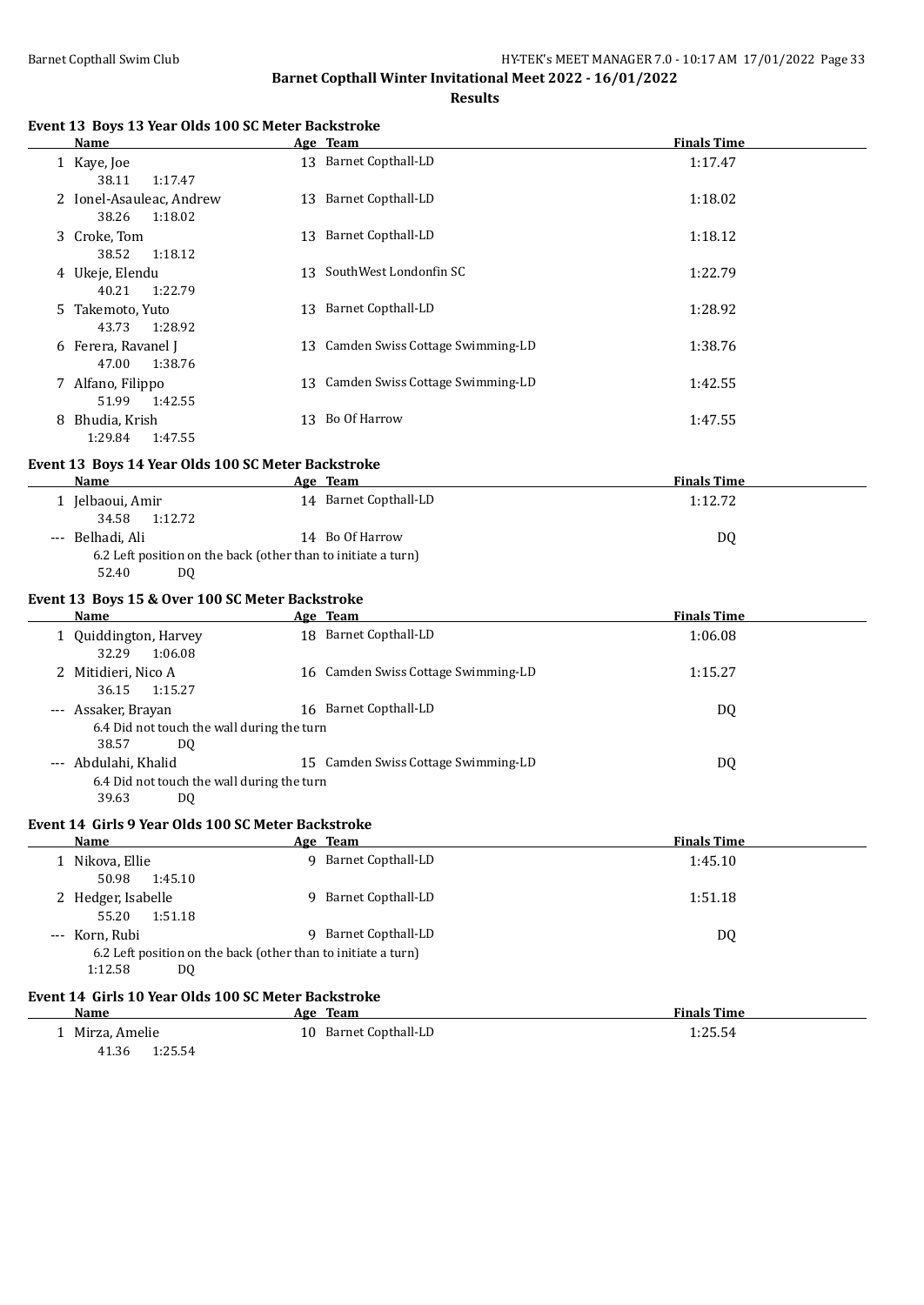**Results**

#### **(Event 14 Girls 10 Year Olds 100 SC Meter Backstroke)**

|                     | <b>Name</b>                                                                       | Age Team                            | <b>Finals Time</b> |
|---------------------|-----------------------------------------------------------------------------------|-------------------------------------|--------------------|
|                     | 2 Simms-Cato, Jessica A<br>49.44<br>1:40.11                                       | 10 Staines Swimming Club-SE         | 1:40.11            |
|                     | 3 Ang, Ashley-Jane S<br>51.64 1:42.46                                             | 10 Camden Swiss Cottage Swimming-LD | 1:42.46            |
|                     | 4 Osele, Isabella<br>50.84<br>1:42.84                                             | 10 Barnet Copthall-LD               | 1:42.84            |
|                     | 5 Takemoto, Kanon<br>53.77<br>1:49.16                                             | 10 Barnet Copthall-LD               | 1:49.16            |
|                     | 6 Kotak, Aarya<br>53.67<br>1:50.00                                                | 10 Barnet Copthall-LD               | 1:50.00            |
|                     | 7 Cara, Amelia G<br>1:53.11<br>53.03                                              | 10 Camden Swiss Cottage Swimming-LD | 1:53.11            |
|                     | 8 Menashe, Racheli<br>55.62<br>1:53.14                                            | 10 Barnet Copthall-LD               | 1:53.14            |
|                     | 9 Lutescu, Rebecca<br>55.58<br>1:57.86                                            | 10 Barnet Copthall-LD               | 1:57.86            |
|                     | 10 Kole, Simi<br>1:06.15<br>2:14.27                                               | 10 Barnet Copthall-LD               | 2:14.27            |
|                     | --- Patel, Miraya<br>6.4 Did not touch the wall during the turn<br>1:01.29<br>DQ. | 10 Bo Of Harrow                     | DQ                 |
|                     | --- Kennedy, Effie<br>6.4 Did not touch the wall during the turn<br>54.45<br>DQ.  | 10 Camden Swiss Cottage Swimming-LD | DQ                 |
| $\qquad \qquad - -$ | Chandrashekar, Mahika<br>6.4 Did not touch the wall during the turn               | 10 Bo Of Harrow                     | DQ                 |

#### **Event 14 Girls 11 Year Olds 100 SC Meter Backstroke**

| <b>Name</b>                                    |    | Age Team                            | <b>Finals Time</b> |
|------------------------------------------------|----|-------------------------------------|--------------------|
| 1 Hayakawa, Jui<br>42.65<br>1:26.99            |    | 11 Barnet Copthall-LD               | 1:26.99            |
| 2 Livina, Elize<br>44.90<br>1:31.17            |    | 11 SouthWest Londonfin SC           | 1:31.17            |
| 3 Pak, Esme<br>44.22<br>1:31.89                |    | 11 Camden Swiss Cottage Swimming-LD | 1:31.89            |
| 4 Chamorro, Eva S<br>46.13<br>1:34.51          | 11 | Camden Swiss Cottage Swimming-LD    | 1:34.51            |
| 5 Harris, Amy<br>47.56<br>1:35.53              |    | 11 Barnet Copthall-LD               | 1:35.53            |
| 6 Lazarevic, Sofia<br>1:35.67<br>46.58         |    | 11 Barnet Copthall-LD               | 1:35.67            |
| 7 Demetriou, Sofia<br>46.92<br>1:36.44         |    | 11 Barnet Copthall-LD               | 1:36.44            |
| 8 Staniak, Rosalie<br>47.93<br>1:39.15         | 11 | <b>Staines Swimming Club-SE</b>     | 1:39.15            |
| 9 Williams, Ania E<br>48.09<br>1:39.55         |    | 11 Camden Swiss Cottage Swimming-LD | 1:39.55            |
| 10 Nastiuc Blanar, Roberta<br>1:42.35<br>49.57 |    | 11 Barnet Copthall-LD               | 1:42.35            |
| 11 Chiang, Isabella<br>49.59<br>1:42.62        |    | 11 Camden Swiss Cottage Swimming-LD | 1:42.62            |
| 12 Nazar, Antonia<br>54.07<br>1:49.21          | 11 | Camden Swiss Cottage Swimming-LD    | 1:49.21            |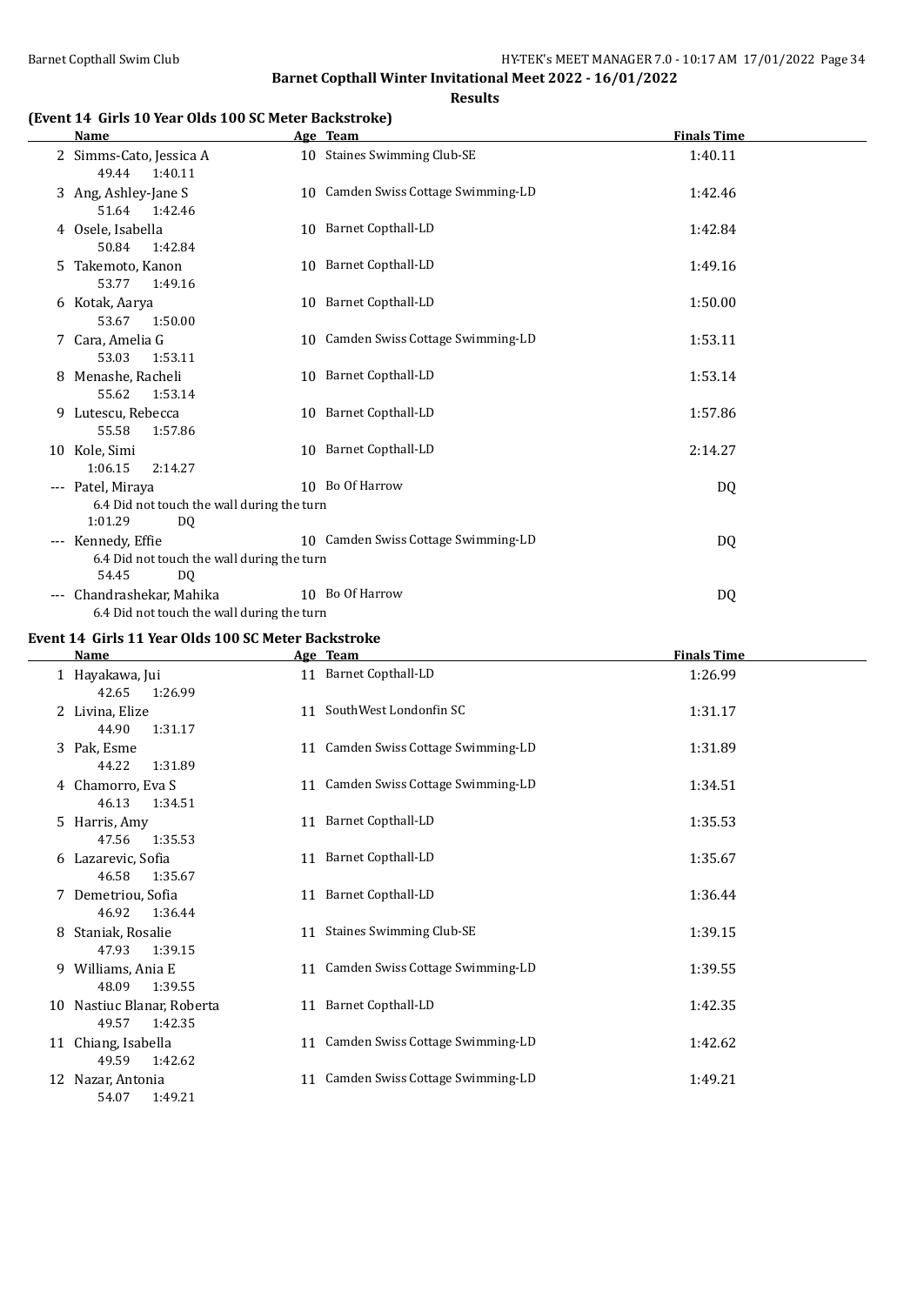**Results**

#### **(Event 14 Girls 11 Year Olds 100 SC Meter Backstroke)**

|       | <b>Name</b>                                                   |    | Age Team                       | <b>Finals Time</b> |
|-------|---------------------------------------------------------------|----|--------------------------------|--------------------|
|       | 13 Kaye, Ava                                                  | 11 | <b>Barnet Copthall-LD</b>      | 1:49.89            |
|       | 52.52<br>1:49.89                                              |    |                                |                    |
| 14    | Weclewska, Natalia                                            | 11 | London Bourough OF Hounslow SC | 1:57.01            |
|       | 1:57.01<br>57.14                                              |    |                                |                    |
|       | 15 Shah, Alina                                                | 11 | Bo Of Harrow                   | 1:57.95            |
|       | 1:57.95<br>58.13                                              |    |                                |                    |
|       | 16 Shah, Alisa                                                | 11 | Bo Of Harrow                   | 2:06.97            |
|       | 2:06.97<br>1:01.59                                            |    |                                |                    |
| 17    | Lekach, Shahar                                                | 11 | Barnet Copthall-LD             | 2:23.38            |
|       | 2:23.38<br>1:10.67                                            |    |                                |                    |
| $---$ | Dinisoara, Anna Bella                                         | 11 | Barnet Copthall-LD             | DQ                 |
|       | 6.2 Left position on the back (other than to initiate a turn) |    |                                |                    |

#### 51.52 DQ **Event 14 Girls 12 Year Olds 100 SC Meter Backstroke**

| <b>Name</b>                                | Age Team                                                                                                               | <b>Finals Time</b> |
|--------------------------------------------|------------------------------------------------------------------------------------------------------------------------|--------------------|
| 1 Olszewska, Nadia<br>39.58<br>1:21.57     | 12 Barnet Copthall-LD                                                                                                  | 1:21.57            |
| 2 Hayakawa, Mei<br>40.23<br>1:21.90        | 12 Barnet Copthall-LD                                                                                                  | 1:21.90            |
| 3 Alden, Amelia<br>41.65<br>1:24.94        | 12 Barnet Copthall-LD                                                                                                  | 1:24.94            |
| 4 Zobel, Ellie<br>43.27<br>1:27.79         | 12 Camden Swiss Cottage Swimming-LD                                                                                    | 1:27.79            |
| 5 Tran, Evie A<br>42.75<br>1:28.52         | 12 Camden Swiss Cottage Swimming-LD                                                                                    | 1:28.52            |
| 6 Veingard, Amelia<br>42.65<br>1:29.40     | 12 Barnet Copthall-LD                                                                                                  | 1:29.40            |
| 7 Meges, Olivia<br>46.02<br>1:31.35        | 12 Barnet Copthall-LD                                                                                                  | 1:31.35            |
| 8 Fuzesi, Eva<br>1:32.49<br>44.83          | 12 Camden Swiss Cottage Swimming-LD                                                                                    | 1:32.49            |
| 9 Quin, Tara N<br>44.82<br>1:33.88         | 12 Camden Swiss Cottage Swimming-LD                                                                                    | 1:33.88            |
| 10 Morrison, Nessie N<br>46.00<br>1:36.29  | 12 Camden Swiss Cottage Swimming-LD                                                                                    | 1:36.29            |
| 11 Blumel, Maggie C<br>45.71<br>1:36.97    | 12 Camden Swiss Cottage Swimming-LD                                                                                    | 1:36.97            |
| 12 Lefevre, Giulia<br>48.37<br>1:38.58     | 12 Camden Swiss Cottage Swimming-LD                                                                                    | 1:38.58            |
| 13 Georgieva, Reneta<br>49.12<br>1:39.62   | 12 Barnet Copthall-LD                                                                                                  | 1:39.62            |
| 14 Huynh, Grace I<br>49.81<br>1:44.34      | 12 Camden Swiss Cottage Swimming-LD                                                                                    | 1:44.34            |
| 15 Dharmaraja, Aanya<br>1:52.40<br>53.60   | 12 Bo Of Harrow                                                                                                        | 1:52.40            |
| 16 Cara, Isabella D<br>58.29<br>1:58.93    | 12 Camden Swiss Cottage Swimming-LD                                                                                    | 1:58.93            |
| 17 Dean, Aisha<br>59.08<br>2:01.43         | 12 Bo Of Harrow                                                                                                        | 2:01.43            |
| --- Perex-Badalbit, Claudia<br>51.54<br>DQ | 12 SouthWest Londonfin SC<br>10.4 No contact with wall during a turn or turn not made from wall or took stride or step | DQ                 |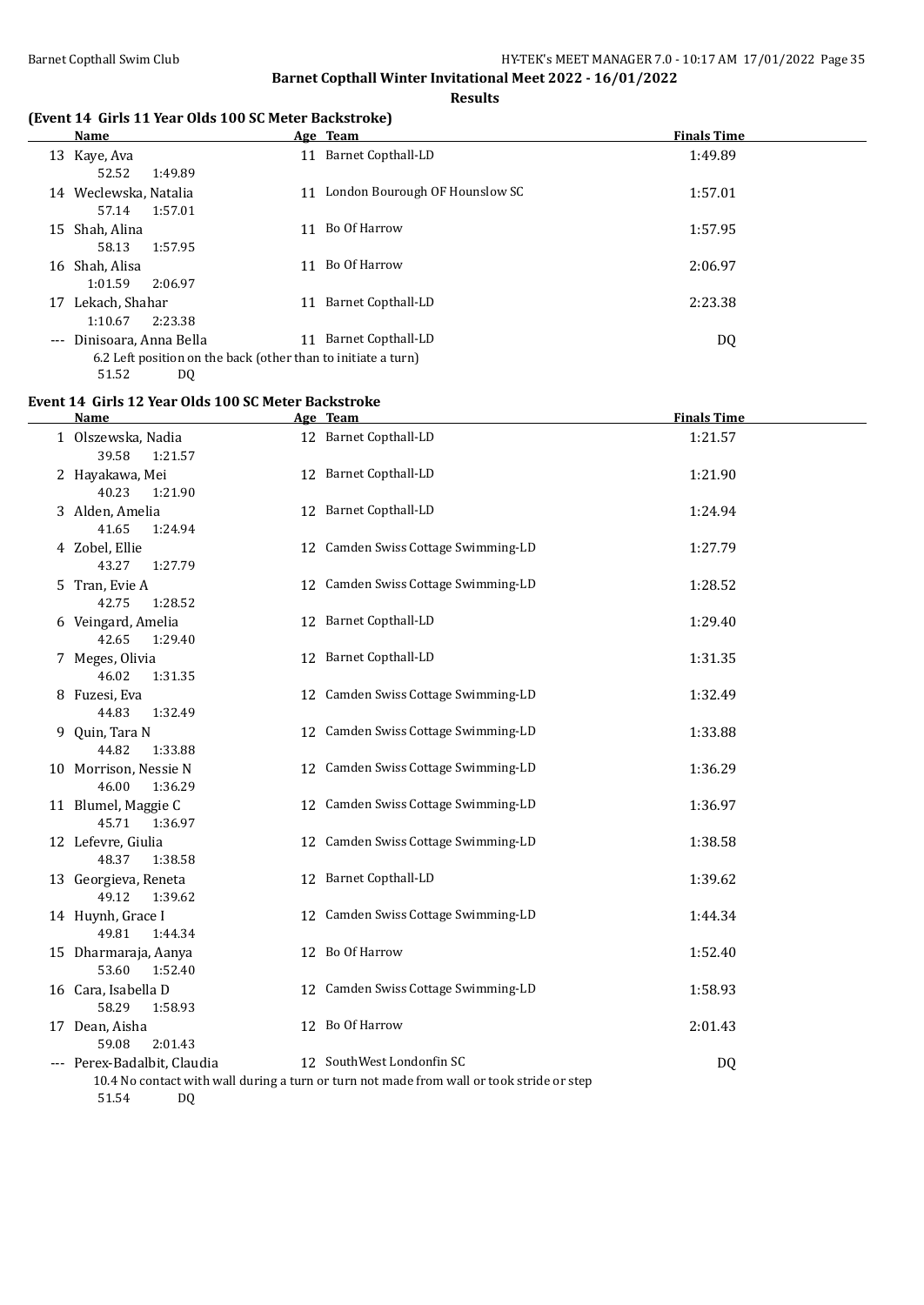**Results**

#### **(Event 14 Girls 12 Year Olds 100 SC Meter Backstroke)**

| Name             | Age Team                                                      | <b>Finals Time</b> |
|------------------|---------------------------------------------------------------|--------------------|
| --- Shah. Ishani | 12 Bo Of Harrow                                               | D <sub>0</sub>     |
|                  | 6.2 Left position on the back (other than to initiate a turn) |                    |
| 59.21<br>D0      |                                                               |                    |

#### **Event 14 Girls 13 Year Olds 100 SC Meter Backstroke**

|                     | Name                                     | Age Team                                                                                                                         | <b>Finals Time</b> |
|---------------------|------------------------------------------|----------------------------------------------------------------------------------------------------------------------------------|--------------------|
|                     | 1 Bavishi, Shreya<br>38.39<br>1:19.51    | 13 Barnet Copthall-LD                                                                                                            | 1:19.51            |
|                     | 2 Livina, Luize<br>39.68<br>1:19.98      | 13 SouthWest Londonfin SC                                                                                                        | 1:19.98            |
|                     | 3 Byass, Molly M<br>39.60<br>1:21.75     | 13 Camden Swiss Cottage Swimming-LD                                                                                              | 1:21.75            |
|                     | 4 Cucu, Olivia<br>41.13<br>1:23.48       | 13 Barnet Copthall-LD                                                                                                            | 1:23.48            |
|                     | 5 Bostan, Crina<br>42.47<br>1:24.77      | 13 Barnet Copthall-LD                                                                                                            | 1:24.77            |
|                     | 6 Elias, Antonia<br>41.38<br>1:25.78     | 13 Barnet Copthall-LD                                                                                                            | 1:25.78            |
|                     | 7 Bellass, Rosa E<br>41.02<br>1:25.90    | 13 Camden Swiss Cottage Swimming-LD                                                                                              | 1:25.90            |
|                     | 8 wun, Katy W<br>42.22<br>1:26.66        | 13 Camden Swiss Cottage Swimming-LD                                                                                              | 1:26.66            |
|                     | 9 Gudka, Yana<br>1:34.52<br>47.11        | 13 Bo Of Harrow                                                                                                                  | 1:34.52            |
|                     | 10 Chamorro, Zara I<br>47.96<br>1:40.49  | 13 Camden Swiss Cottage Swimming-LD                                                                                              | 1:40.49            |
|                     | 11 Robinson, Tilly L<br>52.40<br>1:47.46 | 13 Staines Swimming Club-SE                                                                                                      | 1:47.46            |
| $\qquad \qquad - -$ | Nazar, Isabelle O                        | 13 Camden Swiss Cottage Swimming-LD<br>6.3 Totally submerged, (except for first 15m following the start or turn) during the race | DQ                 |

o.5 rotany submergence.<br>45.84 DQ

#### **Event 14 Girls 14 Year Olds 100 SC Meter Backstroke**

| Name                                 |         | Age Team                            | <b>Finals Time</b> |
|--------------------------------------|---------|-------------------------------------|--------------------|
| 1 Karagianni, Anisa<br>39.24 1:21.77 |         | 14 London Bourough OF Hounslow SC   | 1:21.77            |
| 2 Makici, Ornea<br>40.04             | 1:24.96 | 14 Camden Swiss Cottage Swimming-LD | 1:24.96            |
| 3 Weclewska, Olivia<br>42.85         | 1:27.03 | 14 London Bourough OF Hounslow SC   | 1:27.03            |
| 4 Manlegro, Gianna<br>43.23          | 1:30.02 | 14 Barnet Copthall-LD               | 1:30.02            |
| 5 Nieto, Genesis<br>43.66            | 1:31.43 | 14 London Bourough OF Hounslow SC   | 1:31.43            |
| 6 Tenagne Kassa, Rebecca<br>45.10    | 1:33.01 | 14 Camden Swiss Cottage Swimming-LD | 1:33.01            |
| 7 Akarli, Mina<br>45.33              | 1:33.64 | 14 Camden Swiss Cottage Swimming-LD | 1:33.64            |

#### **Event 14 Girls 15 & Over 100 SC Meter Backstroke**

| Name             | Team<br>Age        | <b>Finals Time</b> |
|------------------|--------------------|--------------------|
| Chadwick, Ellie  | Barnet Copthall-LD | 1:10.04            |
| 33.39<br>1:10.04 |                    |                    |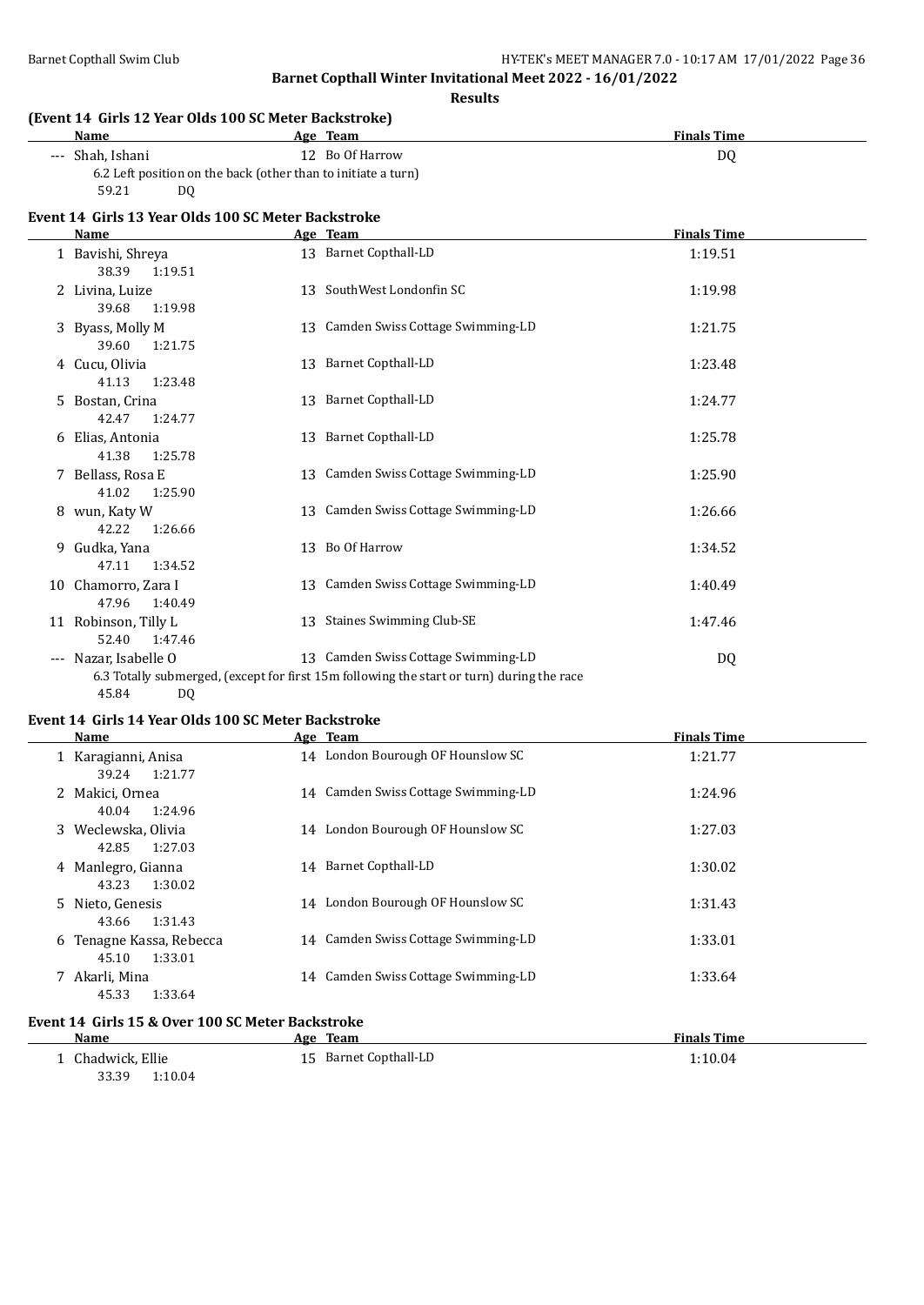**Results**

#### **(Event 14 Girls 15 & Over 100 SC Meter Backstroke)**

|          | Name                                             | Age Team                                                                                   | <b>Finals Time</b> |
|----------|--------------------------------------------------|--------------------------------------------------------------------------------------------|--------------------|
|          | 2 Cetinalp, Derya<br>36.54<br>1:14.61            | 16 Camden Swiss Cottage Swimming-LD                                                        | 1:14.61            |
|          | 3 Adams, Holly<br>39.30<br>1:21.55               | 15 Staines Swimming Club-SE                                                                | 1:21.55            |
|          | 4 Heese, Emily M<br>39.66<br>1:22.18             | 15 Camden Swiss Cottage Swimming-LD                                                        | 1:22.18            |
|          | 5 Shah, Mahi<br>39.95<br>1:22.97                 | 15 Bo Of Harrow                                                                            | 1:22.97            |
|          | 6 Gillam, Matilda G<br>40.20<br>1:24.39          | 15 Camden Swiss Cottage Swimming-LD                                                        | 1:24.39            |
|          | 7 Ukeje, Leah<br>40.93<br>1:24.93                | 15 SouthWest Londonfin SC                                                                  | 1:24.93            |
|          | Event 15 Boys 8 Year Olds 50 SC Meter Butterfly  |                                                                                            |                    |
|          | Name                                             | Age Team                                                                                   | <b>Finals Time</b> |
|          | 1 da Silva, Laurence                             | 8 Camden Swiss Cottage Swimming-LD                                                         | 1:10.07            |
|          | Event 15 Boys 9 Year Olds 50 SC Meter Butterfly  |                                                                                            |                    |
|          | Name                                             | Age Team                                                                                   | <b>Finals Time</b> |
|          | 1 Laszlo, Oliver                                 | 9 SouthWest Londonfin SC                                                                   | 51.79              |
|          | 2 Ardill, Liam E                                 | 9 Camden Swiss Cottage Swimming-LD                                                         | 56.40              |
|          | 3 Demetriou, Aristos                             | 9 Barnet Copthall-LD                                                                       | 1:01.89            |
|          | 4 Jalil, Sam                                     | 9 Barnet Copthall-LD                                                                       | 1:09.36            |
|          | Event 15 Boys 10 Year Olds 50 SC Meter Butterfly |                                                                                            |                    |
|          | Name                                             | Age Team                                                                                   | <b>Finals Time</b> |
|          | 1 Zietal, Frankie                                | 10 Barnet Copthall-LD                                                                      | 44.68              |
|          | 2 Dok, Sankara                                   | 10 Barnet Copthall-LD                                                                      | 44.82              |
|          | 3 Herman, Jameson                                | 10 Barnet Copthall-LD                                                                      | 46.80              |
|          | 4 Jalil, Ari                                     | 10 Barnet Copthall-LD                                                                      | 50.13              |
|          | 5 Pasheli, Aviv                                  | 10 Camden Swiss Cottage Swimming-LD                                                        | 50.38              |
|          | 6 Aljourbouri, Deeyar                            | 10 Barnet Copthall-LD                                                                      | 1:00.78            |
|          | 7 Johnson, Felix                                 | 10 Camden Swiss Cottage Swimming-LD                                                        | 1:03.88            |
|          | 8 Assaker, David-Joseph                          | 10 Barnet Copthall-LD                                                                      | 1:05.70            |
| 9        | Tran, Ian                                        | 10 Camden Swiss Cottage Swimming-LD                                                        | 1:06.68            |
| ---      | Xie, Lewis                                       | 10 Barnet Copthall-LD                                                                      | DQ                 |
| $\cdots$ | Menashe, Avriam                                  | 10 Barnet Copthall-LD                                                                      | DQ                 |
|          |                                                  | 8.3 Movements of the legs not simultaneous or alternating movement of legs or feet         |                    |
|          | --- Omell, Frederick                             | 10 Barnet Copthall-LD                                                                      | DQ                 |
|          |                                                  | 8.4 Did not touch at turn or finish with both hands or touch not simultaneous or hands sep |                    |
|          | Event 15 Boys 11 Year Olds 50 SC Meter Butterfly |                                                                                            |                    |
|          | Name                                             | Age Team                                                                                   | <b>Finals Time</b> |
|          | 1 Butorac, Zoran                                 | 11 Barnet Copthall-LD                                                                      | 39.77              |
|          | 2 Iojan, Ioan                                    | 11 Barnet Copthall-LD                                                                      | 40.72              |
|          | 3 Chan, Matthew                                  | 11 Barnet Copthall-LD                                                                      | 47.47              |
|          | 4 Hutchings, Noah T                              | 11 Camden Swiss Cottage Swimming-LD                                                        | 49.22              |
|          | --- Innes, Noah                                  | 11 Barnet Copthall-LD                                                                      | DQ                 |
|          |                                                  | 8.3 Movements of the legs not simultaneous or alternating movement of legs or feet         |                    |
|          | Event 15 Boys 12 Year Olds 50 SC Meter Butterfly |                                                                                            |                    |
|          | Name                                             | Age Team                                                                                   | <b>Finals Time</b> |
|          | 1 Kay, Alp                                       | 12 Barnet Copthall-LD                                                                      | 37.84              |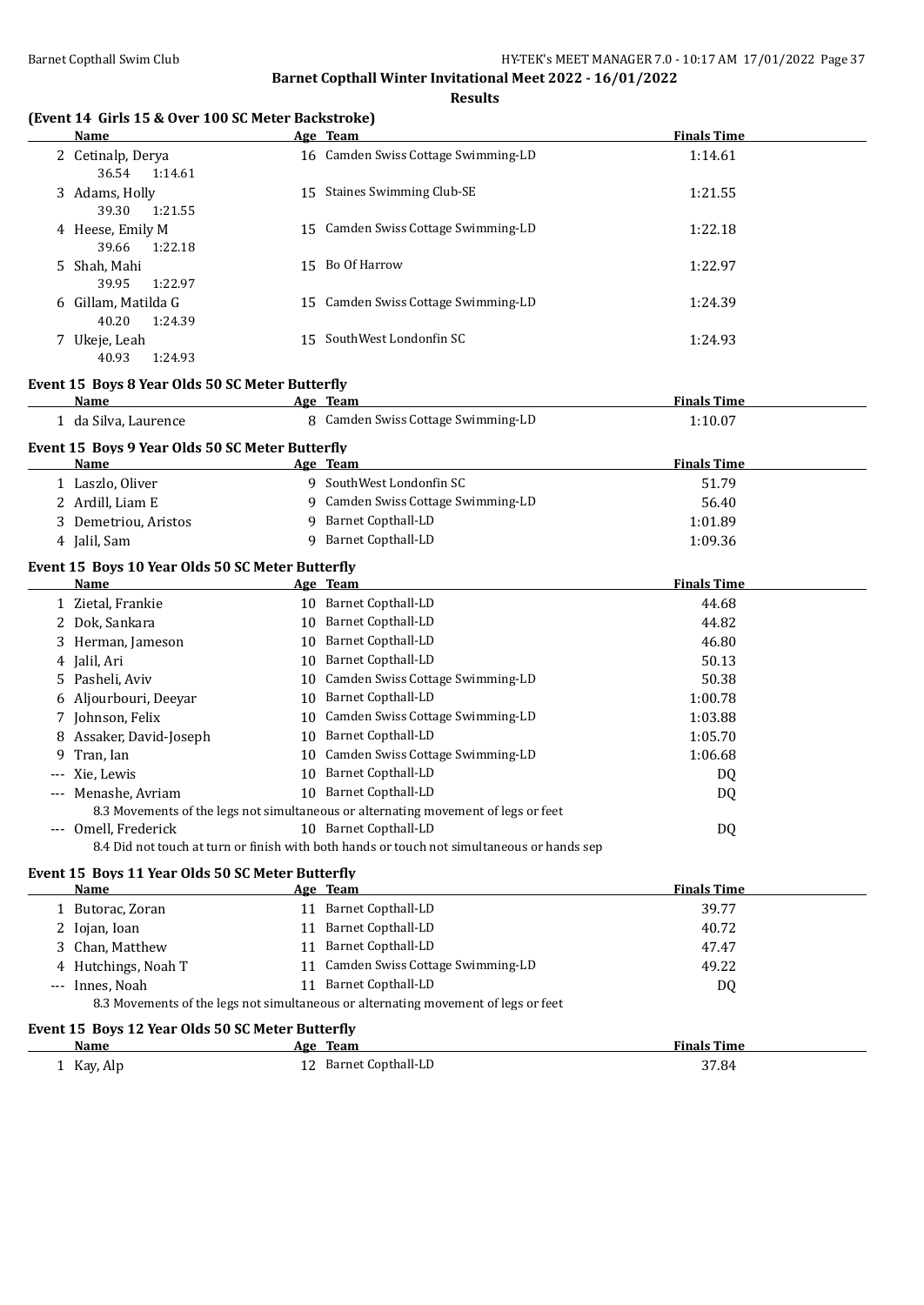**Results**

|  | (Event 15 Boys 12 Year Olds 50 SC Meter Butterfly) |  |
|--|----------------------------------------------------|--|
|  |                                                    |  |

|    | Name                                                 |    | Age Team                                                                                   | <b>Finals Time</b> |
|----|------------------------------------------------------|----|--------------------------------------------------------------------------------------------|--------------------|
|    | 2 Shamshuddin Cortes, Alejandr                       |    | 12 Barnet Copthall-LD                                                                      | 41.44              |
|    | 3 Wun, Vincent R                                     |    | 12 Camden Swiss Cottage Swimming-LD                                                        | 42.23              |
|    | 4 Weerasinghe, Seth                                  |    | 12 Barnet Copthall-LD                                                                      | 42.51              |
| 5. | Sharp, Marlee                                        |    | 12 Staines Swimming Club-SE                                                                | 45.45              |
|    | Huynh, Matthew                                       |    | 12 Camden Swiss Cottage Swimming-LD                                                        | 45.69              |
|    | --- Ukeje, Ikenna                                    |    | 12 SouthWest Londonfin SC                                                                  | DQ                 |
|    |                                                      |    | 8.4 Did not touch at turn or finish with both hands or touch not simultaneous or hands sep |                    |
|    | Event 15 Boys 13 Year Olds 50 SC Meter Butterfly     |    |                                                                                            |                    |
|    | Name                                                 |    | Age Team                                                                                   | <b>Finals Time</b> |
|    | 1 Croke, Tom                                         |    | 13 Barnet Copthall-LD                                                                      | 32.96              |
|    | 2 Ukeje, Elendu                                      |    | 13 SouthWest Londonfin SC                                                                  | 33.04              |
|    | 3 Ionel-Asauleac, Andrew                             |    | 13 Barnet Copthall-LD                                                                      | 37.89              |
|    | 4 Bhudia, Krish                                      |    | 13 Bo Of Harrow                                                                            | 42.06              |
|    | 5 Cox, Jasper                                        |    | 13 SouthWest Londonfin SC                                                                  | 44.98              |
|    | 6 Ferera, Ravanel J                                  |    | 13 Camden Swiss Cottage Swimming-LD                                                        | 45.77              |
|    | 7 Alfano, Filippo                                    |    | 13 Camden Swiss Cottage Swimming-LD                                                        | 48.70              |
|    |                                                      |    |                                                                                            |                    |
|    | Event 15 Boys 14 Year Olds 50 SC Meter Butterfly     |    |                                                                                            |                    |
|    | <b>Name</b>                                          |    | Age Team                                                                                   | <b>Finals Time</b> |
|    | 1 Jelbaoui, Amir                                     |    | 14 Barnet Copthall-LD<br>14 Barnet Copthall-LD                                             | 32.75              |
|    | 2 Hiotis-Sclavenitis, Romanos                        |    |                                                                                            | 34.39              |
|    | 3 Vardy, Zaki F                                      |    | 14 Camden Swiss Cottage Swimming-LD                                                        | 36.87              |
|    | Event 15 Boys 15 & Over 50 SC Meter Butterfly        |    |                                                                                            |                    |
|    | Name                                                 |    | Age Team                                                                                   | <b>Finals Time</b> |
|    | 1 Quiddington, Harvey                                |    | 18 Barnet Copthall-LD                                                                      | 27.78              |
|    | 2 Sinnott, Dante                                     |    | 15 Barnet Copthall-LD                                                                      | 29.27              |
|    | 3 Mitidieri, Nico A                                  |    | 16 Camden Swiss Cottage Swimming-LD                                                        | 32.24              |
|    | 4 Shah, Darsh                                        |    | 15 Bo Of Harrow                                                                            | 37.54              |
|    | --- Assaker, Brayan                                  |    | 16 Barnet Copthall-LD                                                                      | DQ                 |
|    | 4.4 Start before starting signal                     |    |                                                                                            |                    |
|    | Event 16 Girls 8 Year Olds 50 SC Meter Breaststroke  |    |                                                                                            |                    |
|    | Name                                                 |    | Age Team                                                                                   | <b>Finals Time</b> |
|    | 1 Johnson, Isabelle                                  |    | 8 Camden Swiss Cottage Swimming-LD                                                         | 1:32.65            |
|    | --- Gordienko, Anna                                  |    | 8 Camden Swiss Cottage Swimming-LD                                                         | DQ                 |
|    |                                                      |    | 7.1 Head not breaking the surface before hands turn inward at widest point in second strok |                    |
|    | Event 16 Girls 9 Year Olds 50 SC Meter Breaststroke  |    |                                                                                            |                    |
|    | <u>Name</u>                                          |    | Age Team                                                                                   | <b>Finals Time</b> |
|    | 1 Hedger, Isabelle                                   |    | 9 Barnet Copthall-LD                                                                       | 59.64              |
|    | 2 Nikova, Ellie                                      | 9  | <b>Barnet Copthall-LD</b>                                                                  | 1:03.14            |
| 3  | Korn, Rubi                                           | 9  | <b>Barnet Copthall-LD</b>                                                                  | 1:07.89            |
|    | 4 Thomson, Arabella                                  | 9  | <b>Staines Swimming Club-SE</b>                                                            | 1:25.03            |
|    | Event 16 Girls 10 Year Olds 50 SC Meter Breaststroke |    |                                                                                            |                    |
|    | <b>Name</b>                                          |    | Age Team                                                                                   | <b>Finals Time</b> |
|    | 1 Donnelly, Amelia                                   |    | 10 Camden Swiss Cottage Swimming-LD                                                        | 48.65              |
|    | 2 Osele, Isabella                                    | 10 | <b>Barnet Copthall-LD</b>                                                                  | 53.82              |
| 3  | Chan, Charlie                                        | 10 | Camden Swiss Cottage Swimming-LD                                                           | 53.96              |
| 4  | Niotakis, Zoe                                        | 10 | Camden Swiss Cottage Swimming-LD                                                           | 55.17              |
| 5. | Cara, Amelia G                                       |    | 10 Camden Swiss Cottage Swimming-LD                                                        | 56.98              |
|    |                                                      |    |                                                                                            |                    |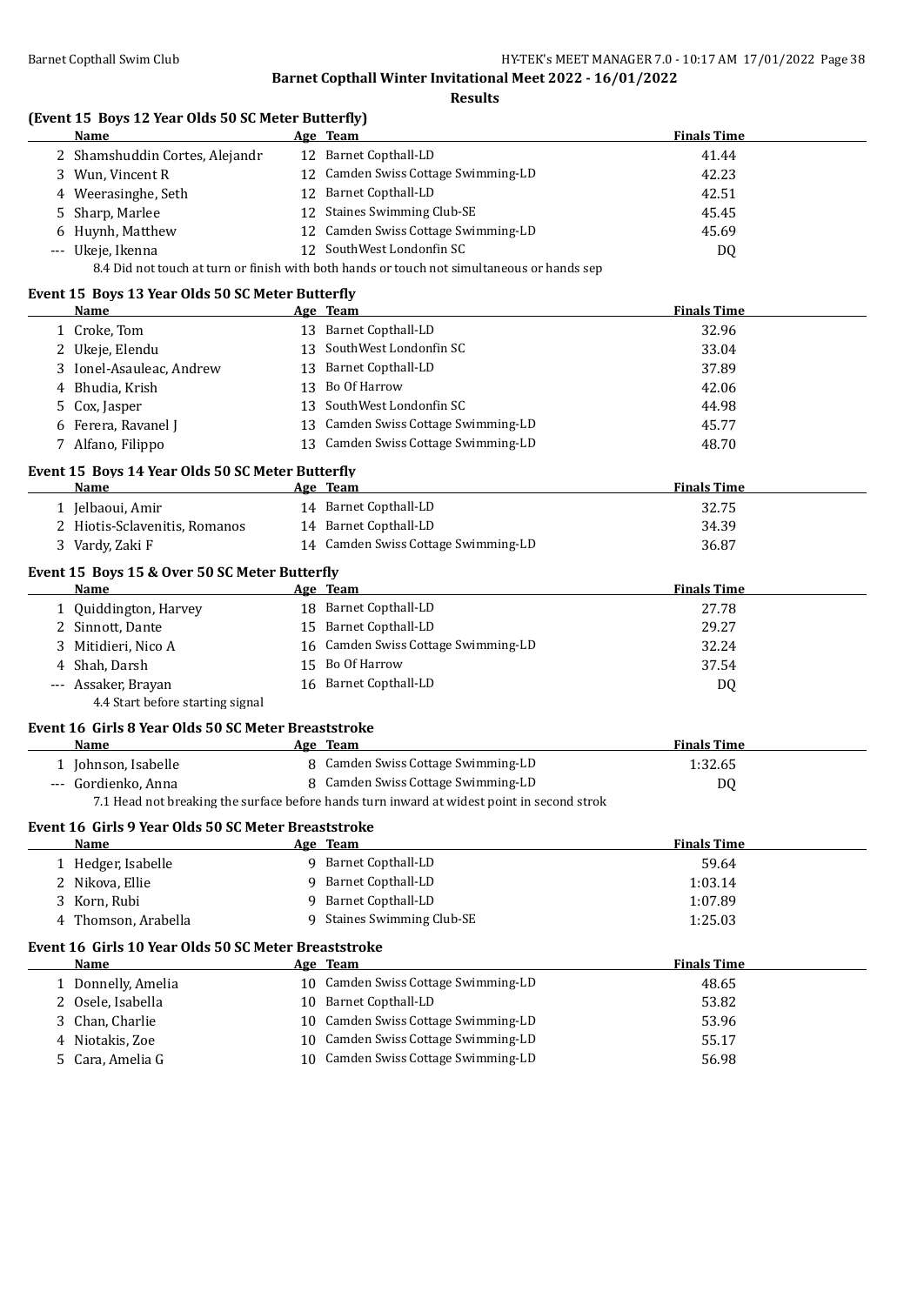#### **Results**

### **(Event 16 Girls 10 Year Olds 50 SC Meter Breaststroke)**

|    | <b>Name</b>              |    | Age Team                         | <b>Finals Time</b> |
|----|--------------------------|----|----------------------------------|--------------------|
|    | 6 Ang, Ashley-Jane S     | 10 | Camden Swiss Cottage Swimming-LD | 57.59              |
|    | 7 Kennedy, Effie         | 10 | Camden Swiss Cottage Swimming-LD | 57.65              |
|    | 8 Simms-Cato, Jessica A  | 10 | <b>Staines Swimming Club-SE</b>  | 59.02              |
|    | 9 Cohen, Tianna          | 10 | <b>Barnet Copthall-LD</b>        | 59.77              |
| 10 | Gudka, Leva              | 10 | Bo Of Harrow                     | 1:01.56            |
| 11 | Huynh, Abigail           | 10 | Camden Swiss Cottage Swimming-LD | 1:01.81            |
| 12 | Macnab, Belinda          | 10 | SouthWest Londonfin SC           | 1:02.86            |
| 13 | Freville Lom Lom, Olivia | 10 | SouthWest Londonfin SC           | 1:03.13            |
|    | 14 Kotak, Aarya          | 10 | Barnet Copthall-LD               | 1:03.79            |
| 15 | Takemoto, Kanon          | 10 | Barnet Copthall-LD               | 1:04.12            |
| 16 | Lutescu, Rebecca         | 10 | Barnet Copthall-LD               | 1:04.76            |
| 17 | Menashe, Racheli         | 10 | <b>Barnet Copthall-LD</b>        | 1:05.39            |
| 18 | Kole, Simi               | 10 | Barnet Copthall-LD               | 1:06.73            |
| 19 | Chandrashekar, Mahika    | 10 | Bo Of Harrow                     | 1:09.24            |
|    |                          |    |                                  |                    |

#### **Event 16 Girls 11 Year Olds 50 SC Meter Breaststroke**

|     | Name                    |    | Age Team                                                                                   | <b>Finals Time</b> |  |
|-----|-------------------------|----|--------------------------------------------------------------------------------------------|--------------------|--|
|     | Nazar, Antonia          | 11 | Camden Swiss Cottage Swimming-LD                                                           | 48.54              |  |
| 2   | Pak, Esme               | 11 | Camden Swiss Cottage Swimming-LD                                                           | 48.80              |  |
| 3   | Chamorro, Eva S         | 11 | Camden Swiss Cottage Swimming-LD                                                           | 48.92              |  |
| 4   | Lazarevic, Sofia        | 11 | <b>Barnet Copthall-LD</b>                                                                  | 48.99              |  |
| 5   | Trunkfield, Lara        | 11 | Camden Swiss Cottage Swimming-LD                                                           | 49.55              |  |
| 6   | Chiang, Isabella        | 11 | Camden Swiss Cottage Swimming-LD                                                           | 50.93              |  |
|     | Anyanwu, Greatwin       | 11 | Barnet Copthall-LD                                                                         | 51.56              |  |
| 8   | Staniak, Rosalie        | 11 | <b>Staines Swimming Club-SE</b>                                                            | 51.73              |  |
| 9   | Williams, Ania E        | 11 | Camden Swiss Cottage Swimming-LD                                                           | 51.79              |  |
| 10  | Nastiuc Blanar, Roberta | 11 | Barnet Copthall-LD                                                                         | 51.96              |  |
| 11  | Livina, Elize           | 11 | SouthWest Londonfin SC                                                                     | 52.47              |  |
| 12  | Oyekanmi, Olivia        | 11 | <b>Barnet Copthall-LD</b>                                                                  | 54.54              |  |
| 13  | Harris, Amy             | 11 | Barnet Copthall-LD                                                                         | 55.57              |  |
| 14  | Demetriou, Sofia        | 11 | <b>Barnet Copthall-LD</b>                                                                  | 57.41              |  |
| 15  | Shah, Alisa             | 11 | Bo Of Harrow                                                                               | 58.89              |  |
| 16  | Weclewska, Natalia      | 11 | London Bourough OF Hounslow SC                                                             | 59.36              |  |
| 17  | Shah, Alina             | 11 | Bo Of Harrow                                                                               | 59.44              |  |
| 18  | Fuzesi, Zara            | 11 | Camden Swiss Cottage Swimming-LD                                                           | 1:00.31            |  |
| 19  | Retureau, Jeanne        | 11 | SouthWest Londonfin SC                                                                     | 1:03.81            |  |
| 20  | Kaye, Ava               | 11 | Barnet Copthall-LD                                                                         | 1:04.38            |  |
| 21  | Combarros, Eva          | 11 | SouthWest Londonfin SC                                                                     | 1:05.68            |  |
| 22  | Lekach, Shahar          | 11 | <b>Barnet Copthall-LD</b>                                                                  | 1:23.30            |  |
| --- | Nurse, Jessica A        | 11 | <b>Staines Swimming Club-SE</b>                                                            | DQ                 |  |
|     |                         |    | 7.6 Did not touch at turn or finish with both hands, or touch not simultaneous or hands no |                    |  |
| --- | Dinisoara, Anna Bella   |    | 11 Barnet Copthall-LD                                                                      | DQ                 |  |
|     |                         |    |                                                                                            |                    |  |

#### 7.6 Did not touch at turn or finish with both hands, or touch not simultaneous or hands no

#### **Event 16 Girls 12 Year Olds 50 SC Meter Breaststroke**

| Name                               | Age Team                            | <b>Finals Time</b> |
|------------------------------------|-------------------------------------|--------------------|
| 1 Koelsch, Nina                    | 12 Camden Swiss Cottage Swimming-LD | 44.92              |
| 2 Van't Hoogerhuijs, Tallulah      | 12 Staines Swimming Club-SE         | 45.48              |
| 3 Blumel, Maggie C                 | 12 Camden Swiss Cottage Swimming-LD | 46.80              |
| 4 Alden, Amelia                    | 12 Barnet Copthall-LD               | 46.98              |
| 5 Reindorf Asamoah Dan, Victoria-l | 12 Barnet Copthall-LD               | 47.86              |
| 6 Fuzesi, Eva                      | 12 Camden Swiss Cottage Swimming-LD | 47.90              |
|                                    |                                     |                    |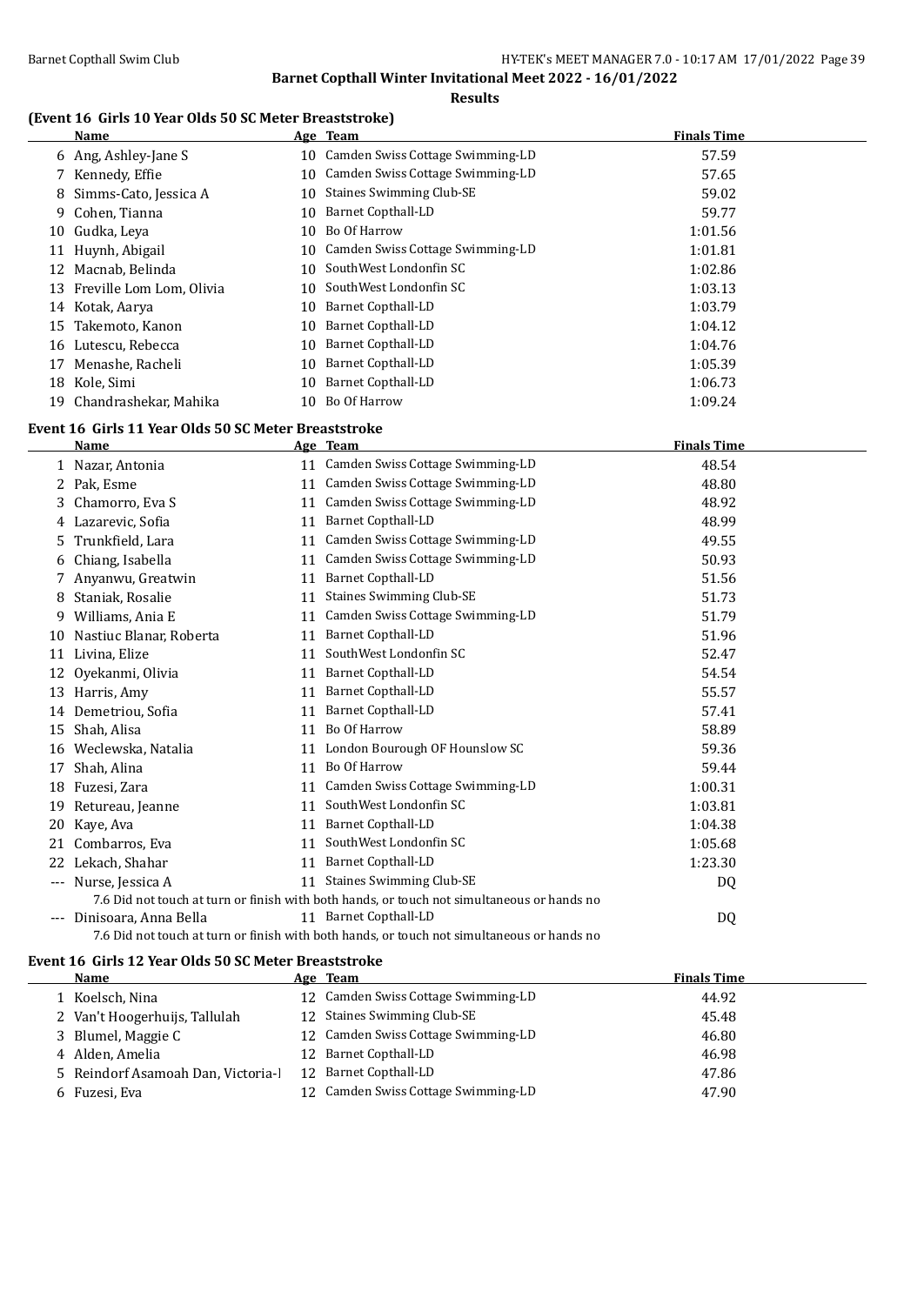#### **(Event 16 Girls 12 Year Olds 50 SC Meter Breaststroke)**

|       | Name                             |    | Age Team                                                                                   | <b>Finals Time</b> |
|-------|----------------------------------|----|--------------------------------------------------------------------------------------------|--------------------|
|       | 7 Barnard, Charlotte M           |    | 12 Camden Swiss Cottage Swimming-LD                                                        | 48.17              |
| 8     | Lefevre, Giulia                  | 12 | Camden Swiss Cottage Swimming-LD                                                           | 49.14              |
| 9     | Morrison, Nessie N               | 12 | Camden Swiss Cottage Swimming-LD                                                           | 49.28              |
| 10    | Jonsson Goh, Maya                | 12 | Camden Swiss Cottage Swimming-LD                                                           | 49.31              |
| 11    | Oh, Julie                        | 12 | Camden Swiss Cottage Swimming-LD                                                           | 50.30              |
| 12    | Dharmaraja, Aanya                | 12 | Bo Of Harrow                                                                               | 51.83              |
| 13    | Tran, Evie A                     | 12 | Camden Swiss Cottage Swimming-LD                                                           | 52.86              |
| 14    | Samarth, Ayana                   | 12 | Bo Of Harrow                                                                               | 53.03              |
| 15    | Cara, Isabella D                 | 12 | Camden Swiss Cottage Swimming-LD                                                           | 54.40              |
| 16    | Perex-Badalbit, Claudia          | 12 | SouthWest Londonfin SC                                                                     | 55.07              |
| 17    | Zietal, Sophie                   | 12 | <b>Barnet Copthall-LD</b>                                                                  | 55.49              |
| 18    | Georgieva, Reneta                | 12 | <b>Barnet Copthall-LD</b>                                                                  | 58.43              |
| 19    | Shah, Ishani                     | 12 | Bo Of Harrow                                                                               | 58.49              |
| 20    | Veingard, Amelia                 | 12 | Barnet Copthall-LD                                                                         | 59.51              |
| 21    | Dean, Aisha                      | 12 | Bo Of Harrow                                                                               | 1:03.82            |
| 22    | Patel, Anaiya                    | 12 | Bo Of Harrow                                                                               | 1:04.71            |
| 23    | Shah, Jhanvi                     | 12 | Bo Of Harrow                                                                               | 1:05.73            |
|       | Guyver, Gracie                   | 12 | Camden Swiss Cottage Swimming-LD                                                           | DQ                 |
|       | 4.4 Start before starting signal |    |                                                                                            |                    |
| $---$ | Huynh, Grace I                   | 12 | Camden Swiss Cottage Swimming-LD                                                           | DQ                 |
|       |                                  |    | 7.1 Head not breaking the surface before hands turn inward at widest point in second strok |                    |

#### **Event 16 Girls 13 Year Olds 50 SC Meter Breaststroke**

|    | Name                |     | Age Team                            | <b>Finals Time</b> |
|----|---------------------|-----|-------------------------------------|--------------------|
|    | 1 Jackson, Tess     |     | 13 Camden Swiss Cottage Swimming-LD | 41.26              |
|    | 2 Livina, Luize     |     | 13 SouthWest Londonfin SC           | 41.75              |
|    | 3 Terranova, Emma   |     | 13 London Bourough OF Hounslow SC   | 43.51              |
|    | 4 Davies, Sienna    | 13. | Staines Swimming Club-SE            | 44.23              |
|    | 5 Nazar, Isabelle O |     | 13 Camden Swiss Cottage Swimming-LD | 45.29              |
|    | 6 Gudka, Yana       |     | 13 Bo Of Harrow                     | 46.17              |
|    | 7 Bavishi, Shreya   |     | 13 Barnet Copthall-LD               | 46.35              |
|    | 8 Callow, Eleanor   |     | 13 Camden Swiss Cottage Swimming-LD | 48.21              |
|    | 9 Kerai, Divya      |     | 13 Bo Of Harrow                     | 49.12              |
| 10 | wun, Katy W         |     | 13 Camden Swiss Cottage Swimming-LD | 50.26              |
|    | Chamorro, Zara I    |     | 13 Camden Swiss Cottage Swimming-LD | 56.98              |

#### **Event 16 Girls 14 Year Olds 50 SC Meter Breaststroke**

| <b>Name</b>         | Age Team                            | <b>Finals Time</b> |  |
|---------------------|-------------------------------------|--------------------|--|
| 1 Karagianni, Anisa | 14 London Bourough OF Hounslow SC   | 40.17              |  |
| 2 Winder, Eleanor   | 14 Camden Swiss Cottage Swimming-LD | 44.26              |  |
| 3 Manlegro, Gianna  | 14 Barnet Copthall-LD               | 45.49              |  |
| 4 Akarli, Mina      | 14 Camden Swiss Cottage Swimming-LD | 46.08              |  |
| 5 Boylan, Eloise    | 14 Camden Swiss Cottage Swimming-LD | 55.13              |  |
| 6 Shah, Ruhi D      | 14 Bo Of Harrow                     | 55.98              |  |
| 7 Kelly, Carina     | 14 Camden Swiss Cottage Swimming-LD | 1:05.59            |  |
| --- Nieto, Genesis  | 14 London Bourough OF Hounslow SC   | DQ                 |  |
| $\cdots$            |                                     |                    |  |

### 4.4 Start before starting signal

|  |  |  |  | Event 16  Girls 15 & Over 50 SC Meter Breaststroke |
|--|--|--|--|----------------------------------------------------|
|--|--|--|--|----------------------------------------------------|

| Name              | Age Team                            | <b>Finals Time</b> |  |
|-------------------|-------------------------------------|--------------------|--|
| 1 Cetinalp, Derya | 16 Camden Swiss Cottage Swimming-LD | 39.78              |  |
| 2 Ukeje, Leah     | 15 SouthWest Londonfin SC           | 41.41              |  |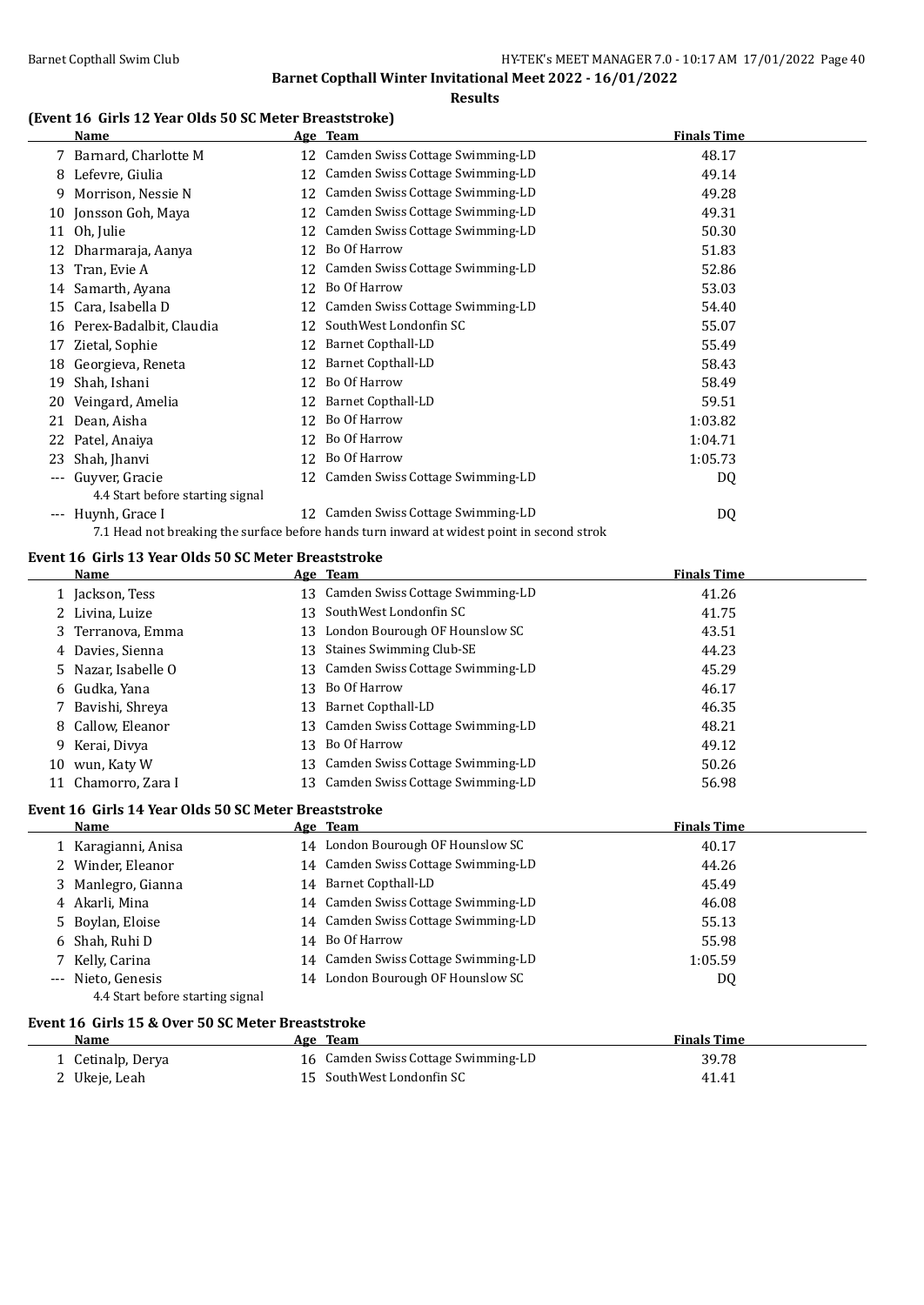|                                                                                                                                                                                                                                                                                     | <b>Results</b>                      |                    |
|-------------------------------------------------------------------------------------------------------------------------------------------------------------------------------------------------------------------------------------------------------------------------------------|-------------------------------------|--------------------|
| (Event 16 Girls 15 & Over 50 SC Meter Breaststroke)                                                                                                                                                                                                                                 |                                     | <b>Finals Time</b> |
| Name<br>3 Shah, Mahi                                                                                                                                                                                                                                                                | Age Team<br>15 Bo Of Harrow         | 44.46              |
| 4 Adams, Holly                                                                                                                                                                                                                                                                      | 15 Staines Swimming Club-SE         | 44.69              |
|                                                                                                                                                                                                                                                                                     |                                     |                    |
| Event 17 Boys 8 Year Olds 100 SC Meter Freestyle<br><b>Name</b>                                                                                                                                                                                                                     | Age Team                            | <b>Finals Time</b> |
| 1 da Silva, Laurence                                                                                                                                                                                                                                                                | 8 Camden Swiss Cottage Swimming-LD  | 1:49.26            |
| 52.04<br>1:49.26                                                                                                                                                                                                                                                                    |                                     |                    |
| Event 17 Boys 9 Year Olds 100 SC Meter Freestyle                                                                                                                                                                                                                                    |                                     |                    |
| Name                                                                                                                                                                                                                                                                                | Age Team                            | <b>Finals Time</b> |
| 1 Laszlo, Oliver<br>43.81<br>1:28.94                                                                                                                                                                                                                                                | 9 SouthWest Londonfin SC            | 1:28.94            |
| 2 Ardill, Liam E<br>45.46<br>1:33.79                                                                                                                                                                                                                                                | 9 Camden Swiss Cottage Swimming-LD  | 1:33.79            |
| 3 Demetriou, Aristos<br>46.34<br>1:37.33                                                                                                                                                                                                                                            | 9 Barnet Copthall-LD                | 1:37.33            |
| 4 Jalil, Sam<br>55.33<br>1:55.75                                                                                                                                                                                                                                                    | 9 Barnet Copthall-LD                | 1:55.75            |
| --- Saadati, Saeed<br>4.4 Start before starting signal<br>56.48<br>DQ                                                                                                                                                                                                               | 9 Camden Swiss Cottage Swimming-LD  | DQ                 |
| Event 17 Boys 10 Year Olds 100 SC Meter Freestyle<br>Name and the state of the state of the state of the state of the state of the state of the state of the state of the state of the state of the state of the state of the state of the state of the state of the state of the s | Age Team                            | <b>Finals Time</b> |
| 1 Herman, Jameson                                                                                                                                                                                                                                                                   | 10 Barnet Copthall-LD               | 1:18.80            |
| 37.66<br>1:18.80                                                                                                                                                                                                                                                                    |                                     |                    |
| 2 Dok, Sankara<br>39.63<br>1:21.09                                                                                                                                                                                                                                                  | 10 Barnet Copthall-LD               | 1:21.09            |
| 3 Omell, Frederick                                                                                                                                                                                                                                                                  | 10 Barnet Copthall-LD               | 1:34.20            |
| 1:34.20<br>47.00                                                                                                                                                                                                                                                                    |                                     |                    |
| 4 Jalil, Ari                                                                                                                                                                                                                                                                        | 10 Barnet Copthall-LD               | 1:38.29            |
| 46.79<br>1:38.29                                                                                                                                                                                                                                                                    |                                     |                    |
| 5 Aljourbouri, Deeyar<br>46.96<br>1:38.73                                                                                                                                                                                                                                           | 10 Barnet Copthall-LD               | 1:38.73            |
| 6 Swash, Theo                                                                                                                                                                                                                                                                       | 10 SouthWest Londonfin SC           | 1:41.26            |
| 46.75<br>1:41.26                                                                                                                                                                                                                                                                    |                                     |                    |
| 7 Harris-Eze, Koby T<br>50.02<br>1:41.39                                                                                                                                                                                                                                            | 10 Barnet Copthall-LD               | 1:41.39            |
| 8 Lam, Chun Fung<br>48.02<br>1:43.25                                                                                                                                                                                                                                                | 10 Bo Of Harrow                     | 1:43.25            |
| 9 Assaker, David-Joseph<br>47.76<br>1:44.46                                                                                                                                                                                                                                         | 10 Barnet Copthall-LD               | 1:44.46            |
| 10 Johnson, Felix<br>51.62<br>1:49.26                                                                                                                                                                                                                                               | 10 Camden Swiss Cottage Swimming-LD | 1:49.26            |
| 11 Kay, Deniz                                                                                                                                                                                                                                                                       | 10 Barnet Copthall-LD               | 1:49.51            |
| 49.97<br>1:49.51                                                                                                                                                                                                                                                                    |                                     |                    |
| 12 Stavridis, Filippos<br>51.06<br>1:50.74                                                                                                                                                                                                                                          | 10 Camden Swiss Cottage Swimming-LD | 1:50.74            |
| 13 Tran, Ian                                                                                                                                                                                                                                                                        | 10 Camden Swiss Cottage Swimming-LD | 1:55.03            |
| 55.23<br>1:55.03<br>14 Xie, Lewis                                                                                                                                                                                                                                                   | 10 Barnet Copthall-LD               | 1:56.48            |
| 57.90<br>1:56.48                                                                                                                                                                                                                                                                    |                                     |                    |
| 15 Menashe, Avriam<br>56.20<br>1:58.20                                                                                                                                                                                                                                              | 10 Barnet Copthall-LD               | 1:58.20            |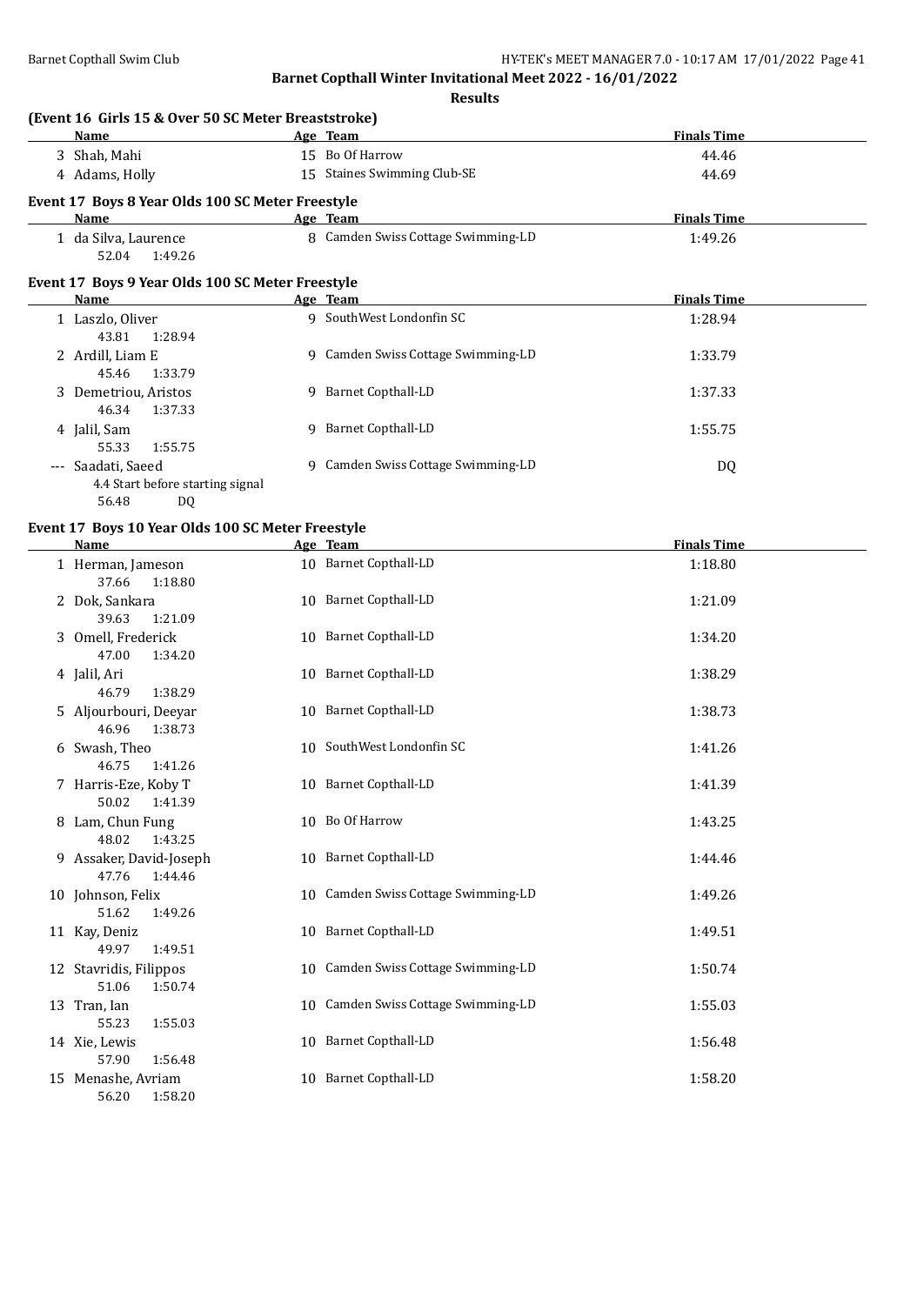#### Barnet Copthall Swim Club **HY-TEK's MEET MANAGER 7.0 - 10:17 AM 17/01/2022** Page 42

**Barnet Copthall Winter Invitational Meet 2022 - 16/01/2022**

**Results**

#### **(Event 17 Boys 10 Year Olds 100 SC Meter Freestyle)**

| Name            | Age Team                                         | <b>Finals Time</b> |
|-----------------|--------------------------------------------------|--------------------|
| --- Zobel, Josh | 10 Camden Swiss Cottage Swimming-LD              | DO                 |
|                 | 5.2 Did not touch the wall at the turn or finish |                    |
| 55.76<br>D0     |                                                  |                    |

#### **Event 17 Boys 11 Year Olds 100 SC Meter Freestyle**

| Name                             |    | Age Team                            | <b>Finals Time</b> |
|----------------------------------|----|-------------------------------------|--------------------|
| 1 Iojan, Ioan                    | 11 | <b>Barnet Copthall-LD</b>           | 1:16.13            |
| 36.58<br>1:16.13                 |    |                                     |                    |
| 2 Butorac, Zoran                 |    | 11 Barnet Copthall-LD               | 1:20.22            |
| 38.30<br>1:20.22                 |    |                                     |                    |
| 3 Hutchings, Noah T              |    | 11 Camden Swiss Cottage Swimming-LD | 1:28.47            |
| 41.24<br>1:28.47                 |    |                                     |                    |
| 4 Chan, Matthew                  | 11 | Barnet Copthall-LD                  | 1:29.43            |
| 43.35<br>1:29.43                 |    |                                     |                    |
| 5 Tona, Leo                      | 11 | SouthWest Londonfin SC              | 1:37.28            |
| 44.14<br>1:37.28                 |    |                                     |                    |
| 6 Innes, Noah                    | 11 | <b>Barnet Copthall-LD</b>           | 1:44.49            |
| 48.90<br>1:44.49                 |    |                                     |                    |
| 7 Cox, Samuel                    | 11 | SouthWest Londonfin SC              | 1:50.94            |
| 1:50.94<br>53.12                 |    |                                     |                    |
| Shah, Siddhant<br>8              | 11 | Bo Of Harrow                        | 1:56.93            |
| 54.54<br>1:56.93                 |    |                                     |                    |
| Daly, Daniel<br>$---$            | 11 | <b>Barnet Copthall-LD</b>           | DQ                 |
|                                  |    |                                     |                    |
| 4.4 Start before starting signal |    |                                     |                    |
| 35.91<br>DQ                      |    |                                     |                    |

#### **Event 17 Boys 12 Year Olds 100 SC Meter Freestyle**

|    | <b>Name</b>                                      |    | Age Team                            | <b>Finals Time</b> |
|----|--------------------------------------------------|----|-------------------------------------|--------------------|
|    | 1 Ukeje, Ikenna<br>34.40<br>1:09.95              |    | 12 SouthWest Londonfin SC           | 1:09.95            |
|    | 2 Redford, Jack P<br>34.01<br>1:10.48            |    | 12 Camden Swiss Cottage Swimming-LD | 1:10.48            |
|    | 3 Weerasinghe, Seth<br>35.26<br>1:12.13          |    | 12 Barnet Copthall-LD               | 1:12.13            |
|    | 4 Kay, Alp<br>35.47<br>1:14.68                   |    | 12 Barnet Copthall-LD               | 1:14.68            |
| 5. | Shamshuddin Cortes, Alejandr<br>37.45<br>1:17.02 |    | 12 Barnet Copthall-LD               | 1:17.02            |
|    | 6 Wun, Vincent R<br>37.39<br>1:17.82             |    | 12 Camden Swiss Cottage Swimming-LD | 1:17.82            |
|    | 7 Sharp, Marlee<br>38.12<br>1:19.02              |    | 12 Staines Swimming Club-SE         | 1:19.02            |
|    | Epstein-Richmond, Curtis<br>35.35<br>1:20.09     |    | 12 Barnet Copthall-LD               | 1:20.09            |
| 9  | Buzsik, Zente<br>39.79<br>1:22.54                |    | 12 Barnet Copthall-LD               | 1:22.54            |
| 10 | Sufaj, Keiden<br>40.18<br>1:23.34                |    | 12 Barnet Copthall-LD               | 1:23.34            |
|    | 11 Wee, Alex<br>39.94<br>1:26.07                 |    | 12 Camden Swiss Cottage Swimming-LD | 1:26.07            |
|    | 12 Huynh, Matthew<br>41.99<br>1:27.19            | 12 | Camden Swiss Cottage Swimming-LD    | 1:27.19            |
|    | 13 Niotakis, Alex A                              |    | 12 Camden Swiss Cottage Swimming-LD | 1:54.61            |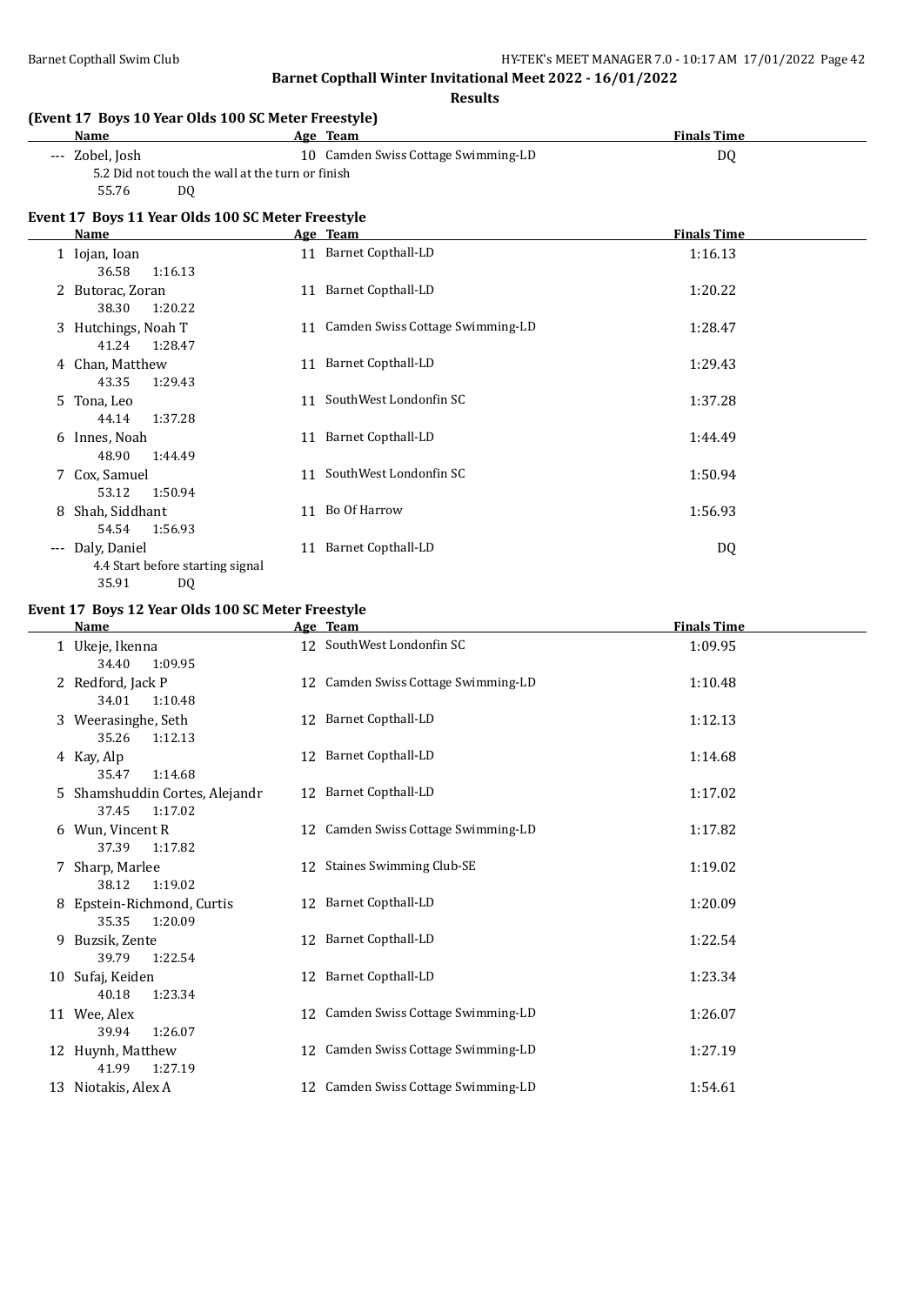**Results**

|   |                                                             | ncourc                              |                    |
|---|-------------------------------------------------------------|-------------------------------------|--------------------|
|   | (Event 17 Boys 12 Year Olds 100 SC Meter Freestyle)<br>Name | Age Team                            | <b>Finals Time</b> |
|   | --- Richardson, Drew T<br>46.64<br>DQ.                      | 12 Camden Swiss Cottage Swimming-LD | DQ                 |
|   | Event 17 Boys 13 Year Olds 100 SC Meter Freestyle<br>Name   | Age Team                            | <b>Finals Time</b> |
|   | 1 Ukeje, Elendu<br>32.31<br>1:06.72                         | 13 SouthWest Londonfin SC           | 1:06.72            |
|   | 2 Croke, Tom<br>32.40<br>1:07.05                            | 13 Barnet Copthall-LD               | 1:07.05            |
|   | 3 Danilet, Victor Vasile<br>33.19<br>1:08.67                | 13 Barnet Copthall-LD               | 1:08.67            |
|   | 4 Carreiras-Rebelo, Gabriel<br>33.93<br>1:09.64             | 13 Barnet Copthall-LD               | 1:09.64            |
|   | 5 Cinquegrana, Ciaran<br>34.35<br>1:10.35                   | 13 Staines Swimming Club-SE         | 1:10.35            |
|   | 6 Ionel-Asauleac, Andrew<br>34.32<br>1:10.72                | 13 Barnet Copthall-LD               | 1:10.72            |
|   | 7 Kaye, Joe<br>34.52<br>1:11.05                             | 13 Barnet Copthall-LD               | 1:11.05            |
| 8 | Takemoto, Yuto<br>37.70<br>1:16.06                          | 13 Barnet Copthall-LD               | 1:16.06            |
|   | 9 Bhudia, Krish<br>36.14<br>1:18.25                         | 13 Bo Of Harrow                     | 1:18.25            |
|   | 10 Ferera, Ravanel J<br>39.68<br>1:22.65                    | 13 Camden Swiss Cottage Swimming-LD | 1:22.65            |
|   | 11 Cox, Jasper<br>39.21<br>1:23.59                          | 13 SouthWest Londonfin SC           | 1:23.59            |
|   | 12 Alfano, Filippo                                          | 13 Camden Swiss Cottage Swimming-LD | 1:31.06            |

#### **Event 17 Boys 14 Year Olds 100 SC Meter Freestyle**

44.47 1:31.06

| Name                         |                                          | Age Team                            | <b>Finals Time</b> |
|------------------------------|------------------------------------------|-------------------------------------|--------------------|
| 1 Jelbaoui, Amir<br>30.50    | 1:04.34                                  | 14 Barnet Copthall-LD               | 1:04.34            |
| 32.72                        | 2 Hiotis-Sclavenitis, Romanos<br>1:07.71 | 14 Barnet Copthall-LD               | 1:07.71            |
| 3 Pritam, Sushant S<br>34.03 | 1:11.33                                  | 14 Camden Swiss Cottage Swimming-LD | 1:11.33            |
| 4 Vardy, Zaki F<br>34.62     | 1:11.69                                  | 14 Camden Swiss Cottage Swimming-LD | 1:11.69            |
| 5 Belhadi, Ali<br>38.73      | 1:18.88                                  | 14 Bo Of Harrow                     | 1:18.88            |

#### **Event 17 Boys 15 & Over 100 SC Meter Freestyle**

| Name                                    | Age Team                            | <b>Finals Time</b> |
|-----------------------------------------|-------------------------------------|--------------------|
| 1 Quiddington, Harvey<br>27.99<br>57.25 | 18 Barnet Copthall-LD               | 57.25              |
| 2 Sinnott, Dante<br>28.32<br>58.37      | 15 Barnet Copthall-LD               | 58.37              |
| 3 Mitidieri, Nico A<br>1:04.27<br>30.34 | 16 Camden Swiss Cottage Swimming-LD | 1:04.27            |
| 4 Assaker, Brayan<br>30.50<br>1:04.99   | 16 Barnet Copthall-LD               | 1:04.99            |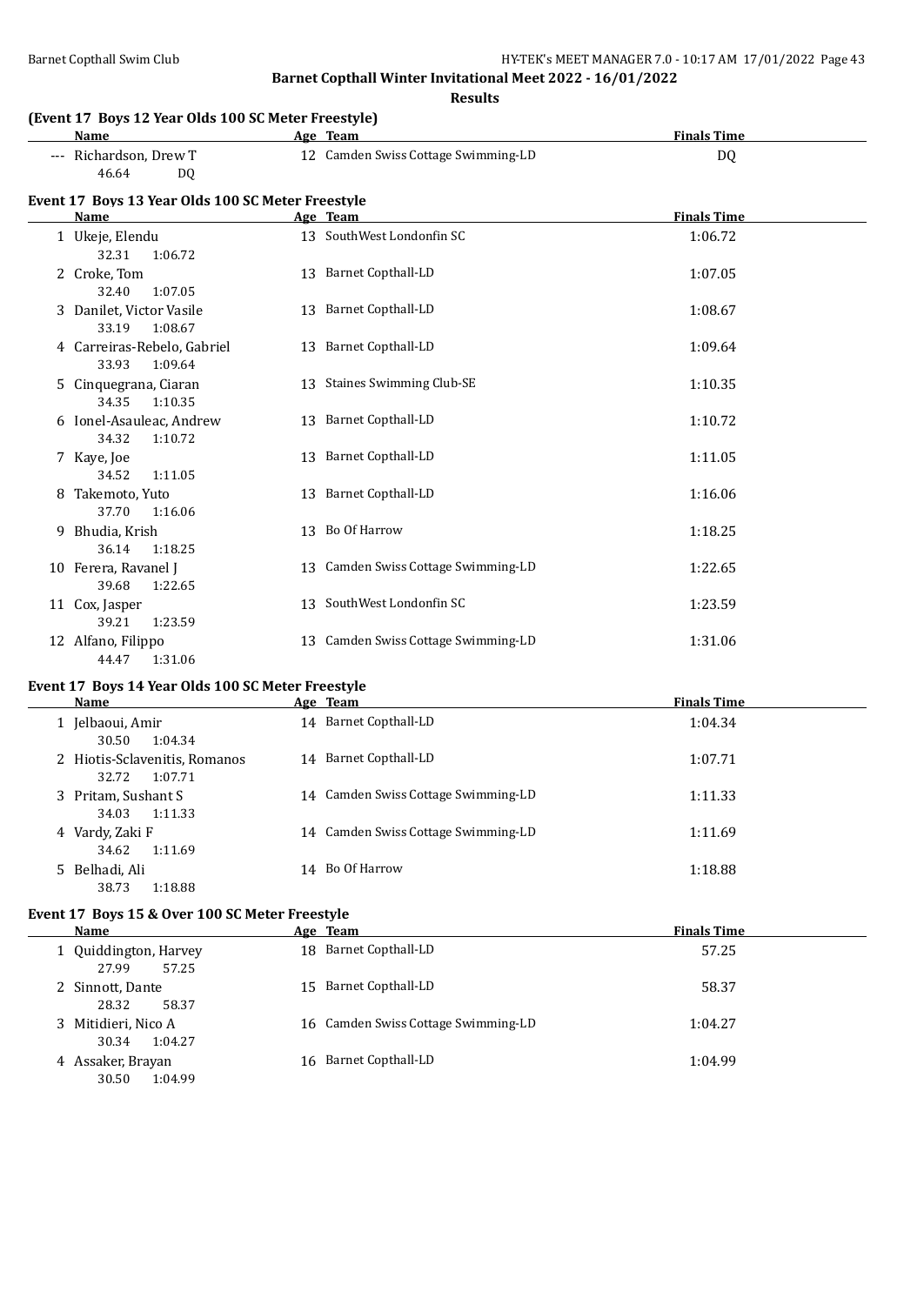| (Event 17 Boys 15 & Over 100 SC Meter Freestyle)<br>Name | Age Team                                                                                  | <b>Finals Time</b> |  |
|----------------------------------------------------------|-------------------------------------------------------------------------------------------|--------------------|--|
| 5 Abdulahi, Khalid<br>33.38<br>1:09.19                   | 15 Camden Swiss Cottage Swimming-LD                                                       | 1:09.19            |  |
| 6 Perjuci, Dion<br>34.34<br>1:16.01                      | 15 Camden Swiss Cottage Swimming-LD                                                       | 1:16.01            |  |
| 7 Shah, Darsh<br>34.07<br>1:18.18                        | 15 Bo Of Harrow                                                                           | 1:18.18            |  |
| Event 18 Girls 9 Year Olds 100 SC Meter Freestyle        |                                                                                           |                    |  |
| <b>Name</b>                                              | Age Team                                                                                  | <b>Finals Time</b> |  |
| 1 Nikova, Ellie<br>45.96<br>1:36.88                      | 9 Barnet Copthall-LD                                                                      | 1:36.88            |  |
| 2 Hedger, Isabelle<br>46.81<br>1:39.83                   | 9 Barnet Copthall-LD                                                                      | 1:39.83            |  |
| 3 Korn, Rubi<br>1:01.90<br>2:13.55                       | 9 Barnet Copthall-LD                                                                      | 2:13.55            |  |
| Event 18 Girls 10 Year Olds 100 SC Meter Freestyle       |                                                                                           |                    |  |
| Name                                                     | Age Team                                                                                  | <b>Finals Time</b> |  |
| 1 Mirza, Amelie<br>37.29<br>1:19.09                      | 10 Barnet Copthall-LD                                                                     | 1:19.09            |  |
| 2 Donnelly, Amelia<br>43.08<br>1:28.63                   | 10 Camden Swiss Cottage Swimming-LD                                                       | 1:28.63            |  |
| 3 Onobrauche, Sara<br>40.77<br>1:29.35                   | 10 Barnet Copthall-LD                                                                     | 1:29.35            |  |
| 4 Osele, Isabella<br>43.13<br>1:30.03                    | 10 Barnet Copthall-LD                                                                     | 1:30.03            |  |
| 5 Ang, Ashley-Jane S<br>44.75<br>1:32.50                 | 10 Camden Swiss Cottage Swimming-LD                                                       | 1:32.50            |  |
| 6 Takemoto, Kanon<br>48.03<br>1:38.69                    | 10 Barnet Copthall-LD                                                                     | 1:38.69            |  |
| 7 Simms-Cato, Jessica A<br>48.96<br>1:40.90              | 10 Staines Swimming Club-SE                                                               | 1:40.90            |  |
| 8 Cara, Amelia G<br>47.63<br>1:42.70                     | 10 Camden Swiss Cottage Swimming-LD                                                       | 1:42.70            |  |
| 9 Niotakis, Zoe<br>48.47<br>1:43.21                      | 10 Camden Swiss Cottage Swimming-LD                                                       | 1:43.21            |  |
| 10 Menashe, Racheli<br>49.98<br>1:47.06                  | 10 Barnet Copthall-LD                                                                     | 1:47.06            |  |
| 11 McEVOY, Rio<br>50.44<br>1:48.47                       | 10 London Bourough OF Hounslow SC                                                         | 1:48.47            |  |
| 12 Macnab, Belinda<br>52.08<br>1:52.35                   | 10 SouthWest Londonfin SC                                                                 | 1:52.35            |  |
| 13 Chandrashekar, Mahika<br>54.70<br>1:58.79             | 10 Bo Of Harrow                                                                           | 1:58.79            |  |
| 14 Freville Lom Lom, Olivia<br>59.17<br>2:04.24          | 10 SouthWest Londonfin SC                                                                 | 2:04.24            |  |
| 15 Kole, Simi<br>1:01.05<br>2:13.52                      | 10 Barnet Copthall-LD                                                                     | 2:13.52            |  |
| --- Kennedy, Effie                                       | 10 Camden Swiss Cottage Swimming-LD                                                       | DQ                 |  |
|                                                          | 10.4 No contact with wall during a turn or turn not made from wall or took stride or step |                    |  |

49.63 DQ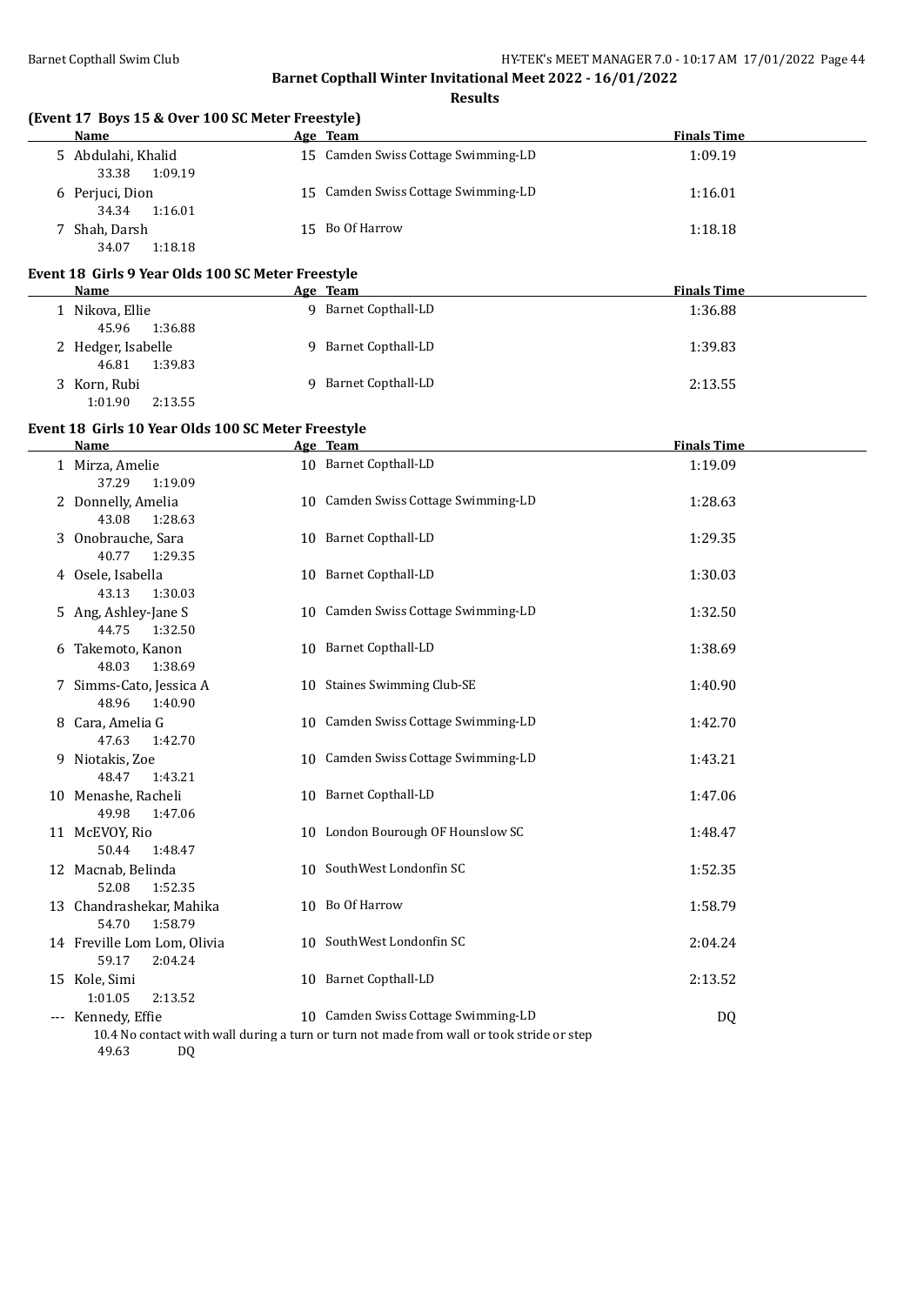**Results**

#### **Event 18 Girls 11 Year Olds 100 SC Meter Freestyle**

| <b>Name</b>                                    | Age Team                            | <b>Finals Time</b> |
|------------------------------------------------|-------------------------------------|--------------------|
| 1 Jelbaoui, Leyla<br>36.01<br>1:14.52          | 11 Barnet Copthall-LD               | 1:14.52            |
| 2 Harris, Amy<br>37.11<br>1:18.22              | 11 Barnet Copthall-LD               | 1:18.22            |
| 3 Pak, Esme<br>38.66<br>1:22.24                | 11 Camden Swiss Cottage Swimming-LD | 1:22.24            |
| 4 Livina, Elize<br>40.84<br>1:23.80            | 11 SouthWest Londonfin SC           | 1:23.80            |
| 5 Chamorro, Eva S<br>40.58<br>1:23.95          | 11 Camden Swiss Cottage Swimming-LD | 1:23.95            |
| 6 Williams, Ania E<br>39.72<br>1:24.26         | 11 Camden Swiss Cottage Swimming-LD | 1:24.26            |
| 7 Demetriou, Sofia<br>41.42<br>1:25.76         | 11 Barnet Copthall-LD               | 1:25.76            |
| 8 Staniak, Rosalie<br>41.34<br>1:25.80         | 11 Staines Swimming Club-SE         | 1:25.80            |
| 9 Anyanwu, Greatwin<br>40.73<br>1:26.33        | 11 Barnet Copthall-LD               | 1:26.33            |
| 10 Lazarevic, Sofia<br>41.20<br>1:26.69        | 11 Barnet Copthall-LD               | 1:26.69            |
| 11 Chiang, Isabella<br>41.18<br>1:27.44        | 11 Camden Swiss Cottage Swimming-LD | 1:27.44            |
| 12 Trunkfield, Lara<br>40.98<br>1:29.79        | 11 Camden Swiss Cottage Swimming-LD | 1:29.79            |
| 13 Nazar, Antonia<br>43.45<br>1:31.84          | 11 Camden Swiss Cottage Swimming-LD | 1:31.84            |
| 14 Nastiuc Blanar, Roberta<br>44.06<br>1:33.00 | 11 Barnet Copthall-LD               | 1:33.00            |
| 15 Oyekanmi, Olivia<br>43.72<br>1:33.27        | 11 Barnet Copthall-LD               | 1:33.27            |
| 16 Kaye, Ava<br>46.21<br>1:38.19               | 11 Barnet Copthall-LD               | 1:38.19            |
| 17 Nurse, Jessica A<br>1:39.10<br>54.94        | 11 Staines Swimming Club-SE         | 1:39.10            |
| 18 Jennings-Mace, Lola<br>45.41<br>1:39.78     | 11 London Bourough OF Hounslow SC   | 1:39.78            |
| 19 Shah, Alina<br>50.38<br>1:45.15             | 11 Bo Of Harrow                     | 1:45.15            |
| 20 Weclewska, Natalia<br>1:45.85<br>49.82      | 11 London Bourough OF Hounslow SC   | 1:45.85            |
| 21 Fuzesi, Zara<br>50.32<br>1:46.30            | 11 Camden Swiss Cottage Swimming-LD | 1:46.30            |
| 22 Combarros, Eva<br>51.83<br>1:51.95          | 11 SouthWest Londonfin SC           | 1:51.95            |
| 23 Shah, Alisa<br>54.39<br>1:58.38             | 11 Bo Of Harrow                     | 1:58.38            |
| 24 Retureau, Jeanne<br>56.52<br>2:02.84        | 11 SouthWest Londonfin SC           | 2:02.84            |
| 25 Lekach, Shahar<br>1:07.08<br>2:21.48        | 11 Barnet Copthall-LD               | 2:21.48            |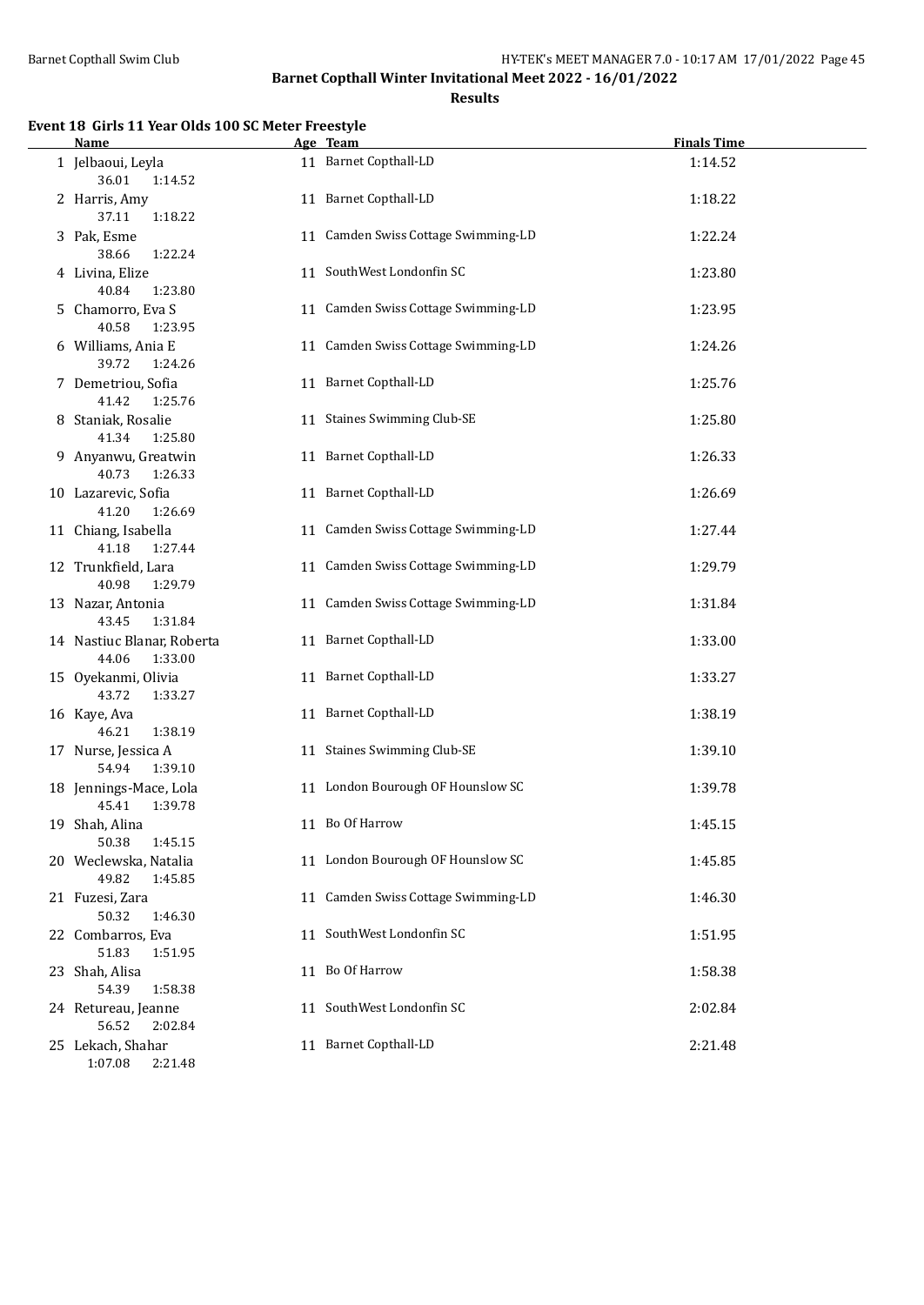**Results**

### **Event 18 Girls 12 Year Olds 100 SC Meter Freestyle**

| <b>Name</b>                                       |    | Age Team                            | <b>Finals Time</b> |
|---------------------------------------------------|----|-------------------------------------|--------------------|
| 1 Olszewska, Nadia<br>33.96<br>1:09.26            |    | 12 Barnet Copthall-LD               | 1:09.26            |
| 2 Zobel, Ellie<br>1:15.05<br>36.46                |    | 12 Camden Swiss Cottage Swimming-LD | 1:15.05            |
| 3 Van't Hoogerhuijs, Tallulah<br>36.80<br>1:16.18 |    | 12 Staines Swimming Club-SE         | 1:16.18            |
| 4 Meges, Olivia<br>36.73<br>1:16.71               |    | 12 Barnet Copthall-LD               | 1:16.71            |
| 5 Alden, Amelia<br>37.84<br>1:18.39               |    | 12 Barnet Copthall-LD               | 1:18.39            |
| 6 Quin, Tara N<br>36.25<br>1:18.69                |    | 12 Camden Swiss Cottage Swimming-LD | 1:18.69            |
| 7 Fuzesi, Eva<br>38.30<br>1:20.29                 |    | 12 Camden Swiss Cottage Swimming-LD | 1:20.29            |
| 8 Jonsson Goh, Maya<br>38.94<br>1:20.61           |    | 12 Camden Swiss Cottage Swimming-LD | 1:20.61            |
| 9 Blumel, Maggie C<br>38.35<br>1:20.98            |    | 12 Camden Swiss Cottage Swimming-LD | 1:20.98            |
| 10 Zietal, Sophie<br>37.75<br>1:21.83             |    | 12 Barnet Copthall-LD               | 1:21.83            |
| 11 Veingard, Amelia<br>40.00<br>1:22.02           |    | 12 Barnet Copthall-LD               | 1:22.02            |
| 12 Tran, Evie A<br>40.43<br>1:23.41               |    | 12 Camden Swiss Cottage Swimming-LD | 1:23.41            |
| 13 Guyver, Gracie<br>40.25<br>1:24.95             |    | 12 Camden Swiss Cottage Swimming-LD | 1:24.95            |
| 14 Morrison, Nessie N<br>39.27<br>1:26.11         | 12 | Camden Swiss Cottage Swimming-LD    | 1:26.11            |
| 15 Lefevre, Giulia<br>40.53<br>1:26.27            | 12 | Camden Swiss Cottage Swimming-LD    | 1:26.27            |
| 16 Koelsch, Nina<br>40.80<br>1:26.78              |    | 12 Camden Swiss Cottage Swimming-LD | 1:26.78            |
| 17 Barnard, Charlotte M<br>41.94<br>1:26.90       |    | 12 Camden Swiss Cottage Swimming-LD | 1:26.90            |
| 18 Huynh, Grace I<br>41.55<br>1:27.03             |    | 12 Camden Swiss Cottage Swimming-LD | 1:27.03            |
| 19 Oh, Julie<br>42.41<br>1:29.92                  |    | 12 Camden Swiss Cottage Swimming-LD | 1:29.92            |
| 20 Georgieva, Reneta<br>43.11<br>1:30.92          |    | 12 Barnet Copthall-LD               | 1:30.92            |
| 21 Dharmaraja, Aanya<br>44.92<br>1:35.02          |    | 12 Bo Of Harrow                     | 1:35.02            |
| 22 Perex-Badalbit, Claudia<br>46.21<br>1:37.33    |    | 12 SouthWest Londonfin SC           | 1:37.33            |
| 23 Cara, Isabella D<br>50.42<br>1:42.39           | 12 | Camden Swiss Cottage Swimming-LD    | 1:42.39            |
| 24 Shah, Ishani<br>46.52<br>1:42.90               |    | 12 Bo Of Harrow                     | 1:42.90            |
| 25 Shah, Jhanvi<br>55.30<br>1:59.58               |    | 12 Bo Of Harrow                     | 1:59.58            |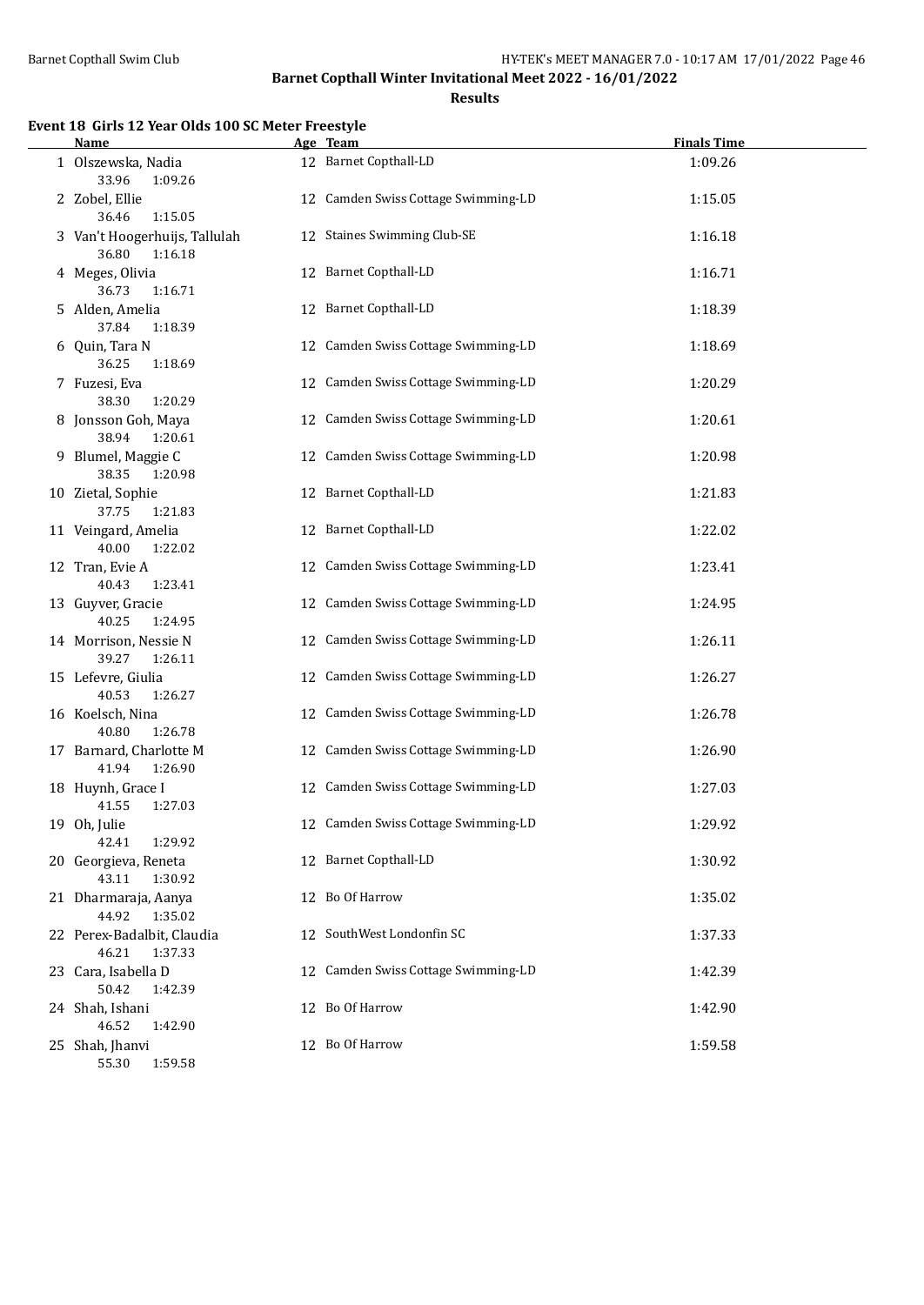**Results**

#### **Event 18 Girls 13 Year Olds 100 SC Meter Freestyle**

| Name                                      |    | Age Team                            | <b>Finals Time</b> |
|-------------------------------------------|----|-------------------------------------|--------------------|
| 1 Onobrauche, Malaika<br>31.02<br>1:04.92 |    | 13 Barnet Copthall-LD               | 1:04.92            |
| 2 Elias, Antonia<br>33.31<br>1:08.27      |    | 13 Barnet Copthall-LD               | 1:08.27            |
| 3 Livina, Luize<br>33.59<br>1:09.08       |    | 13 SouthWest Londonfin SC           | 1:09.08            |
| 4 Terranova, Emma<br>32.91<br>1:10.74     |    | 13 London Bourough OF Hounslow SC   | 1:10.74            |
| 5 Bostan, Crina<br>34.89<br>1:12.02       |    | 13 Barnet Copthall-LD               | 1:12.02            |
| 6 Jackson, Tess<br>34.59<br>1:12.62       |    | 13 Camden Swiss Cottage Swimming-LD | 1:12.62            |
| 7 Byass, Molly M<br>35.36<br>1:12.82      | 13 | Camden Swiss Cottage Swimming-LD    | 1:12.82            |
| 8 Bellass, Rosa E<br>34.84<br>1:13.53     |    | 13 Camden Swiss Cottage Swimming-LD | 1:13.53            |
| 9 Bavishi, Shreya<br>35.24<br>1:13.64     |    | 13 Barnet Copthall-LD               | 1:13.64            |
| 10 Cucu, Olivia<br>35.64<br>1:13.79       |    | 13 Barnet Copthall-LD               | 1:13.79            |
| 11 wun, Katy W<br>36.95<br>1:16.38        | 13 | Camden Swiss Cottage Swimming-LD    | 1:16.38            |
| 12 Nazar, Isabelle O<br>37.94<br>1:23.58  |    | 13 Camden Swiss Cottage Swimming-LD | 1:23.58            |
| 13 Callow, Eleanor<br>39.88<br>1:24.62    |    | 13 Camden Swiss Cottage Swimming-LD | 1:24.62            |
| 14 Chamorro, Zara I<br>41.54<br>1:27.74   | 13 | Camden Swiss Cottage Swimming-LD    | 1:27.74            |
| 15 Gudka, Yana<br>40.71<br>1:28.02        |    | 13 Bo Of Harrow                     | 1:28.02            |
| 16 Kerai, Divya<br>44.09<br>1:36.68       |    | 13 Bo Of Harrow                     | 1:36.68            |

#### **Event 18 Girls 14 Year Olds 100 SC Meter Freestyle**

|   | Name                                         | Age Team                            | <b>Finals Time</b> |
|---|----------------------------------------------|-------------------------------------|--------------------|
|   | 1 Naranjo, Constanze<br>1:05.82<br>31.04     | 14 Barnet Copthall-LD               | 1:05.82            |
|   | 2 Makici, Ornea<br>1:08.84<br>32.37          | 14 Camden Swiss Cottage Swimming-LD | 1:08.84            |
|   | 3 Karagianni, Anisa<br>1:09.83<br>33.02      | 14 London Bourough OF Hounslow SC   | 1:09.83            |
|   | 4 Akarli, Mina<br>35.30<br>1:14.61           | 14 Camden Swiss Cottage Swimming-LD | 1:14.61            |
|   | 5 Weclewska, Olivia<br>37.27<br>1:17.52      | 14 London Bourough OF Hounslow SC   | 1:17.52            |
|   | 6 Tenagne Kassa, Rebecca<br>36.99<br>1:17.76 | 14 Camden Swiss Cottage Swimming-LD | 1:17.76            |
|   | 7 Manlegro, Gianna<br>1:21.53<br>38.56       | 14 Barnet Copthall-LD               | 1:21.53            |
| 8 | Elmadiova, Jasmine<br>40.56<br>1:28.66       | 14 Bo Of Harrow                     | 1:28.66            |
|   | 9 Shah, Ruhi D<br>44.30<br>1:36.41           | 14 Bo Of Harrow                     | 1:36.41            |